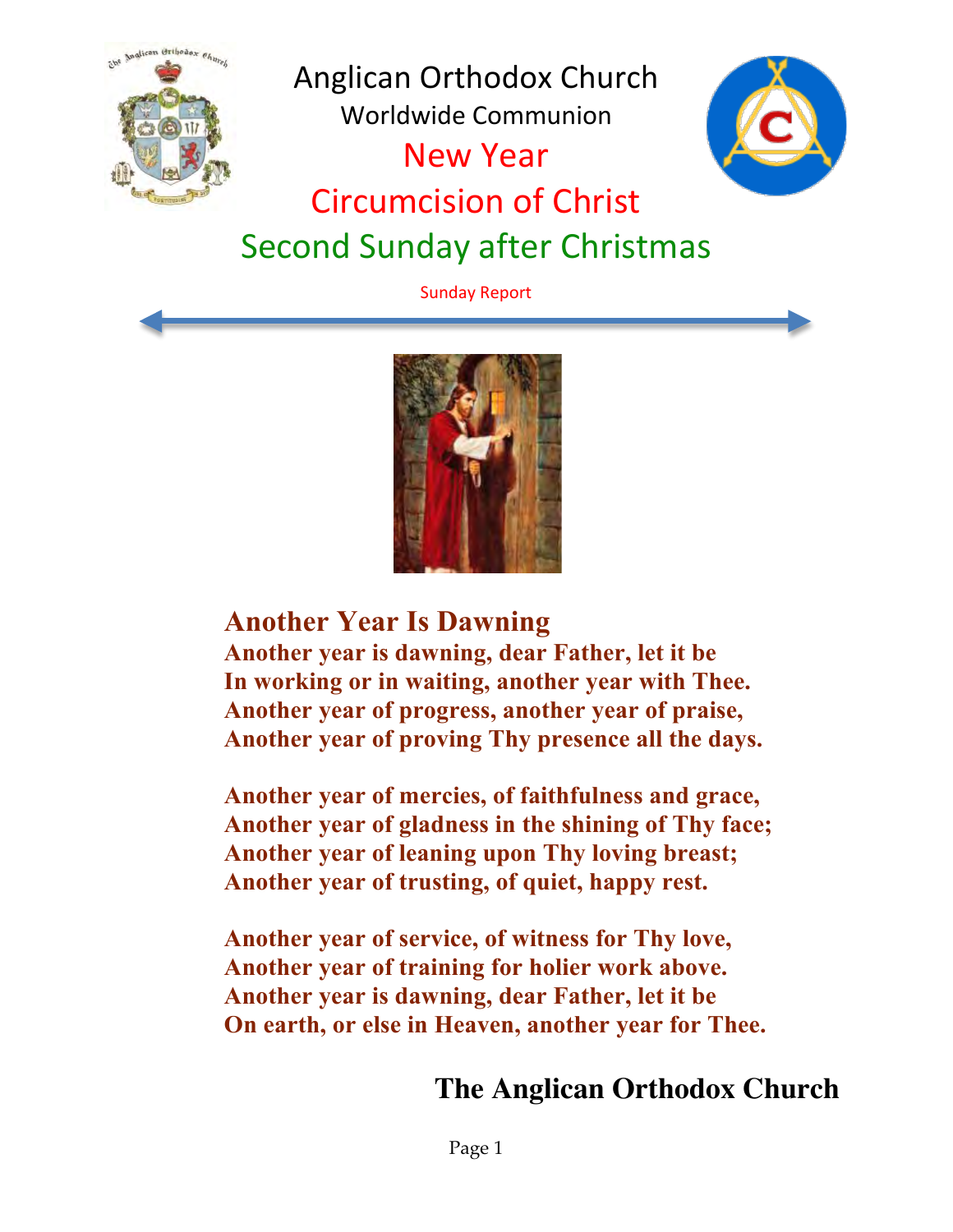# Circumcision of Christ

Today we celebrate the circumcision of Jesus in accordance with Jewish tradition, eight days (according to the Semitic and southern European calculation of intervals of days) after his birth, the occasion on which the child was formally given his name. The circumcision of Jesus has traditionally been seen, as explained in the popular  $14<sup>th</sup>$ century work the Golden Legend, as the first time the blood of Christ was shed, and thus the beginning of the process of the redemption of man, and a demonstration that Christ was fully human and of his obedience to Biblical law. No longer celebrated by many churches, including the Roman and TEC, it is still the Eighth Day. That has not changed and so we celebrate the event as it is referred to in scripture, thus should it be recalled.

#### *Propers*

Each Sunday there are Propers: special prayers and readings from the Bible. There is a Collect for the Day; that is a single thought prayer, most written either before the refounding of the Church of England in the 1540s or written by Bishop Thomas Cranmer, the first Archbishop of Canterbury after the re-founding.

The Collect for the Day is to be read on Sunday and during Morning and Evening Prayer until the next Sunday. The Epistle is normally a reading from one of the various Epistles, or letters, in the New Testament. The Gospel is a reading from one of the Holy Gospels, Matthew, Mark, Luke and John. The Collect is said by the minister as a prayer, the Epistle can be read by either a designated reader (as we do in our church) or by one of the ministers and the Holy Gospel, which during the service in our church is read by an ordained minister.

The propers are the same each year, except if a Red Letter Feast, that is one with propers in the prayerbook, falls on a Sunday, then those propers are to be read instead, except in a White Season, where it is put off. Red Letter Feasts, so called because in the Altar Prayerbooks the titles are in red, are special days. Most of the Red Letter Feasts are dedicated to early saints instrumental in the development of the church, others to special events. Some days are particularly special and the Collect for that day is to be used for an octave (eight days) or an entire season, like Advent or Lent.

Today is one of those Red Letter Days, The Feast of the Circumcision of Christ.

"And when eight days were accomplished for the circumcising of the child, his name was called JESUS, which was so named of the angel before he was conceived in the womb." Luke 2:21 (AV)

The propers for today are found on Pages 105-106, with the Collect first:

## The Circumcision of Christ.

#### [January 1.]

*The Collect.*

**LMIGHTY** God, who madest thy blessed Son to be circumcised, and obedient to **ALMIGHTY** God, who madest thy blessed Son to be circumcised, and obedient to the law for man; Grant us the true circumcision of the Spirit; that, our hearts, and all our members, being mortified from all worldly and carnal lusts, we may in all things obey thy blessed will; through the same thy Son Jesus Christ our Lord. *Amen.*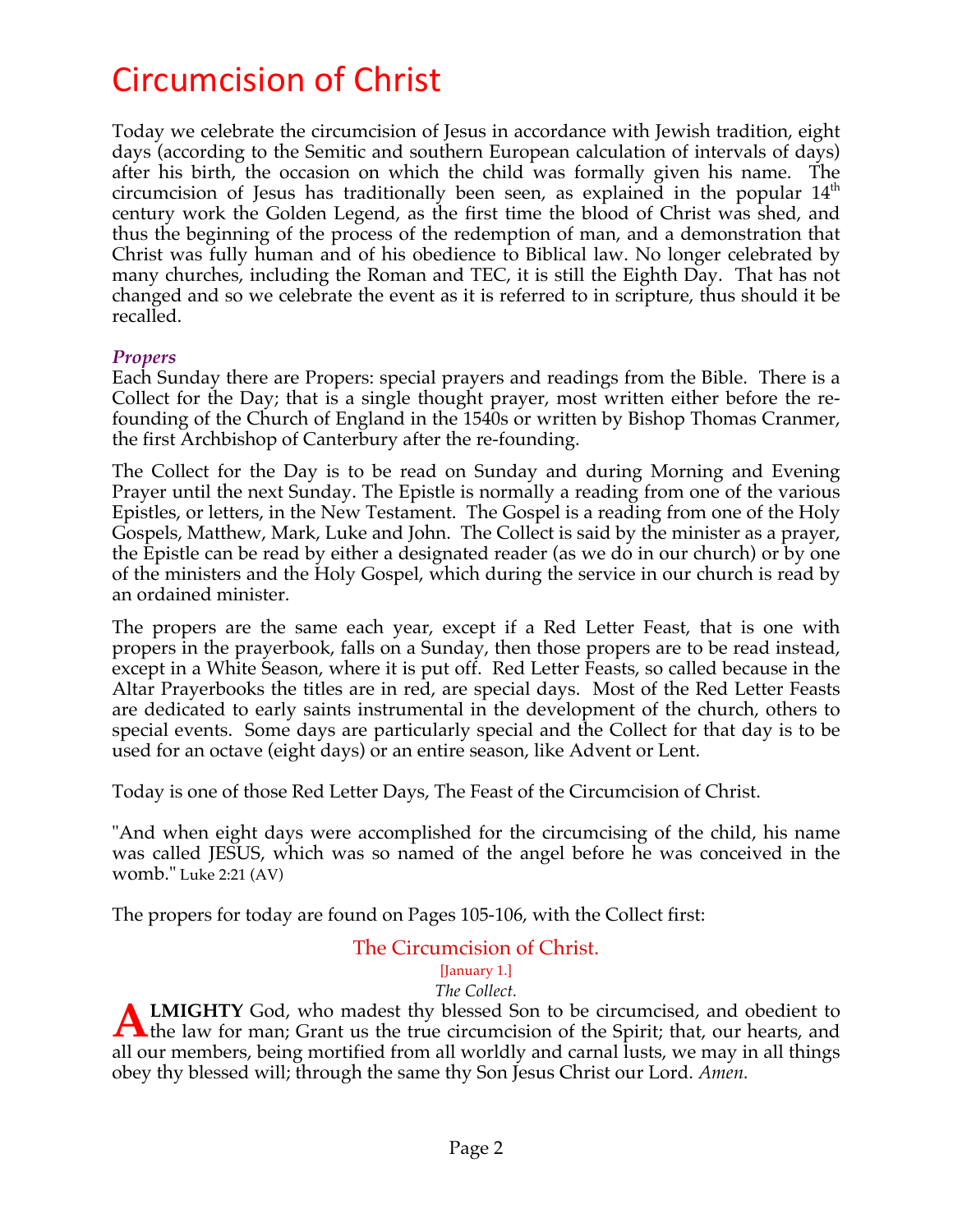## The Nativity of our Lord, or the Birthday of Christ, commonly called Christmas Day. [December 25.]

*The Collect.*

**LMIGHTY** God, who hast given us thy only-begotten Son to take our nature upon **A LMIGHTY** God, who hast given us thy only-begotten Son to take our nature upon him, and as at this time to be born of a pure virgin; Grant that we being regenerate, and made thy children by adoption and grace, may daily be renewed by thy Holy Spirit; through the same our Lord Jesus Christ, who liveth and reigneth with thee and the same Spirit ever, one God, world without end. *Amen.*

¶ This Collect is to be said daily throughout the Octave.

The Epistle for today came from Paul's letter to the people of Philippia, starting at the Ninth Verse of the Second Chapter. The portion of the letter used as today's Epistle is relatively short. God has sent His Son to earth and given him a name above all others, Jesus<sup>1</sup>. Paul exhorts his fellow followers to continue to follow the Lord, not only while he is watching them, but at all times. God will give them the will and ability to do good, but only if they do their best to follow Him.

OD also hath highly exalted him, and given him a name which is above every name: that at the name of Jesus every knee should bow, of things in heaven, and **I** things in earth, and things under the earth; and that every tongue should confess OD also hath highly exalted him, and given him a name which is above every name: that at the name of Jesus every knee should bow, of things in heaven, and things in earth, and things under the earth; and that every tongue have always obeyed, not as in my presence only, but now much more in my absence, work out your own salvation with fear and trembling. For it is God which worketh in you both to will and to do of his good pleasure.

The Gospel for today came from the Gospel according to Saint Luke, the Second Chapter, beginning at the Fifteenth Verse. Today's Gospel recounts the angels visit to the shepherds who came into Bethlehem to pay homage to Jesus in the manger. It also documents the circumcision of Jesus, bringing Him under the Law. He who: Is, Was and always Will be, put Himself under the Law, that He might fulfill the Law and be our salvation.

Our salvation from the Law came from the perfect sacrifice one time for the sins of all mankind for all time. The sacrifice had to be a perfect human, one who did not exist until Jesus came. That perfect human had to enter in to the Law, had to be subject to the Law. Thus, Jesus submitted Himself unto the Law that he might in the end have dominion over the Law.

nd it came to pass, as the angels were gone away from them into heaven, the shepherds said one to another, Let us now go even unto Bethlehem, and see this **L** thing which is come to pass, which the Lord hath made known unto us. And Ind it came to pass, as the angels were gone away from them into heaven, the shepherds said one to another, Let us now go even unto Bethlehem, and see this thing which is come to pass, which the Lord hath made known unto u And when they had seen it, they made known abroad the saying which was told them concerning this child. And all they that heard it wondered at those things which were told them by the shepherds. But Mary kept all these things, and pondered them in her heart. And the shepherds returned, glorifying and praising God for all the things that

 $1$  The name Jesus, savior, is the Greek form of the Hebrew name Joshua, which was originally Hoshea (Num. 13:8, 16), but changed by Moses into Jehoshua (Num. 13:16; 1 Chr. 7:27), or Joshua. After the Exile it assumed the form Jeshua, whence the Greek form Jesus. It was given to our Lord to denote the object of his mission, to save.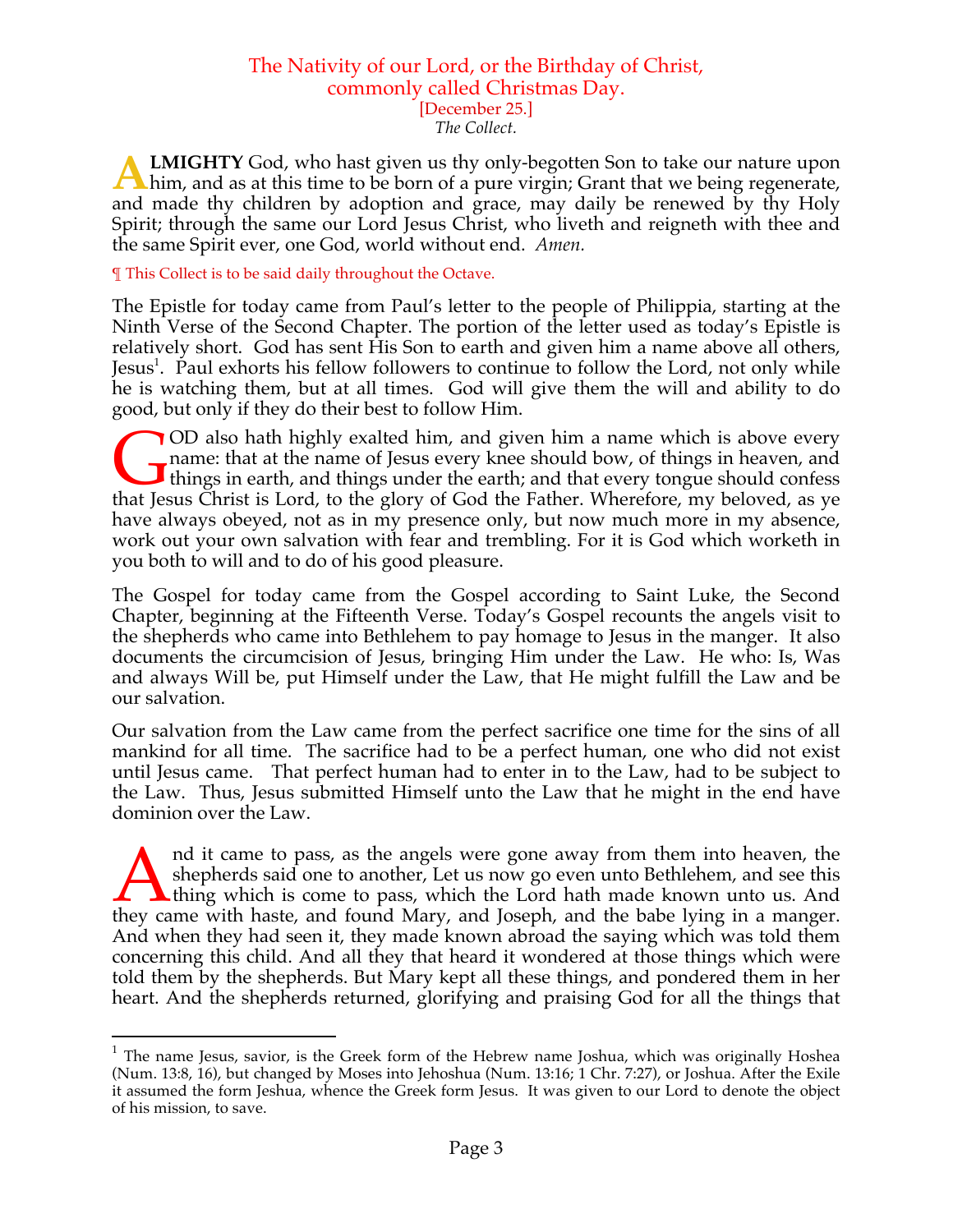they had heard and seen, as it was told unto them. And when eight days were accomplished for the circumcising of the child, his name was called JESUS, which was so named of the angel before he was conceived in the womb.

#### *Sermon – Reverend Jack Arnold - Time and Action Church of the Faithful Centurion, Descanso, California*

Today's sermon brought the Collect, Epistle and Gospel together and is partly contained in the forewords above.

Today we recall the circumcision of our Lord and Savior. He is God, yet He is under The Law. Not all those 613 laws were those called Moral, that is to say the Ten Commandments, but there are those which are moral and there are also laws of God or physics. God, the Ultimate Being, is subject to the laws He made. While He can, and does on the very special occasion, disregard them such as when the shadow went backwards, for the most part He, too, is subject to The Laws<sup>2</sup>. Why? Because they were made for the general good of this world. We see what happens when people do not follow the Laws that God set out for us to live by. If we stop living by The Laws, then we are no better than the animals of this world, who live by no such Laws whatsoever. Then there is no incentive for us to follow Christ if we do not live by the laws which he has set before us. If we do not need to follow these laws, then why would we follow Him? We follow Him because He is the embodiment of all that is good and pleasing, unlike the world, which seems to be the embodiment of pure evil and sickness. Evil and sin are diseases that must be cured by being regenerated through the Holy Ghost. God does not break His own Laws, in the very unique cases He does it is for an extremely good reason. Without a system of order, there is chaos. God is not chaos; God never brings confusion. Chaos and Confusion are the Devil's Modus Operandi, not God's. God never tests, but when we are tested by this world, He monitors the results. He brought the new covenant or new agreement to us through His Son, our Savior, Jesus Christ. Knowing we cannot ever be perfect, He gave us a way to be accounted as perfect at the Judgment Day – One Sacrifice, Made One time, by One Man who was God, for All Mankind for All Time. Jesus is our light and our life. Through Him all things are possible.

All salvation takes is the simple understanding of a child or a shepherd. The simple truth that is Christ. He is not complex. His message is not sophisticated. He is the way. The One Way!

This is the first day of the New Calendar Year. Remember also, it is the first day of the remainder of your life here on earth, let it count for something. We live in the present, the past will never come again and tomorrow never comes. Take the right path starting right now.



 $2$  Yet, do not misapprehend, we know but little of His Laws and the laws of the universe as He made them. Our grasp of the space time continuum is little beyond that possessed by those at Moses time. He is, was and always will be. We live in the present, remember the past and prepare for what will be, the best we can.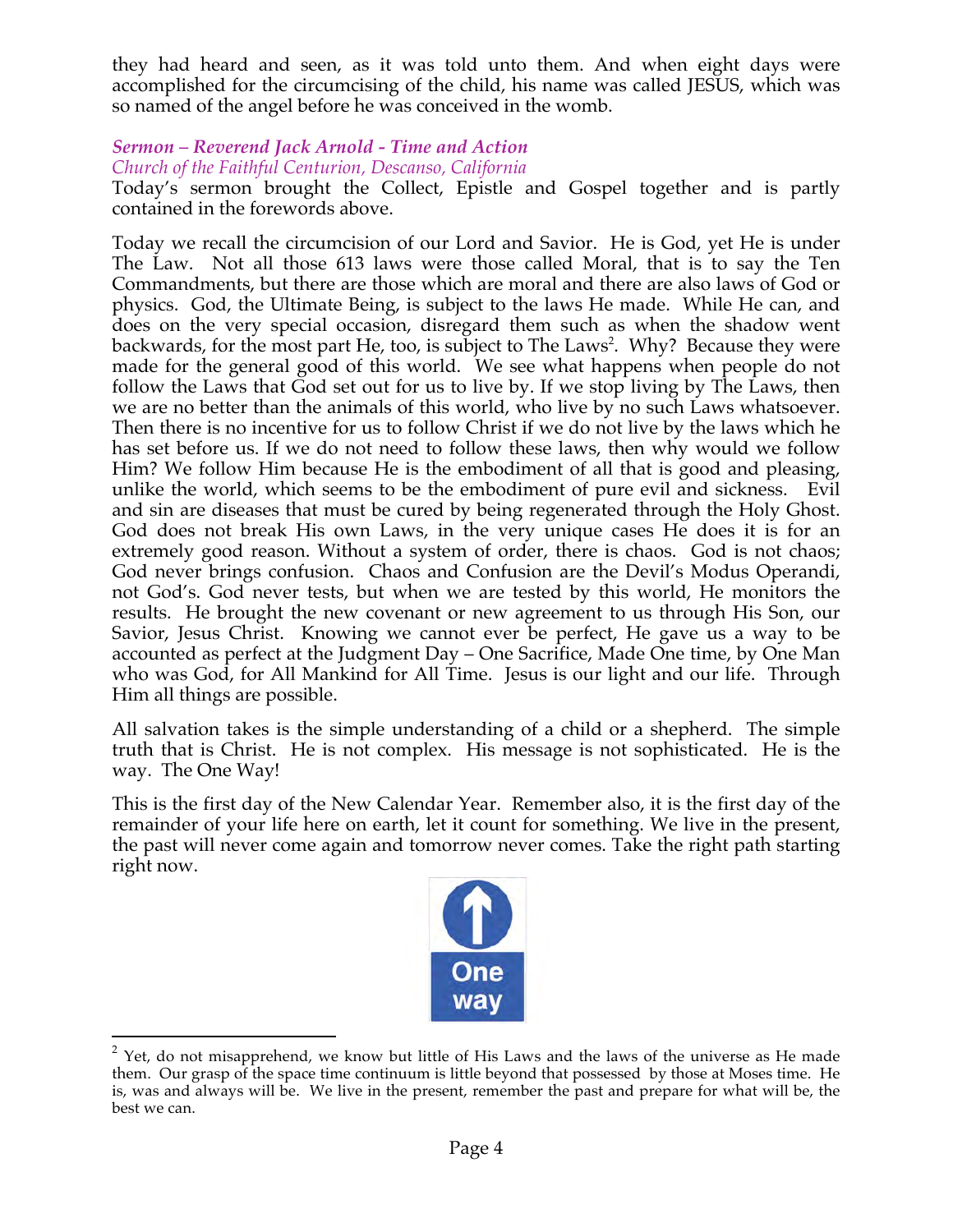#### Page 5

## Second Sunday after Christmas Day

Today we celeberate the Second Sunday after Christmas.

#### *On Point*

Someone asked, where do the quotes come from? The answer is from the people who uttered them. But, how did you find them? Oh, that. Some from Bishop Jerry, many from Rev Bryan Dabney, a few from other places, some from Rev Geordie Menzies-Grierson, but overall mostly from Bryan. He always has some great ones to share. In point of fact, this week's are all Bryan's. On to the On Point quotes –

The father of the righteous shall greatly rejoice: and he that begetteth a wise child shall have joy of him.

*Proverbs 23:24*

I have seen all the works that are done under the sun; and, behold, all is vanity and vexation of spirit. That which is crooked cannot be made straight: and that which is wanting cannot be numbered.

*Ecclesiastes 1:14-15*

Thus saith the LORD, Learn not the way of the heathen, and be not dismayed at the signs of heaven; for the heathen are dismayed at them.

*Jeremiah 10:2*

Who is wise, and he shall understand these things? prudent, and he shall know them? for the ways of the LORD are right, and the just shall walk in them: but the transgressors shall fall therein.

*Hosea 14:9*

For what is a man advantaged, if he gain the whole world, and lose himself, or be cast away?

*St. Luke 9:25*

I am the bread of life. Your fathers did eat manna in the wilderness and are dead. This the bread which cometh down from heaven, that a man may eat thereof, and not die. I am the living bread which came down from heaven: if any man eat of this bread, he shall live for ever: and the bread that I will give is my flesh, which I will give for the life of the world.

*St. John 6:48-51*

The minds and manners of men are crooked and perverse. Solomon thought, with his wisdom and power together, thoroughly to reform his kingdom and make that straight which he found crooked; but he was disappointed.

*Matthew Henry*  $17<sup>th</sup>$  and  $18<sup>th</sup>$  century English pastor and author

What you believe about God and his relation to good and evil will, without question, color the way you live in the world.

> *Dr. D. James Kennedy* 20<sup>th</sup> and 21<sup>st</sup> century American Presbyterian pastor, teacher and author Skeptics Answered, p. 112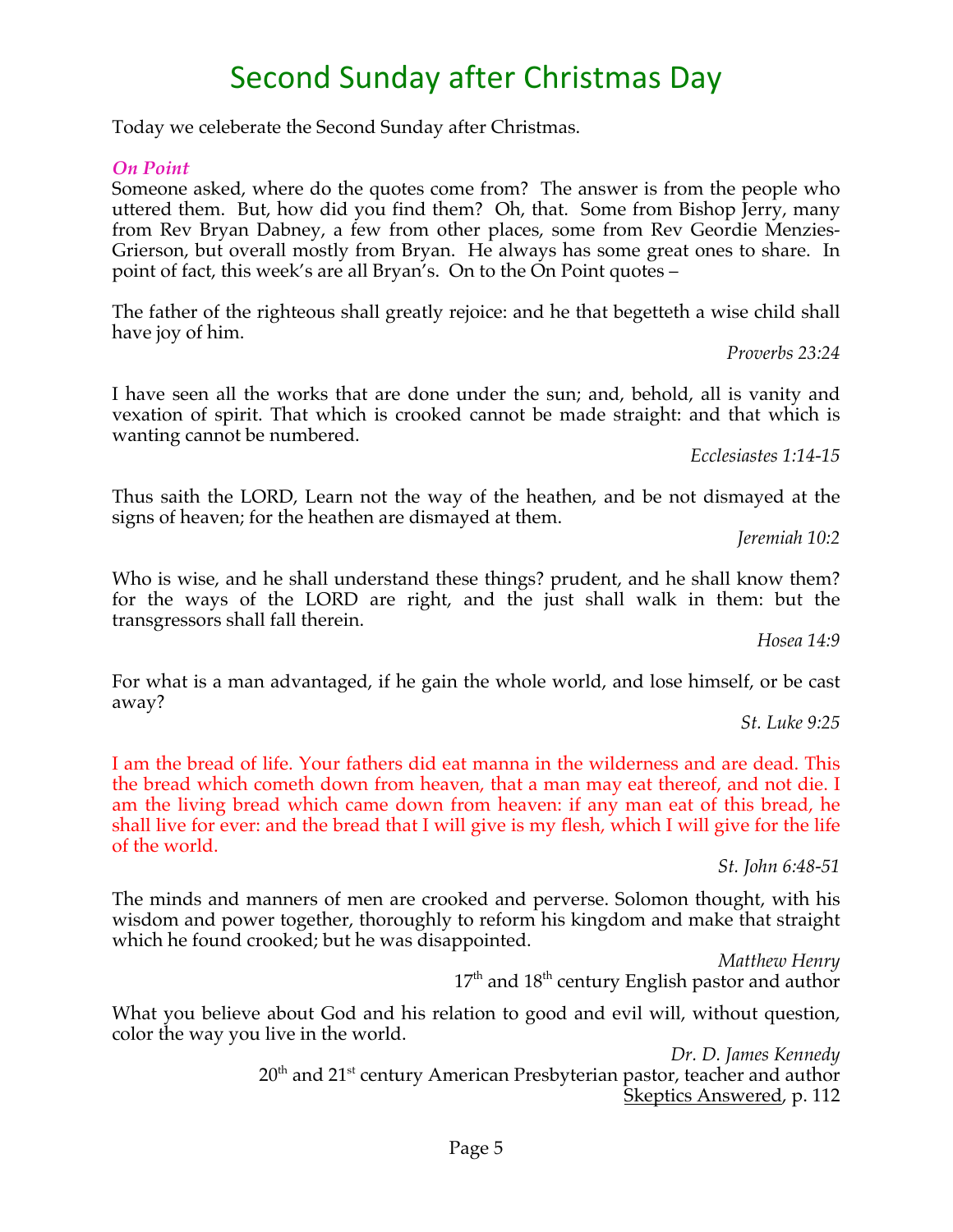There is a natural proneness and tendency in us all to give God a sensual, carnal worship, and not that which is commanded in his Word. We are ever ready to frame for our sloth and unbelief, visible helps and stepping-stones in our approaches to him, and ultimately to give these inventions of our own the honour due to him. In fact, idolatry is all natural, downhill, easy, like the broad way. Spiritual worship is all of grace, all uphill, and all against the grain. Any worship whatsoever is more pleasing to the natural heart, than worshipping God, in the way our Lord Jesus Christ describes, in spirit and in truth (John 4:23).

*JC Ryle*

#### 19<sup>th</sup> century Anglican bishop and author Are You Ready For The End of Time, pp.89-90

The Affordable Care Act is a prime example of the 'legal' process by which an increasingly despotic and fascist government joins hands with other powerful and moneyed entities in opposition to the very people who supposedly 'support' the government in order to maintain power over a system that is rapidly collapsing primarily because of the corrupt influences of the government and its cronies. The crony nanny state isn't here to protect you, but to protect itself and its cronies from you.

*Cognitive Dissonance* 

#### The Subtle Slavery of Obamacare: The Cattle Chute of Coerced Cooperation in the Collective Corruption, 12-23-14

Regardless of the particular problem facing Americans today, too often the first question asked is, "When is the government going to save us?" At the most fundamental level, this question is a socialist response to private concerns. Free men in a free society do not look to government for solutions to private matters. Why? Because government is not God; it cannot "give" to one unless it first takes away from another. The "taking" mechanism of big government is that characteristic which tramples upon the liberty of its citizens. We do not live in a free society when the government can take our property in the form of taxes and give it to others.

*Al Benson, Jr. and Walter Donald Kennedy* 20<sup>th</sup> and 21<sup>st</sup> century American political commentators and authors Lincoln's Marxists, p. 48

In order to avoid falling victim to the Hegelian Dialectic ... you must remember the process involved. Anytime a major problem or issue arises ... think about who will gain or profit from it. Then remove yourself from the equation and take a step back to look at it from a third party perspective. See the so-called "problem", look at who is reacting, why and in what way. Then look for who is offering up the solution. When you do this from now on you'll quickly see that real truth instead of the false truth they wanted you to see.

*General Maddox*  $21<sup>st</sup>$  century Australian commentator The Hegelian Dialectic and its use in controlling Modern Society www.realnewsinaustralia.com 4-8-13

An American Dream of universal prosperity has been pitted against the left's dream of a benevolent feudal system in which the few will be very well paid to oversee the income equality of the many... The left's social collectivism however is no replacement for what is being lost... Like Islam, it provides something for people to believe in, but the thing it provides is the compulsion to find meaning by forcibly remaking other people's lives in a perpetual revolution which becomes its own purpose. The left can't replace family or religion. Its social solutions are alien and artificial. They fix nothing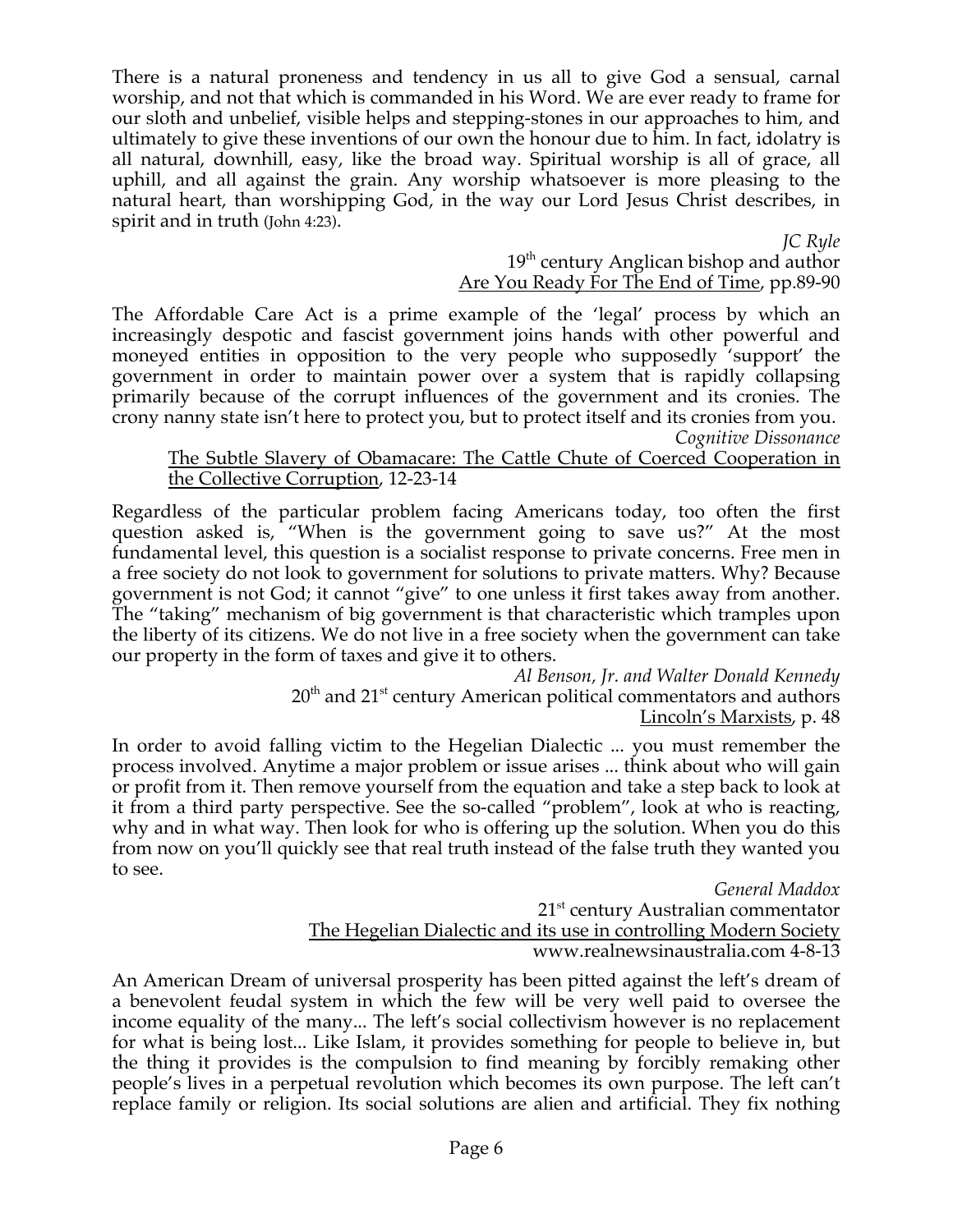and damage everything. Their appeal is to those who are arrogant and starved for meaning, who want religion without religion and family without family only to discover that they are not enough.

> *Daniel Greenfield* 21<sup>st</sup> century American commentator The Secular Religion of the Left, 2-10-14

They who voluntarily put themselves under the power of a tyrant deserve whatever fate they receive.

> *Aesop* 6<sup>th</sup> century BC Greek philosopher and author The Hawk and the Pigeons

#### *Propers*

Each Sunday there are Propers: special prayers and readings from the Bible. There is a Collect for the Day; that is a single thought prayer, most written either before the refounding of the Church of England in the 1540s or written by Bishop Thomas Cranmer, the first Archbishop of Canterbury after the re-founding.

The Collect for the Day is to be read on Sunday and during Morning and Evening Prayer until the next Sunday. The Epistle is normally a reading from one of the various Epistles, or letters, in the New Testament. The Gospel is a reading from one of the Holy Gospels, Matthew, Mark, Luke and John. The Collect is said by the minister as a prayer, the Epistle can be read by either a designated reader (as we do in our church) or by one of the ministers and the Holy Gospel, which during the service in our church is read by an ordained minister.

The propers are the same each year, except if a Red Letter Feast, that is one with propers in the prayerbook, falls on a Sunday, then those propers are to be read instead, except in a White Season, where it is put off. Red Letter Feasts, so called because in the Altar Prayerbooks the titles are in red, are special days. Most of the Red Letter Feasts are dedicated to early saints instrumental in the development of the church, others to special events. Some days are particularly special and the Collect for that day is to be used for an octave (eight days) or an entire season, like Advent or Lent.

The propers for today are found on Page 106-107, with the Collect first:

## The Second Sunday after Christmas Day.

*The Collect.*

**LMIGHTY** God, who hast poured upon us the new light of thine incarnate Word; **A LMIGHTY** God, who hast poured upon us the new light of thine incarnate Word;<br>Grant that the same light enkindled in our hearts may shine forth in our lives; through Jesus Christ our Lord. *Amen.*

The reading for the Epistle comes from the Book of Isaiah, the Sixty-First Chapter beginning at the First Verse:

**HE** Spirit of the Lord GOD is upon me; because the LORD hath anointed me to preach good tidings unto the meek; he hath sent me to bind up the brokenhearted, to proclaim liberty to the captives, and the opening of the prison to them that are bound; to proclaim the acceptable year of the LORD, and the day of vengeance of our God; to comfort all that mourn; to appoint unto them that mourn in Zion, to give unto them beauty for ashes, the oil of joy for mourning, the garment of praise for the spirit of heaviness; that they might be called trees of righteousness, the planting of the LORD, that he might be glorified. **T**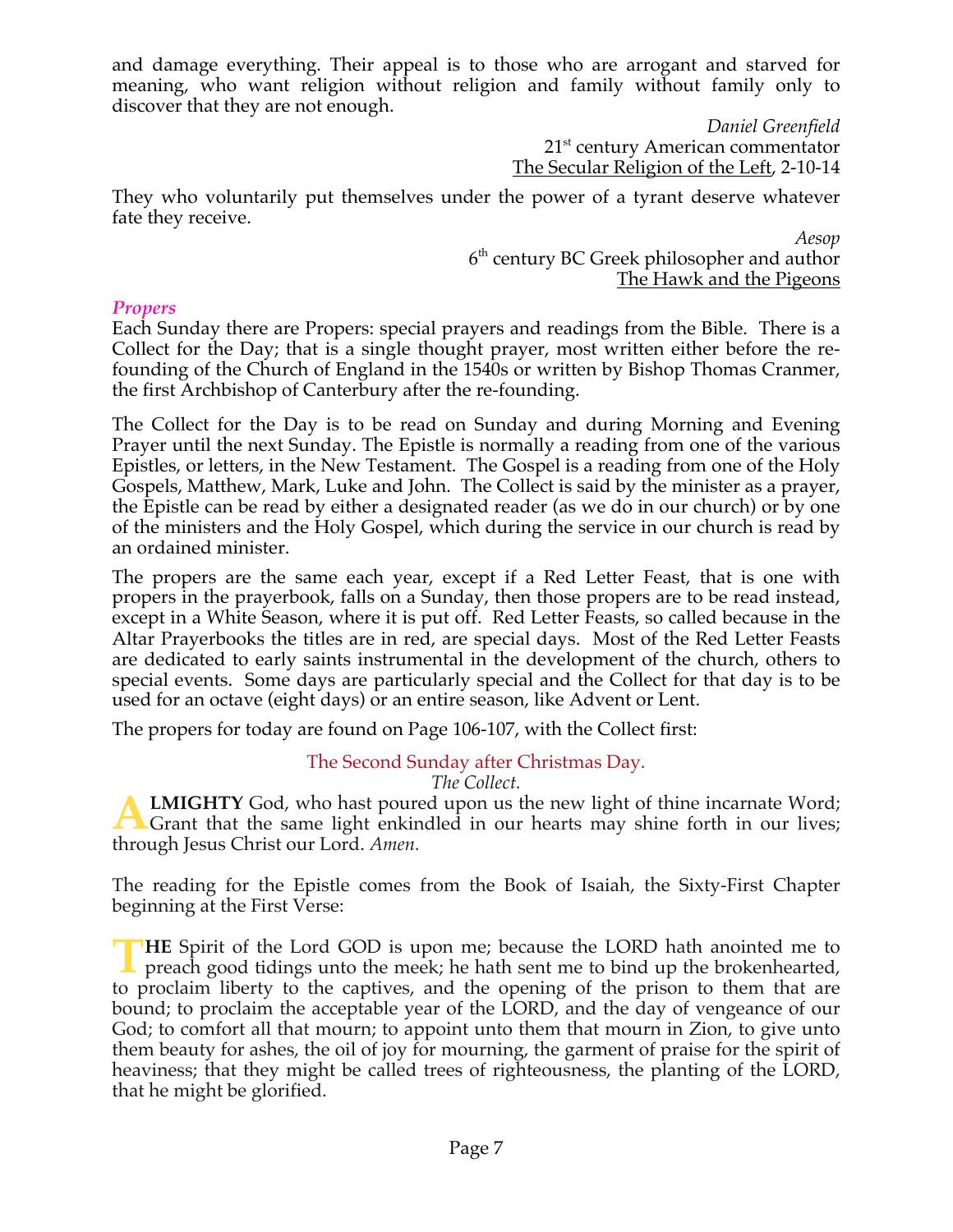The Holy Gospel came from the Gospel according to Saint Matthew, the Second Chapter beginning at the Nineteenth Verse:

**HEN** Herod was dead, behold, an angel of the Lord appeareth in a dream to Joseph in Egypt, saying, Arise, and take the young child and his mother, and go into the land of Israel: for they are dead which sought the young child's life. And he arose, and took the young child and his mother, and came into the land of Israel. But when he heard that Archelaus did reign in Judæa in the room of his father Herod, he was afraid to go thither: notwithstanding, being warned of God in a dream, he turned aside into the parts of Galilee: and he came and dwelt in a city called Nazareth: that it might be fulfilled which was spoken by the prophets, He shall be called a Nazarene. **W**

#### *Bishop Ogles' Sermon*

We are oft fortunate to get copies of Bishop Jerry's sermon notes. Today is one of those

Sundays. Today's sermon starts off with the collect, and like always, it will give you a lot to consider in your heart.

#### **Sermon Notes**

Second Sunday after Christmas 4 January 2015, Anno Domini (in the Year of Our Lord)

#### The Second Sunday after Christmas Day.

*The Collect.*

**LMIGHTY** God, who hast poured upon us the new light of thine incarnate Word; Grant that the same **A**

light enkindled in our hearts may shine forth in our lives; through Jesus Christ our Lord. *Amen.*

## **The Epistle**

*Isaiah lxi. 1.*

**HE** Spirit of the Lord GOD is upon me; because the LORD hath anointed me to preach good tidings unto the meek; he hath sent me to bind up the brokenhearted, to proclaim liberty to the captives, and the opening of the prison to them that are bound; to proclaim the acceptable year of the LORD, and the day of vengeance of our God; to comfort all that mourn; to appoint unto them that mourn in Zion, to give unto them beauty for ashes, the oil of joy for mourning, the garment of praise for the spirit of heaviness; that they might be called trees of righteousness, the planting of the LORD, that he might be glorified. **T**

#### **The Gospel**

*St. Matthew ii. 19.*

**HEN** Herod was dead, behold, an angel of the Lord appeareth in a dream to Joseph in Egypt, saying, Arise, and take the young child and his mother, and go into the land of Israel: for they are dead which sought the young child's life. And he arose, and took the young child and his mother, and came into the land of Israel. But when he heard that Archelaus did reign in Judæa in the room of his father Herod, he was afraid to go thither: notwithstanding, being warned of God in a dream, he turned aside into the parts of Galilee: and he came and dwelt in a city called Nazareth: that it might be fulfilled which was spoken by the prophets, He shall be called a Nazarene. **W**

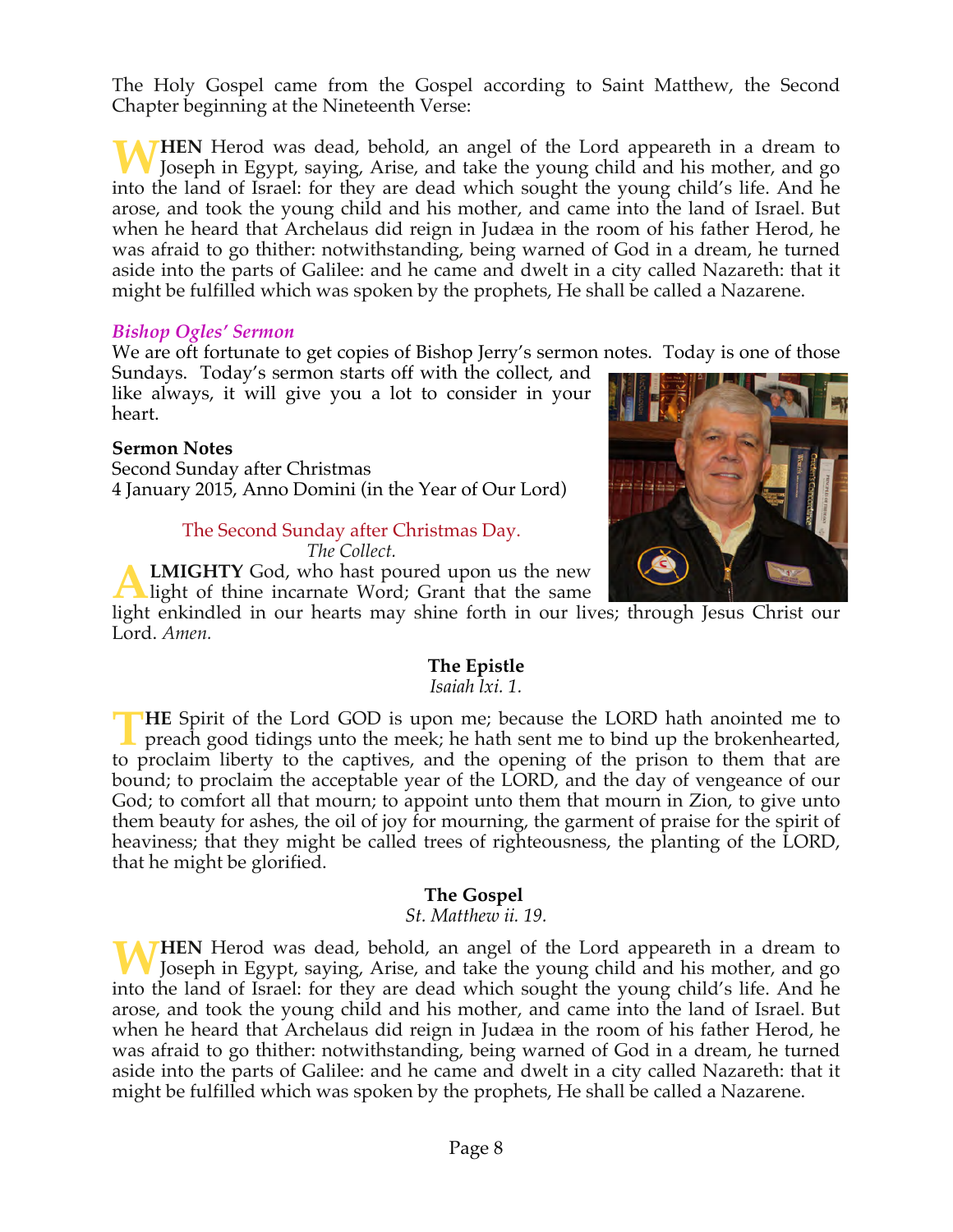As the Collect attests, at Christmas God poured into our Cups of Faith the "new Light of His Incarnate Word" – so much so that our *cups runneth over*. The Light was eternally the same unchanging Light of Christ existant before the worlds and heavens; yet, it came down to us to share in our same pains and sufferings – and more. We can know God the Father because we have seen and heard God the Son.

 It is a mystery known only to God that only the meek and humble of heart can hear and understand the Voice of the Spirit which speaks the Gospel that heals, frees, cheers and liberates us from our self-imposed prison captivity. As our Epistle proclaims, we are, as well, to proclaim – the acceptable year of our Lord. That Year has been published in our calendars ever since His birth. It was 2015 years ago (Anno Domini) since that momentous fulfillment of the Word. Despite all efforts to erase the meaning of that date, it is recognized by the world, in spite of themselves, as the division of time for our computation of the time scale in years. Those who would extinguish the fires of truth by re-naming the calendar dates with such ridiculous labels as C.E. (Common Era (or should it be error?) to supplant Christ's Birth in AD) and B.C.E. (Before the Common Era (or should it be error?) to blur the distinction of BC – before Christ) are hard-pressed to explain WHY they must use the zero year (Christ's birth) as a starting point. Why not allow the great truth of history to prevail and simply admit the coming of Christ was such a climactic event as to divide our time scale in half? How imbecilic is THAT?

 Now we come to the Gospel text for the day. Please note how seamless the lines joining the Prayer of Collect, the Epistle and the Gospel together. The traditional lectionary has been the greatest tool in our Church Year to teach the whole storyline of Christ and His Church.

 Herod, the evil king who had slaughtered the children of Bethlehem (2 years of age and younger) in his insane attempt to destroy Christ, has died. According to the Jewish historian, Josephus, his death was one of extreme suffering. But that is not a concern of the Gospel. All men come to a day of dying, even kings and rulers – so Herod died the eternal death and is paying the wages for his sins.

 Joseph has fled into Egypt with the Child Jesus with His mother, Mary. He was warned of the danger of Herod by the Angel of the Lord following the visit by the Wise Men. *And when they were departed, behold, the angel of the Lord appeareth to Joseph in a dream, saying, Arise, and take the young child and his mother, and flee into Egypt, and be thou there until I bring thee word: for Herod will seek the young child to destroy him*. (Matt 2:13) It is worthy of comment that kings, rulers, and governments have always tried to destroy the Person of Jesus and any remembrance of His Name. There was no room for Christ in a suitable lodging of Bethlehem, and there is no room for Him in Judah either. The sword lurks the hills and wilderness areas of that land in search of a small child to destroy Him. *<sup>19</sup> But when Herod was dead, behold, an angel of the Lord appeareth in a dream to Joseph in Egypt.* Long years (perhaps six) Joseph and the mother of Jesus tarried in Egypt awaiting the counsel of the Lord to return home. They never complained or pressed God, but patiently waited during that sojourn for the Word of the Lord and His directing Light. Just as the Wise Men had patiently followed the Light of the Star, so must we patiently bear exile and danger until the Lord gives us His Will and Word.

 *Arise, and take the young child and his mother, and go into the land of Israel: for they are dead which sought the young child's life.* The precise wording of this verse is quite illuminating. You will note that the angel did not say "**take your Son** and His mother." The reason is because Joseph was not the father of Jesus. The Father of Jesus was God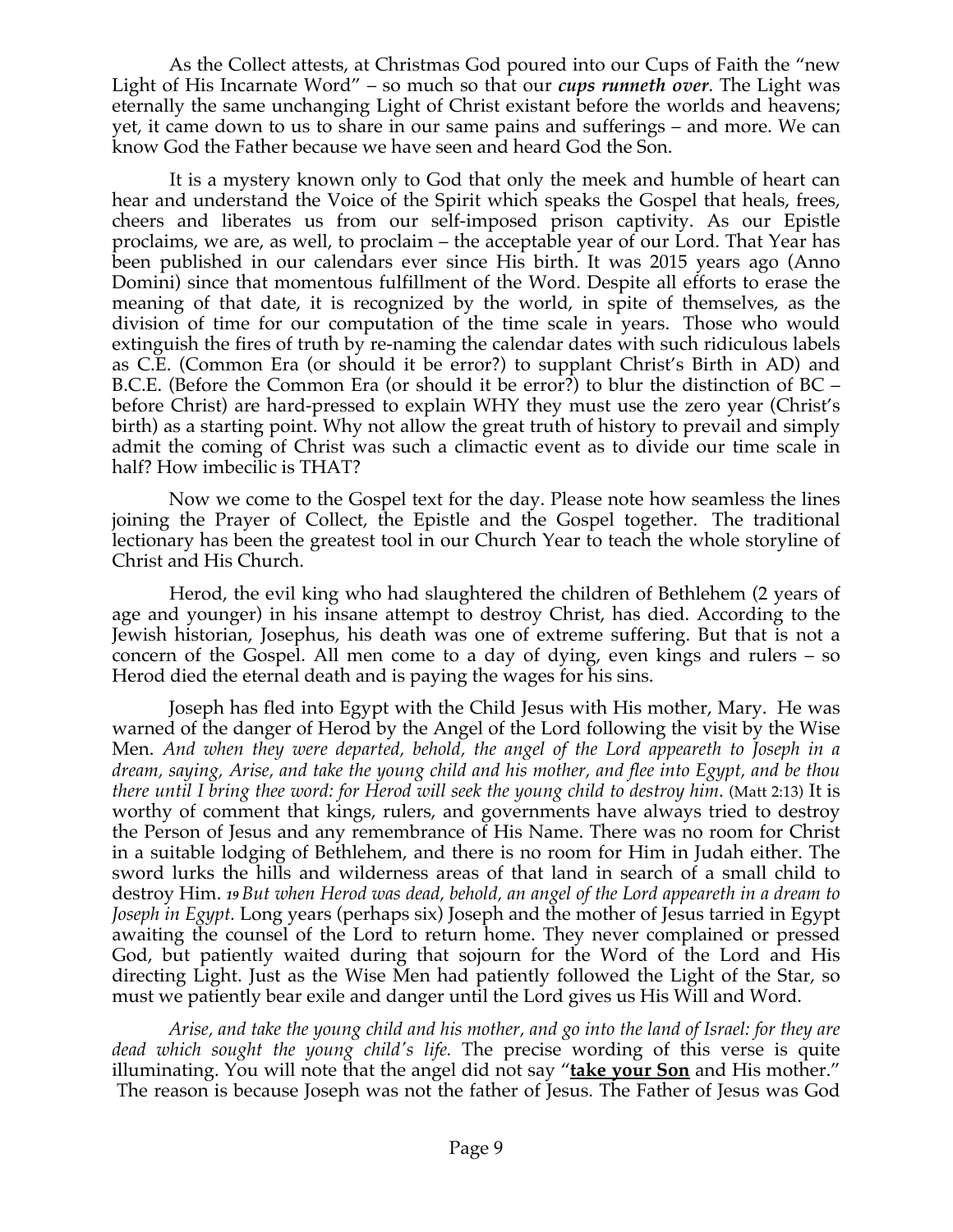the Father. Notice the insidious scheme to undermine this truth in new bible versions. In the Received Text bibles we read from Luke 2:33 – *And Joseph and his mother marvelled at those things which were spoken of him.* Now hear the **great lie** propagated by the NIV in the same verse: *The child's father and mother marveled at what was said about him.* Jesus had no earthly father!

 So Joseph and Mary waited upon the Lord for those long years in Egypt. How often do we rush matters according to our own schedule and disregard the patience that God would have us practice. *Wait on the LORD: be of good courage, and he shall strengthen thine heart: wait, I say, on the LORD*. (Psalms 27:14) *Behold, as the eyes of servants look unto the hand of their masters, and as the eyes of a maiden unto the hand of her mistress; so our eyes wait upon the LORD our God, until that he have mercy upon us*. (Psalms 123:2) *But they that wait upon the LORD shall renew their strength; they shall mount up with wings as eagles; they shall run, and not be weary; and they shall walk, and not faint*. (Isaiah 40:31) This wise counsel is repeated in a plethora of other Scripture verses as well. When it is the Lord's Time, it is the RIGHT time!

 Once the Lord has spoken, there should be no lingering procrastination – we must be up and at the doing of His will. *<sup>21</sup> And he arose, and took the young child and his mother, and came into the land of Israel*. There was no questioning of what awaited in Israel – simply prompt obedience on the part of Joseph. A Godly woman will ALWAYS follow the spiritual leadership of a Godly man. I lay the fault of almost every failed marriage at the feet of the man who does not follow the Will of God in loving his wife and providing spiritual leadership. Mary immediately went with Joseph though the Angel had not spoken directly to her.

 The Christian is never without dangers and challenges. Though Herod is dead, his son, Archelaus, now ruled in his stead. We never reach a point of absolute physical security in a world that is ruled by the enemies of God. We are Soldiers of the Cross – Christian men, women, and children. We wear our uniforms openly and fly the banner of Christ before us. But the wicked 'Sniper on the Hill' is forever vigilant to destroy us if we unwittingly expose ourselves to his aim. We must be gentle as lambs in our dealings with others, but wise as serpents to counter the threat of the enemy. *Behold, I send you forth as sheep in the midst of wolves: be ye therefore wise as serpents, and harmless as doves*. (Matt 10:16)

 Once we have Christ, we often must leave the place of our accustomed living never to return. Joseph did not feel safe in returning to Judah, but God never leads halfway. Just as God had counseled Joseph to leave Egypt, He also warned him to avoid Judah. *<sup>22</sup> But when he heard that Archelaus did reign in Judaea in the room of his father Herod, he was afraid to go thither: notwithstanding, being warned of God in a dream, he turned aside into the parts of Galilee.* It is amazing to me how every step Joseph took from Nazareth to Bethlehem to Egypt to Galilee were dictated so precisely by God. Joseph had keen ears to hear the voice of the Lord, and he heard that Voice. We, too, must avoid the mad rages of public society and get to a quiet place where we can have a keen ear to hear the Voice of God.

 Of what significance is this little village to which Jesus was carried called 'Nazareth?' The Hebrew root for the name seems to derive from Isaiah 11:1 – *And there shall come forth a rod out of the stem of Jesse, and a Branch shall grow out of his roots*. (Isaiah 11:1) The word for Branch (or twig) given here in the Hebrew is 'rcn (Netser'. Jesus is the Branch that comes forth out of the stem of Jesse and, eventually, King David. But He also has the title of the "Anointed One of the Lord" (separated). In the Greek, the word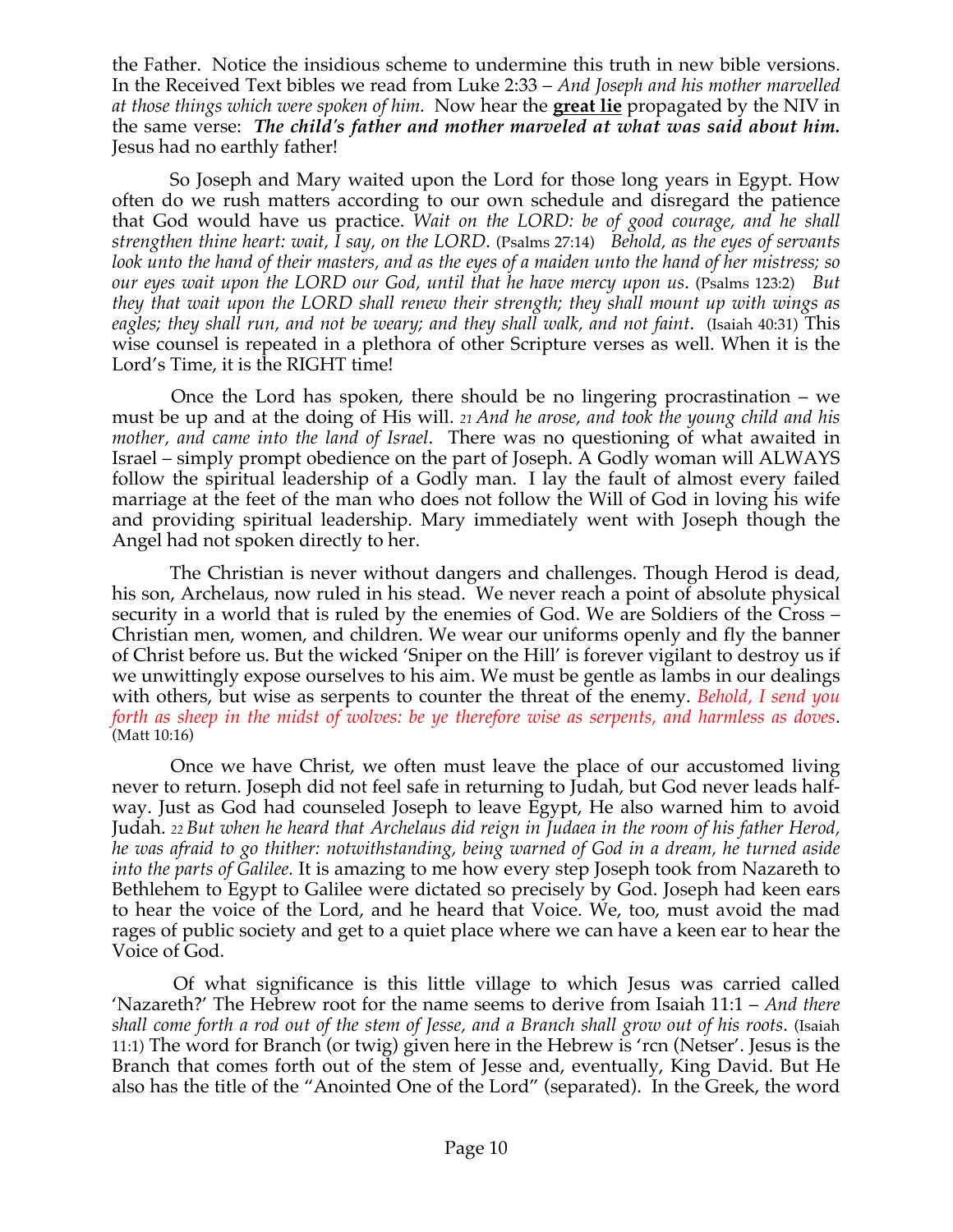is '**Nazwrai'oß Nazoraios –** one separated. Nazareth was as insignificant as it was small. It was located between the Mediterranean Sea and the Sea of Galilee – about equa-distant from both. It was like nothing more than a twig of the land of Israel – small and unimportant. The little town of Bethlehem was not very important either until it became the birthplace of Christ – now it is remembered forever. Neither was the crude manger important until it held the Baby Jesus – now everyone knows about the blessed manger. But Nazareth, though unknown for its insignificance beforehand, would now become known for all time and eternity for the blessed Lord who had lived there. In the mind of man, nothing good, or important, could come from such a remote little hamlet; but in the Providence of God, something of supreme importance came out of Nazareth. *And Nathanael said unto him, Can there any good thing come out of Nazareth? Philip saith unto him, Come and see*. (John 1:46) The voice of the Lord may seem unimportant to us until we have stopped to listen and to heed that Voice….then it becomes the most important Voice we have ever heard.

Have you heard that Voice? "Come and See!"

## *Sermon - Rev Jack Arnold*

#### *Church of the Faithful Centurion - Descanso, California*

Today's sermon ties together the propers, that is to say the prayer and readings for this



week. Due to calendar considerations, we do not oft get to celebrate the Second Sunday after Christmas as there are only 12 days in Christmastide, but this is one of those years!

In the Collect, we acknowledge the New Light of Jesus Christ in the world and in our lives as the Word Incarnate, or the Word in the Flesh. We go on to ask the light of the Word will take root in our hearts and shine forth as action in our lives. That is to say that our lives will act as a window to the Word, not a closed door.

The reading used for the Epistle is not an Epistle as such, but a portion of the Book of Isaiah, one of the Old Testament books filled with New Testament ideas and thoughts. In the

reading, Isaiah says what we should all be saying, The Lord has selected us to pass on His Good Tidings to all, to tell the world the Good News of the Lord Jesus! To comfort those in need, to bring happiness where there is heaviness, to talk of the Glory of God! Good News indeed! Jesus will be proclaiming liberty to us, the former captives of the sin that would bring us to a final death. Instead of death, He proclaims light and light to all the hearts who accept Him. This is absolutely terrific news indeed!

On the surface, in the Gospel, Matthew is just relating the historical fact of Joseph being told to go back into Israel with Mary and Jesus, that all was safe for the time being. Yet, there is more. The verses also recall the threat to Jesus' life from Herod and sends Joseph and his family to take up residence in Nazareth in fulfillment of the prophecy that the King of Kings would be called a Nazarene.

So what of us? How do we fit in to all this?

We are to spread the light unto the world, to be beacons, directing the people of the World to follow Christ and not the World. We are the lamp bearers, the torch bearers, bringing the light of Scripture unto the darkest places. We are like the light of Galadriel, which was given to Frodo in Lord of the Rings, that it might be a light "unto the darkest places." Indeed this world is dark, a lot like the world of Mordor, also from Lord of the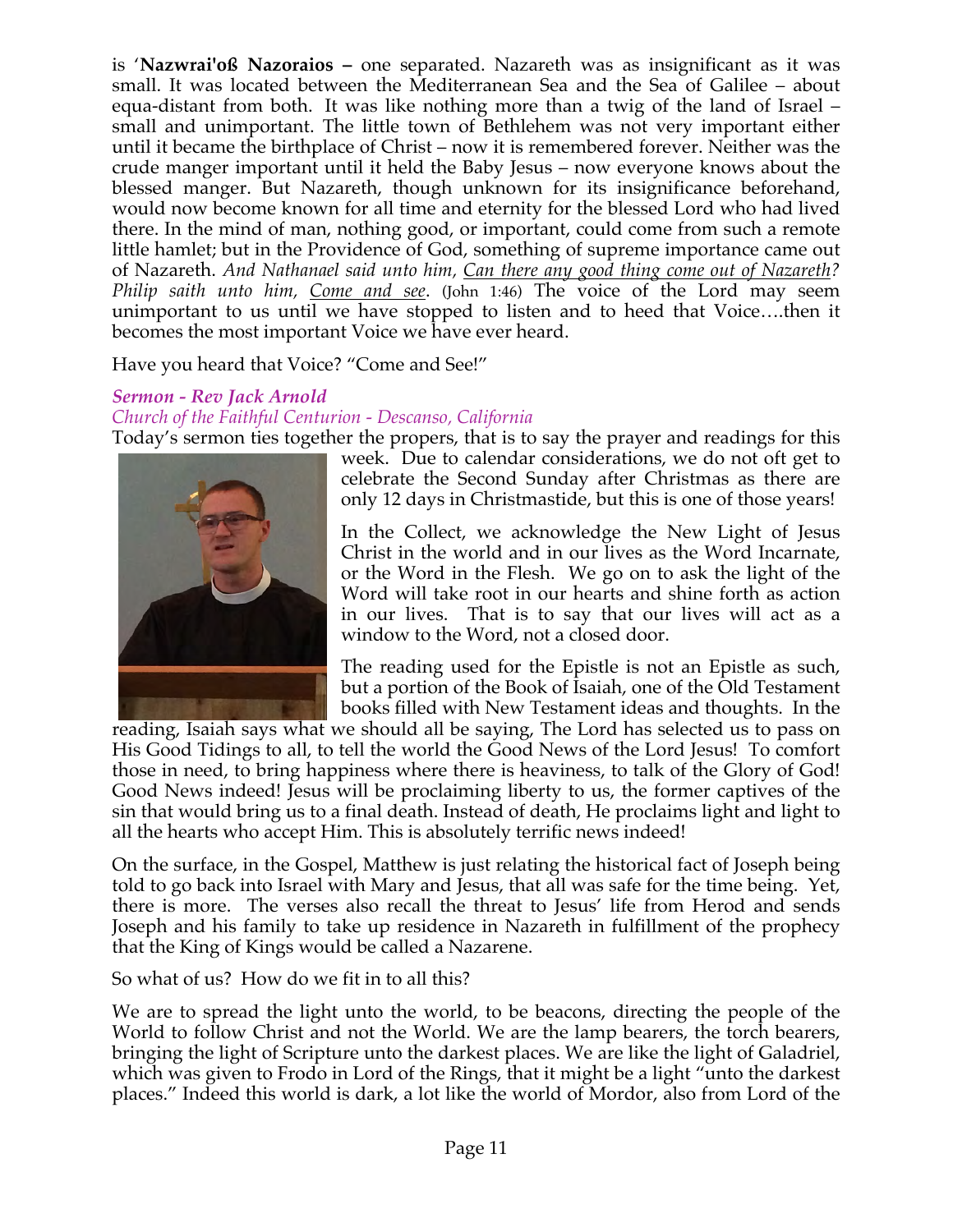Rings. Even when we despair and all seems hopeless, with Christ and the Holy Ghost in our hearts, we can ride out amidst the darkness of the world and triumph over what seems like overwhelming odds, when the evil folk outnumber the good folk. With this rallying to our King, we can defeat anything that evil throws at us. We know in the end, that our side wins for all eternity.

So too shall Scripture be a light for us and others in the darkest times and places on this planet. Christ is the great guiding star, like the North Star for sailors of old to navigate by. So too shall we navigate by Christ as our great guiding star. If we hold the light up, we shall never fall and stumble. But if we do not hold it up, we will fall and stumble. So the obvious solution to our problems when we are troubled is to turn back and hold up the light to light our way.

That is to say, to return to the Scriptures and His Word and consult Him for guidance and not look for true guidance from the heart of man. Christ will show us the way. But, for us to find The Way, we must not only look for it, but listen when He delivers and see when He points. For that to happen, we must let His Word take root in our hearts.

In order to have it take root, we must be opened to His Word and not shut and deaf to Him. He cannot come in if we will not let him, so we must open our hearts and minds to Him. That is the mission of the Holy Ghost, to enter into our hearts to give us understanding, to make our hearts receptive to His Will, to inspire us to do His Will in a manner which will be effective. Our Lord will free us from ourselves if we open the door, so we must be willing and ready to accept Him. We have to be ready, willing and able to receive Him and to spread His Word, to have a true solid, Christian faith.

In order to be of help to others who would come to Christ, we must walk the walk besides talking the talk; we must not be as hypocrites, saying one thing but doing another. We do not want to be like the Pharisees of old, with their lavish prayers and gestures in the public. But we must be like the publican who would not so much as lift His eyes up onto the heavens. We must have a humble, hearty and contrite spirit, to spread the Word of the Lord to those who need to hear it most.

The time has come to show the light unto the world. The time has come to choose God or Satan. The choice is like those in the *Lord of the Rings*<sup>3</sup>. Do we choose the Light, like the Men of the West and Aragorn of Gondor, or do we choose the forces of Darkness, of Mordor and their allies? Who shall we choose? Our actions shall show our hearts. "For where your heart is, there shall your treasure be also."

Heaven is at the end of an uphill trail. The easy downhill trail does not lead to the summit.

The time is now, not tomorrow. The time has come, indeed. How will you ACT?

It is by our actions we are known.

## **Be of God - Live of God - Act of God**

 $3$  No so surprising a comparison as you might think if you knew little of literature. The great fantasy and children's writers, John Ronald Reuel (JRR) Tolkien, Clive Stapleton (CS) Lewis and Gilbert Keith (GK) Chesterton were all friends and more importantly, devoted well educated Christians. While they are famous for their apparently secular fantasy writings, there is a Christian theme woven through each of their works.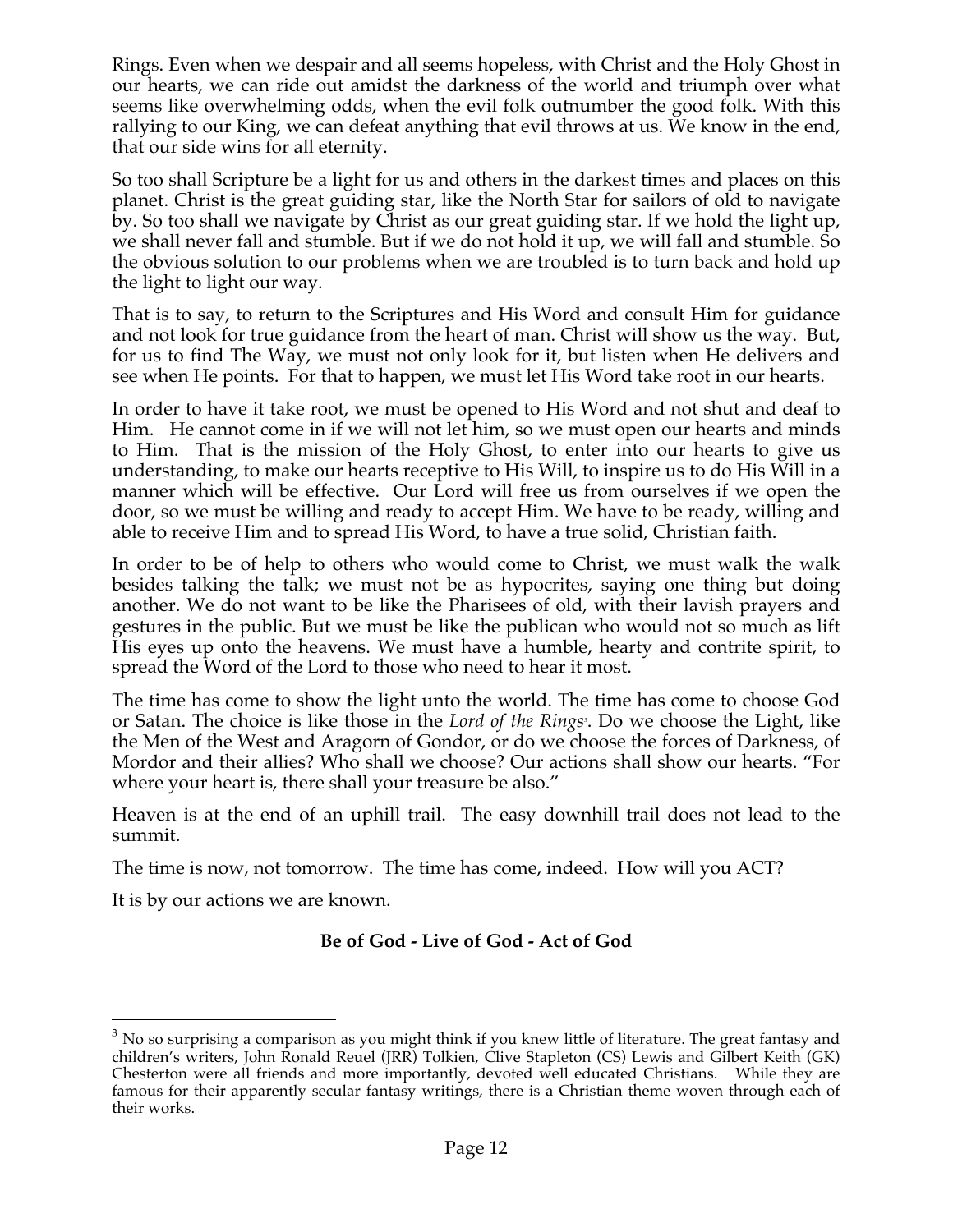#### *Roy Morales-Kuhn, Bishop and Pastor - St. Paul's Anglican Church - Anglican Orthodox Church*

Bishop Roy is pastor of the biggest AOC parish West of the Mississippi and is in charge of the Diocese of the Epiphany.

#### Second Sunday after Christmas 4 January 2015

#### The Second Sunday after Christmas Day. *The Collect.*

**LMIGHTY** God, who hast poured upon us the new light of thine incarnate Word; Grant that the same light enkindled in our hearts may shine forth in our lives; through Jesus Christ our Lord. *Amen.* **A**

#### **The Epistle** *Isaiah lxi. 1.*

**HE** Spirit of the Lord GOD is upon me; because the LORD hath anointed me to preach good tidings unto the meek; he hath sent me to bind up **T**



the brokenhearted, to proclaim liberty to the captives, and the opening of the prison to them that are bound; to proclaim the acceptable year of the LORD, and the day of vengeance of our God; to comfort all that mourn; to appoint unto them that mourn in Zion, to give unto them beauty for ashes, the oil of joy for mourning, the garment of praise for the spirit of heaviness; that they might be called trees of righteousness, the planting of the LORD, that he might be glorified.

## **The Gospel** *St. Matthew ii. 19.*

**HEN** Herod was dead, behold, an angel of the Lord appeareth in a dream to Joseph in Egypt, saying, Arise, and take the young child and his mother, and go into the land of Israel: for they are dead which sought the young child's life. And he arose, and took the young child and his mother, and came into the land of Israel. But when he heard that Archelaus did reign in Judæa in the room of his father Herod, he was afraid to go thither: notwithstanding, being warned of God in a dream, he turned aside into the parts of Galilee: and he came and dwelt in a city called Nazareth: that it might be fulfilled which was spoken by the prophets, He shall be called a Nazarene. **W**

Alleluia. Unto us a child is born. O come, let us adore him. Alleluia.

## *Preach, proclaim, and comfort*

Are we doing that ? If you notice in the words of Isaiah those three actions are expressed. What are we doing to follow the command of the Holy Spirit?

Notice in the collect for today the phrase,

*...Grant that the same light enkindled in our hearts may shine forth in our lives...*

As followers of the Christ, who came to earth in such a humble manner, we too, in humility should reach out to the lost and tell them, proclaim to them, the comfort and salvation provided by this Christ who we follow.

As we begin this new year let us look for opportunities to share our faith with those around us. "Preach, proclaim, and comfort" all indicate action. Now understand that to preach does not always mean a prepared message or time of speaking to others.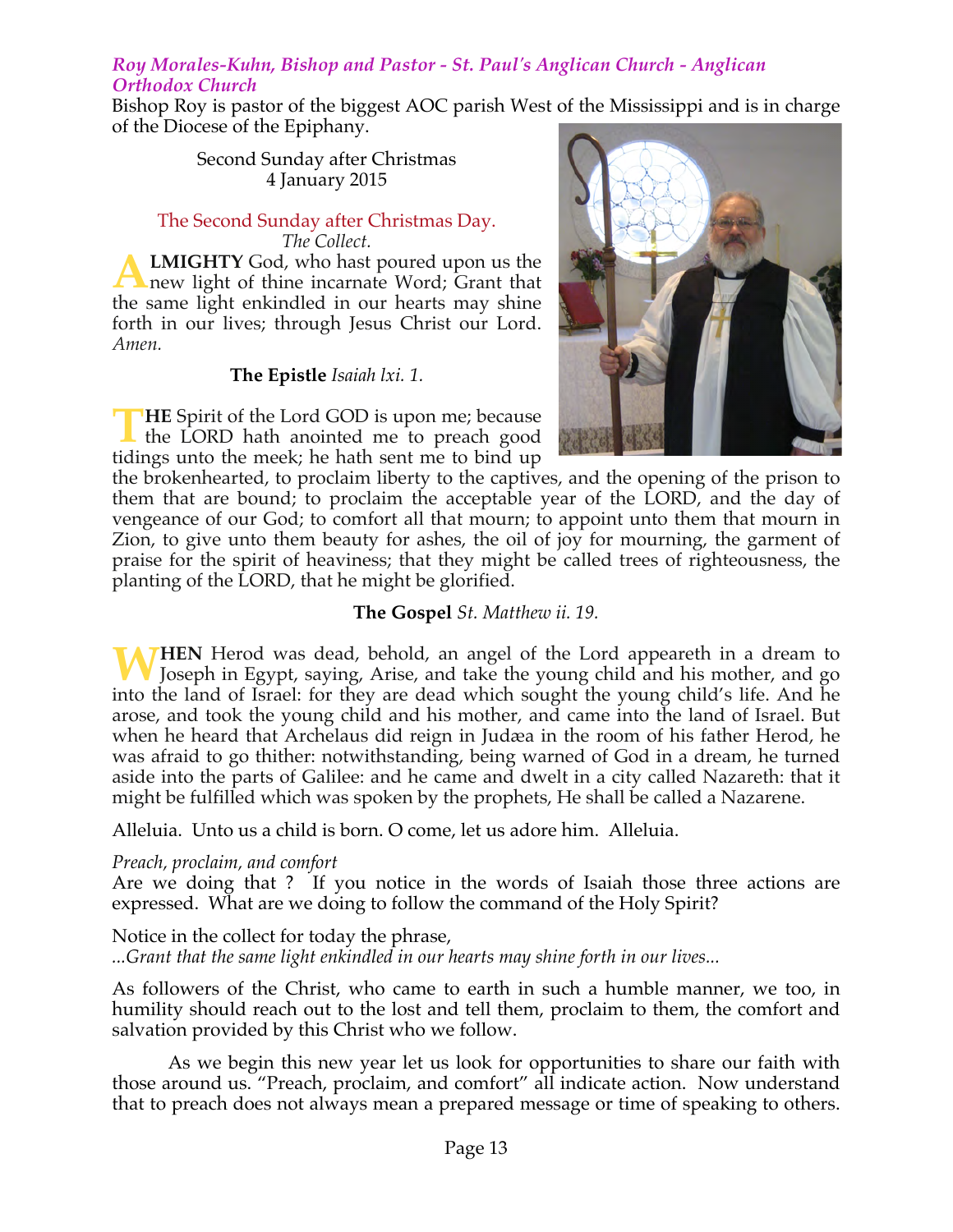We can preach by our actions, our every day transactions with those around us.

If you look at some of the examples of ordinary folk in the Bible, they ministered, preached, proclaimed and comforted those around them. Look at Lydia, she was a cloth merchant. She was known for her honesty, her fair trade and integrity in the work-a-day world. Look at the Faithful Centurion, he tried to be fair and even handed when he dealt with his soldiers, servants and those around him. There are many examples of preaching, proclaiming and comforting words of the Gospel being shared in the New Testament early church.

Ok, now we that we have reflected upon the words of Isaiah, what does the gospel message from Matthew instruct us to do? Obey? Yes, obey the Word of the Lord. In the case of Joseph, the husband of Mary, the mother of Jesus, obedience was the key to doing what God instructed. In this case, Joseph, following the instructions of a messenger from God, an angel, he took his family which had been in exile in Egypt back to his home area. Instead of going back to Bethlehem, he would go to the city of Nazareth. Understand that Joseph was relocated and had to find employment or offer his services as a carpenter where there was little or no competition.

Going back to Bethlehem would have been ideal, but there were still folk who were related to those who wanted Jesus dead, still in charge. So to be safe, Joseph went to another area, the city of Nazareth where he set up a carpentry shop. As the passage from Matthew indicates, this was also part of prophecy, because then Jesus would be proclaimed as "...one who came from Nazareth...the Nazarene..." Again, prophecy being fulfilled, in even the most mundane of details, the place that Jesus would call home; Nazareth, not Bethlehem.

Alright, if we are to follow orders or to obey, how do we make sure we are following the right orders ? The Word of God is our guide. We follow the Word, read and digest and inwardly accept the Word into our lives, this involves daily feeding upon the Word of God.

At the time of Joseph, Mary and Jesus the New Testament did not exist, so dreams, visions and direct contact with angels were means of communication between God and man. Now we have the Word of God complete, the canon of the Old and New Testament, we can rely on that Word of God to guide us.

The beginning of a new year is a good time to start the habit of reading the Word daily. We need to find the time when we can quietly read the Word of God, quietly reflect upon the Word, ask the Holy Spirit to guide us in the Word; all towards the goal of becoming more and more like Jesus in our daily walk with Him.

#### Let us pray:

**REVENT** us, O Lord, in all our doings with thy most gracious favor, and further **PREVENT** us, O Lord, in all our doings with thy most gracious favor, and further uswith thy continual help; that in all our works begun, continued, and ended in thee, we may glorify thy Holy Name, and finally by thy mercy obtain everlasting life. Grant us, O Father, if it be thy blessed will, a happy New Year; as we have begun it in thy presence, so may we end it in thy peace: and when our little span of mortal days is over, grant us thy servants rest and re-union for ever in the Paradise of God, through Jesus Christ our Lord. Glory be to the Father, and to the Son and to the Holy Ghost; as it was in the beginning, is now, and ever shall be, world without end. *Amen*.

**URN** thou us, O good Lord, and so shall we be turned. Be favorable, O Lord. Be **favorable to thy people, Who turn to thee in weeping, fasting, and praying. For thou favorable to thy people, Who turn to thee in weeping, fasting, and praying. For thou**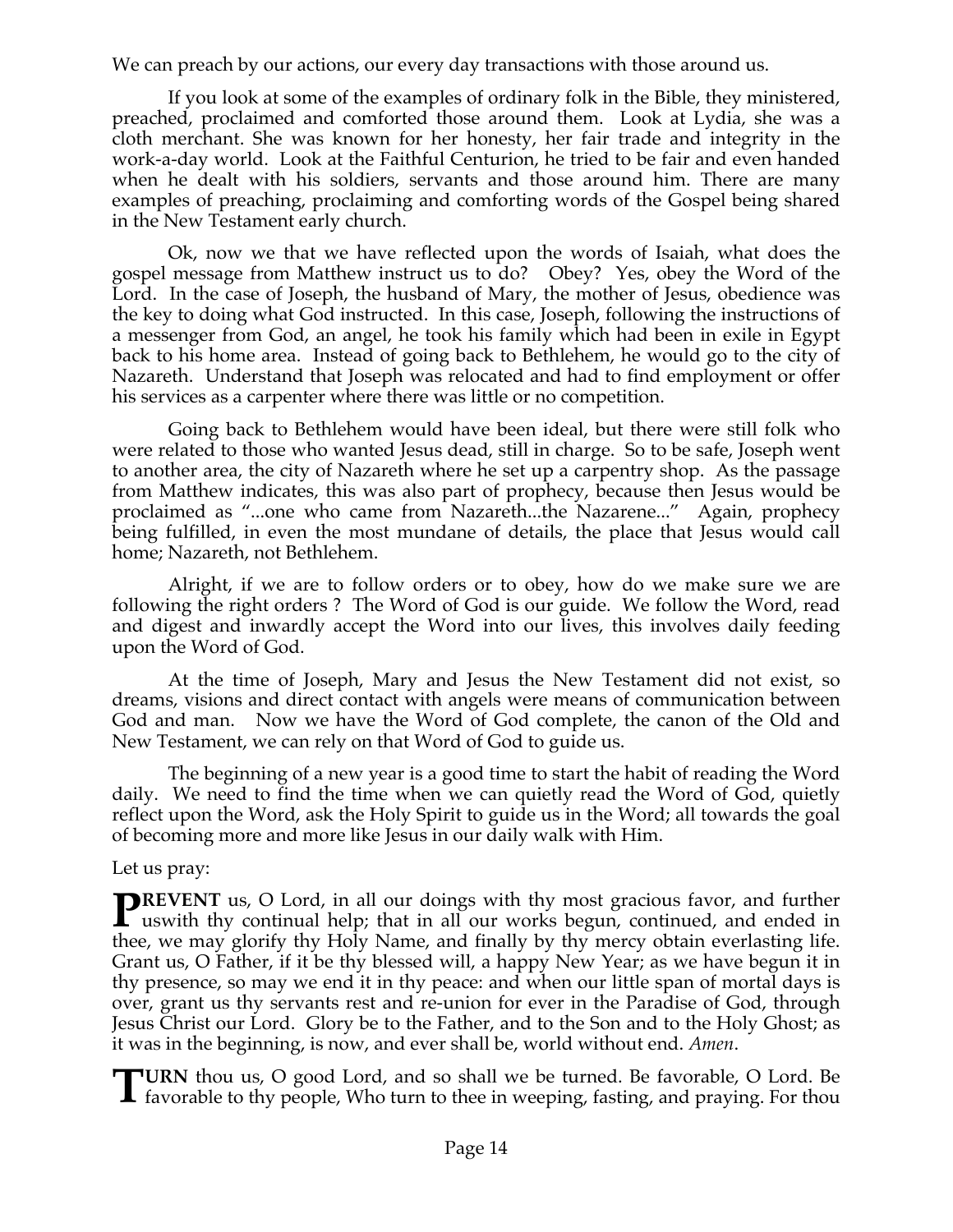art a merciful God, Full of compassion, Long-suffering, and of great pity. Thou sparest when we deserve punishment, And in thy wrath thinkest upon mercy. Spare thy people, good Lord, spare them, And let not thine heritage be brought to confusion. Hear us, O Lord, for thy mercy is great, And after the multitude of thy mercies look upon us; Through the merits and mediation of thy blessed Son, Jesus Christ our Lord. *Amen*.

**LMIGHTY** and Everlasting God, who dost govern all things in heaven and earth; **ALMIGHTY** and Everlasting God, who dost govern all things in heaven and earth;<br>Mercifully hear the supplications of us Thy servants, and grant unto this Parish all things that are needful for its spiritual welfare: schools wherein to bring up the young in Thy faith and fear; ministers to labor in this portion of Thy vineyard; a church perfected according to the beauty of holiness; strengthen and increase the faithful, visit and relieve the sick, turn and soften the wicked, arouse the careless, recover the fallen, restore the penitent, remove all hindrances to the advancement of Thy truth and bring all to be of one heart and mind within the fold of Thy Holy Church, to the honor and praise of Thy Name; through Jesus Christ our Lord. *Amen*.

 **LORD** Jesus Christ, who didst say unto Thy Disciples, Come ye apart into a desert place and rest a while; Grant we beseech Thee to Thy servants now gathered together, so to seek Thee whom our souls desire to love, that we may both find Thee and be found of Thee. Grant such love and such wisdom to accompany the words which shall be spoken in Thy name, that they may not fall to the ground, but may be helpful in leading us onward through the toils of our pilgrimage to that rest which remaineth, where, nevertheless, they rest not day nor night from Thy perfect service; who livest and reignest God for ever and ever. *Amen*. **O**



## *Rev Bryan Dabney of Saint John's Sunday Sermon*

We are fortunate to have Bryan's Sunday Sermon. If you want people to come to The



Truth, you have to speak the truth, expouse the truth and live the truth. This is really a good piece and I commend it to your careful reading.

## **Second Sunday after Christmas**

In Saint Paul's second letter to the people of Corinth he wrote:

<sup>3</sup> But if our gospel be hid, it is hid to them that are lost:

<sup>4</sup> In whom the god of this world hath blinded the minds of them which believe not, lest the light of the glorious gospel of Christ, who is the image of God, should shine unto them.

The Great Commission was given to advance the gospel in this world as a witness to those who would believe as well as a witness against those who would reject it.

Like many born-again believers, I am saddened by the increasing numbers of the unregenerate who have, for whatever reason, rejected the gospel of our Lord in favor of their jaded and godless lifestyles. Equally if not more disturbing are those who identify themselves as Christians while possessing but a cursory knowledge of God's saving grace. Sadly, many are as ignorant and uninformed about the tenets of the true faith as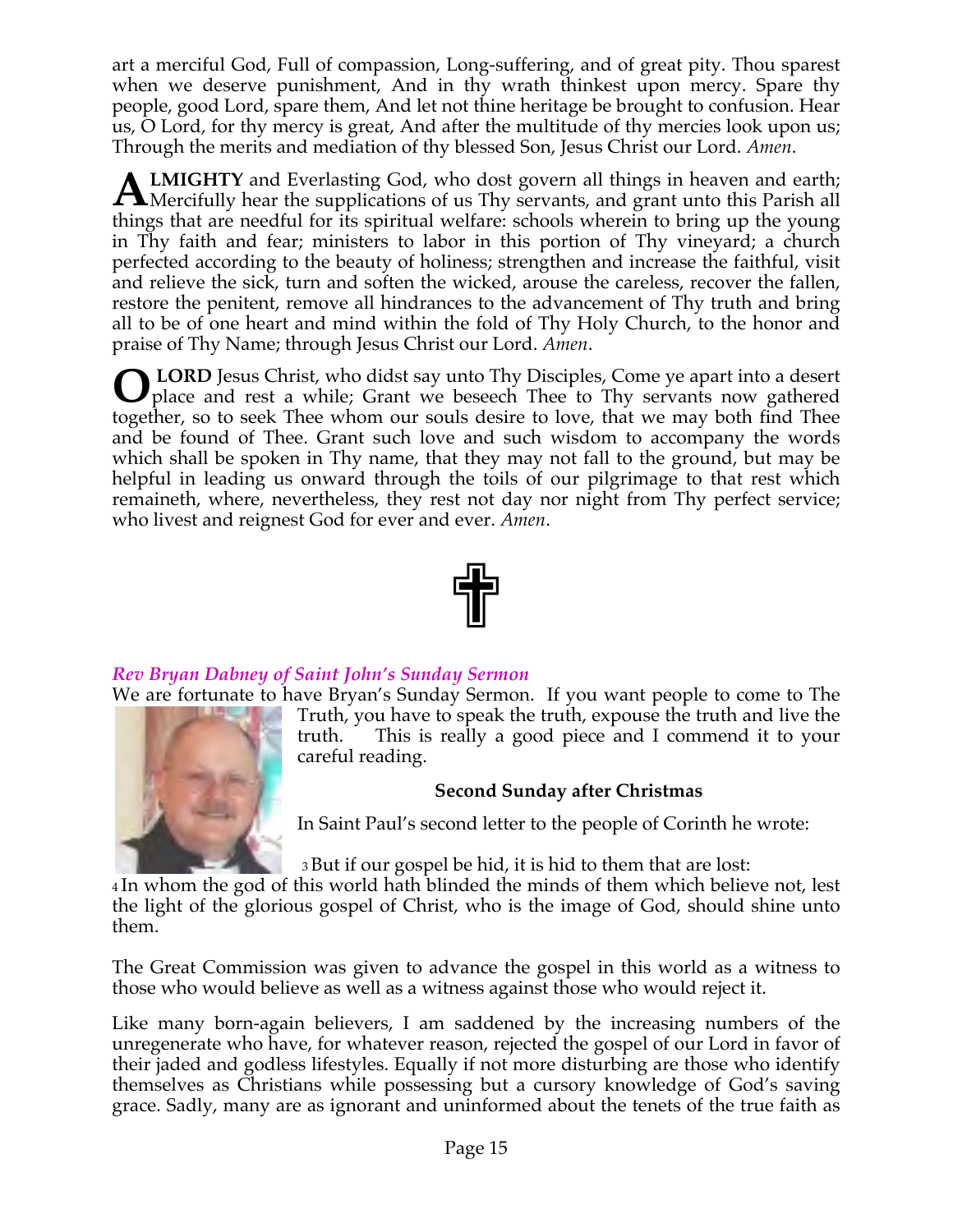any of the unchurched. Some might think such a state to something new, but it is not. The visible Church has contained from its beginnings both wheat and tares: a situation which Ole Lucifer has taken full advantage of over the centuries. Through his increase of the tares, he has managed to gain such a level of control over various churches and denominations of today so that even if a minister possessed a desire to proclaim the gospel per the Great Commission, such a one would soon discover that effort to be a forlorn hope as so few will listen to— much less heed— his message. Satan would like nothing better than for all Bible-believing ministers to simply give up and shut up about the Great Commission. But that is not what our Lord would have us do and here's why. Prior to coming of the Second World War, a noted civil libertarian named Albert J. Nock authored a piece entitled Isaiah's Job wherein he penned the following account of the prophet's encounter with the one true and living God: "In the year of Uzziah's death, the LORD commissioned the prophet to go out and warn the people of the wrath to come. 'Tell them what a worthless lot they are...tell them what is wrong, and why and what is going to happen unless they have a change of heart and straighten up. Don't mince matters...give it to them good and strong and keep giving it to them. I suppose I ought to tell you, that it won't do any good The official class and their intelligentsia will turn up their noses at you and the masses will not even listen..."

As we know, the prophet did as he was commanded; nevertheless, he was quite perplexed. And here is where Nock arrived at the crux of the issue: "But the prospect raised the obvious question: why, if all that were so... was there any sense in starting it? 'Ah,' the LORD said, 'you don't get the point. There is a Remnant... that you know nothing about... they need to be encouraged and braced up because when everything has gone completely to the dogs, they are the ones who will come back and build up a new society; and meanwhile, your preaching will reassure them and keep them hanging on. Your job is to take care of the Remnant...'"

Now just who are the masses and who are the remnant? According to Nock, "the massman is one who has neither the force of intellect to apprehend the principles issuing in what we know as the humane life, nor the force of character to adhere to [them]...the Remnant... are able... to cleave to them."

In St. John's gospel, our Lord said, He that heareth my word, and believeth on him that sent me, hath everlasting life (5:24). A bit further on, our Lord spoke in a more definitive manner when he said, If God were your Father, ye would love me: for I proceeded forth and came from God; neither came I of myself, but he sent me. Why do ye not understand my speech? even because ye cannot hear my word. Ye are of your father the devil, and the lusts of your father ye will do. He was a murderer from the beginning, and abode not in the truth, because there is no truth in him. When he speaketh a lie, he speaketh of his own: for he is a liar, and the father of it. And because I tell you the truth, ye believe me not. Which of you convinceth me of sin. And if I say the truth, why do ye not believe me? He that is of God heareth God's words: ye therefore hear them not, because ye are not of God (8:42-47). Do you see the distinction drawn between those who were present with our Lord? There are the masses, and there is a remnant. The masses are the children of the evil one and the remnant are those who will hear the words of Christ and respond to them in a positive manner. The masses are those unregenerated persons who follow the world, the flesh, and yes, the devil (note verse 44 again). They could not understand our Lord's speech because they could not hear, that is to say, they could not take in and accept his words.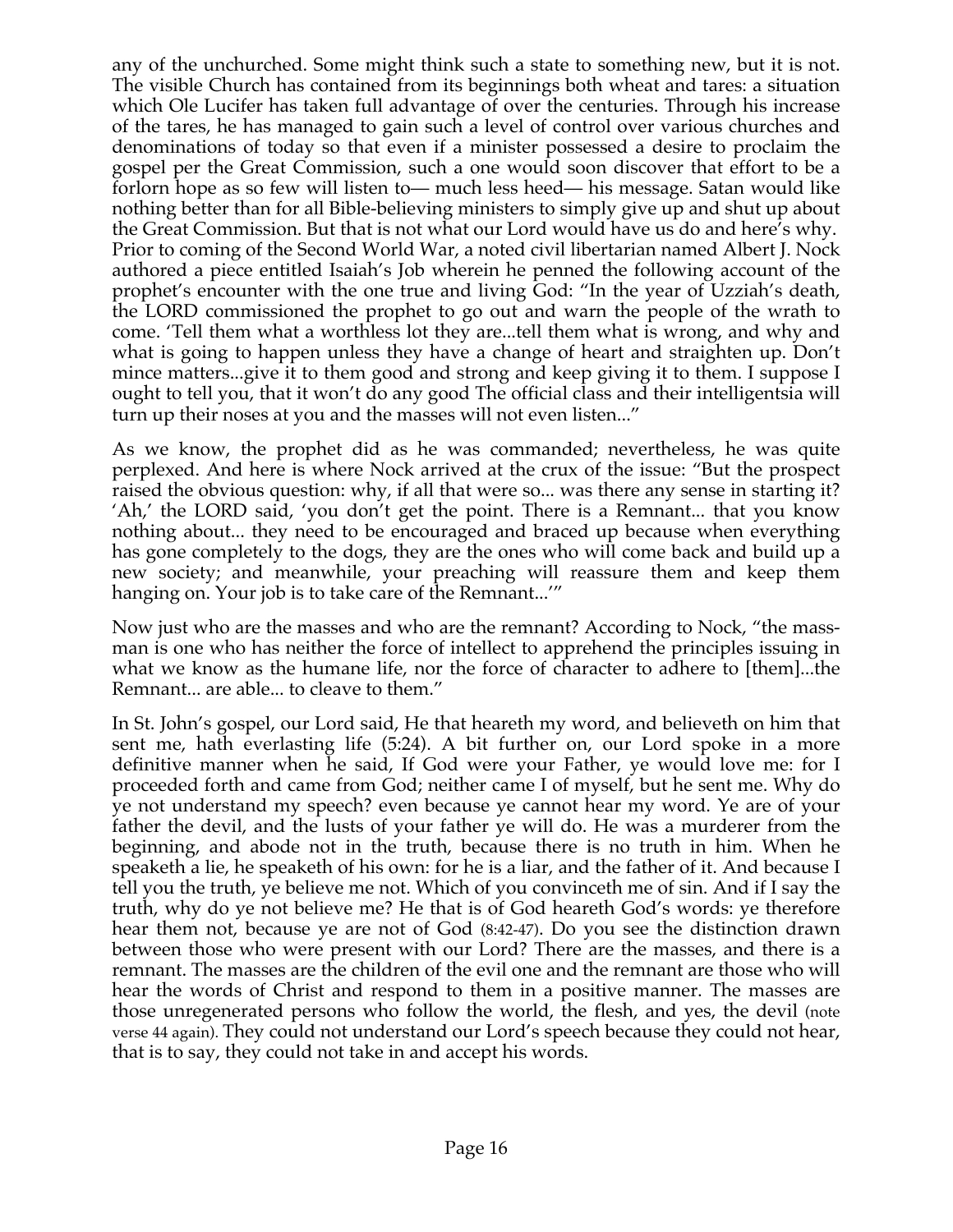The remnant, however, are those who have been regenerated by the power of the Holy Ghost. They seek to honor God by not only hearing the word, but by being obedient to it. St. John wrote in his first epistle (3:24), And he that keepeth his commandments dwelleth in [Christ] and [Christ] in him. And hereby we know that he abideth in us, by the Spirit which he hath given us. The mass of unregenerate mankind does not care for the things of the Spirit as they must be spiritually discerned (I Corinthians 2:14). That was true in Isaiah's day and it will remain true until Christ comes again in glory.

Today, we are faced with several important theological questions the answers to which will determine our eternal destiny. Will you hear the words of Christ and accept them; or, will you attempt to hide behind a philosophy of Christianity that merely cherrypicks from Scripture those passages which support your faulty theological assumptions? Are you willing to focus on what God would have you do; rather than on what you would desire to do: satisfying our fleshly lusts that are in opposition to the stated word of God? Those who are regenerated by the Holy Ghost will agree with the first portion of each set of questions while the latter portion will be accepted by the masses.

St. Paul wrote extensively on the Christian ethos— its underlying character and operation within the world. He was not always known by his Christian name as he too had been one of the masses. He had sought, in ignorance, to do the devil's work by tracking down as many members of the body of Christ as he could detect. We also know that he had a conversion experience while on a mission to Damascus (see Acts 9:1- 20). And following his conversion, he gave us the rubrics for church order and worship. He was called of God to supply the form to the substance of the gospel message— to flesh out the specifics. He was called to preach and be heard of the remnant who would truly believe and be saved by the effectual working of the Holy Ghost.

Unfortunately today, many church leaders have rejected both the apostle and his teachings in favor of another gospel (Galatians 1:6-9). Their embrace of an alternative to the true gospel of our Lord has diminished the concept of inerrancy of God's word written among their congregants. They have even adopted new bible translations whose authors have trimmed the sacred text so that it does not conflict with their worldly values and lifestyles. They have become cultists, who gather around a figment of Christ, but not Christ himself. Is it any wonder that our Lord has been regrettably forced to stand outside the doors of these churches knocking to come in (Revelation 3:20). Truly they are fit examples of blinded minds and lost souls.

Our duty as regenerated souls in Christ is to be salt and light in this sinful world regardless of whether the masses of the unregenerate accept our witness. As St. Paul wrote, knowing therefore the terror of the Lord, we persuade men. In that vein, we should pray for God's gift of faith to be spread abroad and that God would bring a spirit of revival into the world in these last days. The power of praying Christians is infinite for the Lord we serve is a mighty and sovereign God who cares for us and hears us. St. James tells us in his epistle (5:16) that the effectual fervent prayer of a righteous man availeth much. And as we witness, we ought to be mindful of St. Paul counsel to young Timothy in his second epistle:

And the servant of the Lord must not strive; but be gentle unto all men, apt to teach, patient, in meekness instructing those that oppose themselves; if God peradventure will give them repentance to the acknowledging of the truth; and that they may recover themselves out of the snare of the devil, who are taken captive by him at his will (2:25- 26). Though many will perish, we ought to pray for the unregenerate around us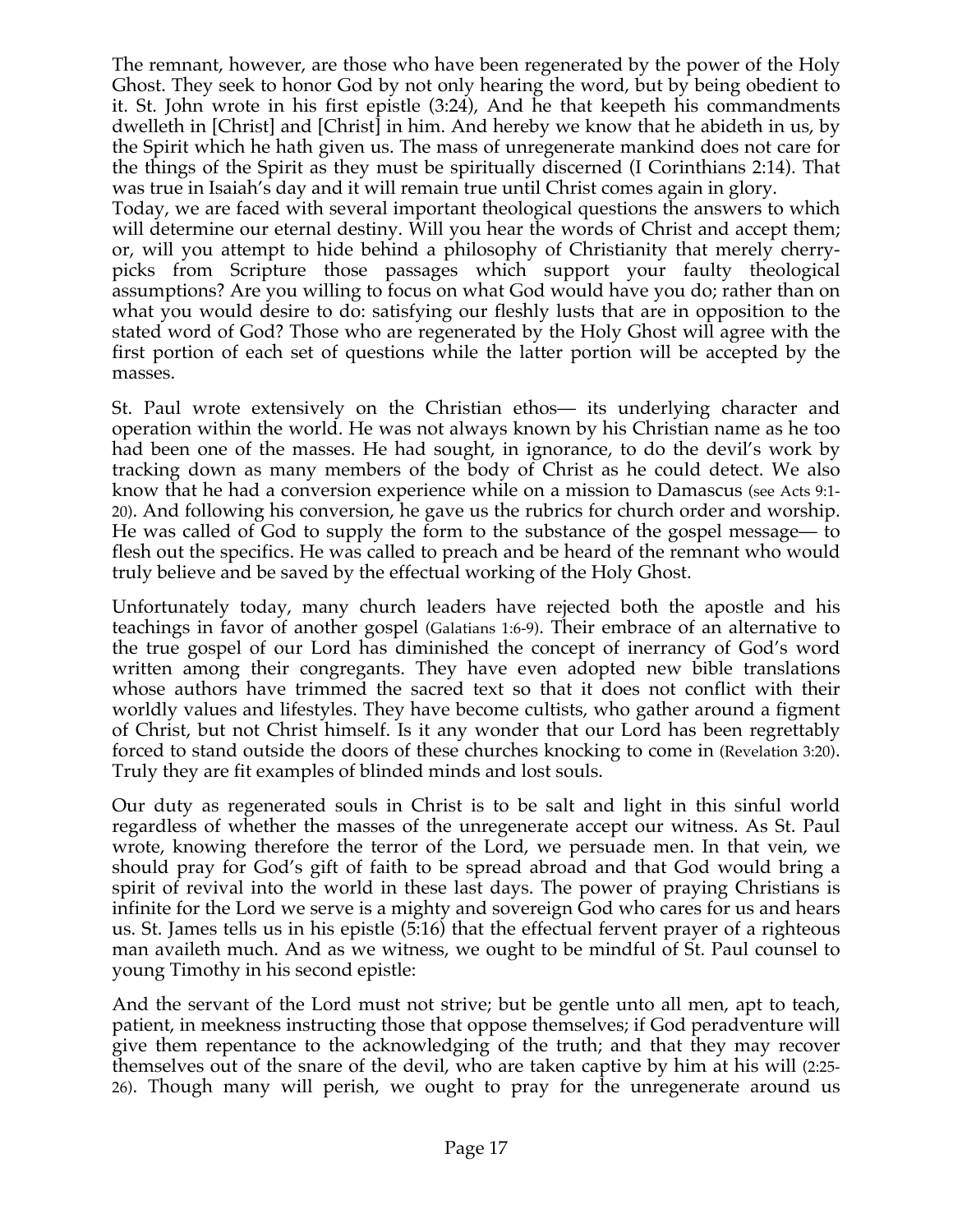nonetheless. Our duty is to give them the gospel of truth and to give it to them straight, and to keep giving it to them as God gives us the occasion so to do. We may not always understand why God acts, or does not act, in a particular matter for which we have petitioned him. But we can rest assured that in his love for us, he will hear us. To that end, let us close with an excerpt from St. John 10:14, I am the good shepherd and know my sheep, and am known of mine. For the Remnant, those are most comfortable words indeed.

Let us pray,

**ATHER**, assist us with thy most holy Spirit to be effective and fervent witnesses for **FATHER**, assist us with thy most holy Spirit to be effective and fervent witnesses for thee; that those who hear thy word from our lips and see its works in our lives, may also the those who hear thy word from our lips an also receive it to their salvation, being no longer blinded in their minds to the truth of thy word, and no longer souls lost to thee but found in thee; and these things we ask in the most precious name of thy dear Son, our Saviour, Jesus Christ, our Lord. *Amen*.

Have a blessed week, Bryan+

## *After Church Hospitality*

We would like some pictures of your after service gatherings. Come on! Help out!

## *People in our Prayers* - http://faithfulcenturionprayerteam.blogspot.com/

## **Why? Prayer is an extremely important activity.**

It is not that God knows not our needs, for He surely does. Yet, Jesus commanded us to ask God for those same needs. In addition to the obvious of asking God for help, offering thanksgiving and the like, prayer helps us focus our thoughts on how we might do God's work.

The Prayer Team of the Anglican Orthodox Church was established to help our members and fellow Christians pray for those in need and to give thanks as well for the blessings we have been granted.

## **Who can be on the list? Do I have to be a member of the Anglican Orthodox Church to be prayed for?**

No! The only qualification to be on the list is that you want our prayer team to pray for you. We are Christians and are happy to pray for you, no matter who you are. If you want help from God, you are our kind of people.

## **What is the commitment from the prayer team?**

Each member of the team will pray for the desired outcome at last once per day.

## **How do I get myself or someone else on the prayer list?**

You can email one of the prayer team leaders: Jack - jack@faithfulcenturion.org or Dru dru@ faithfulcenturion.org, or call the office at (619) 659-3608 or fill out a prayer card at church.

## **What should I ask for?**

Depends on what you want. Some people merely want God to be asked to heal their ills and be mentioned by their first name, others want a specific outcome and / or have more of their personal information known to the team. Ask for what you want. It is your desire and need for prayer the team is attempting to meet. For typical examples, see the list below.

## **Updating the Team**

If you are on our prayer list, or if you have submitted a person that you have asked us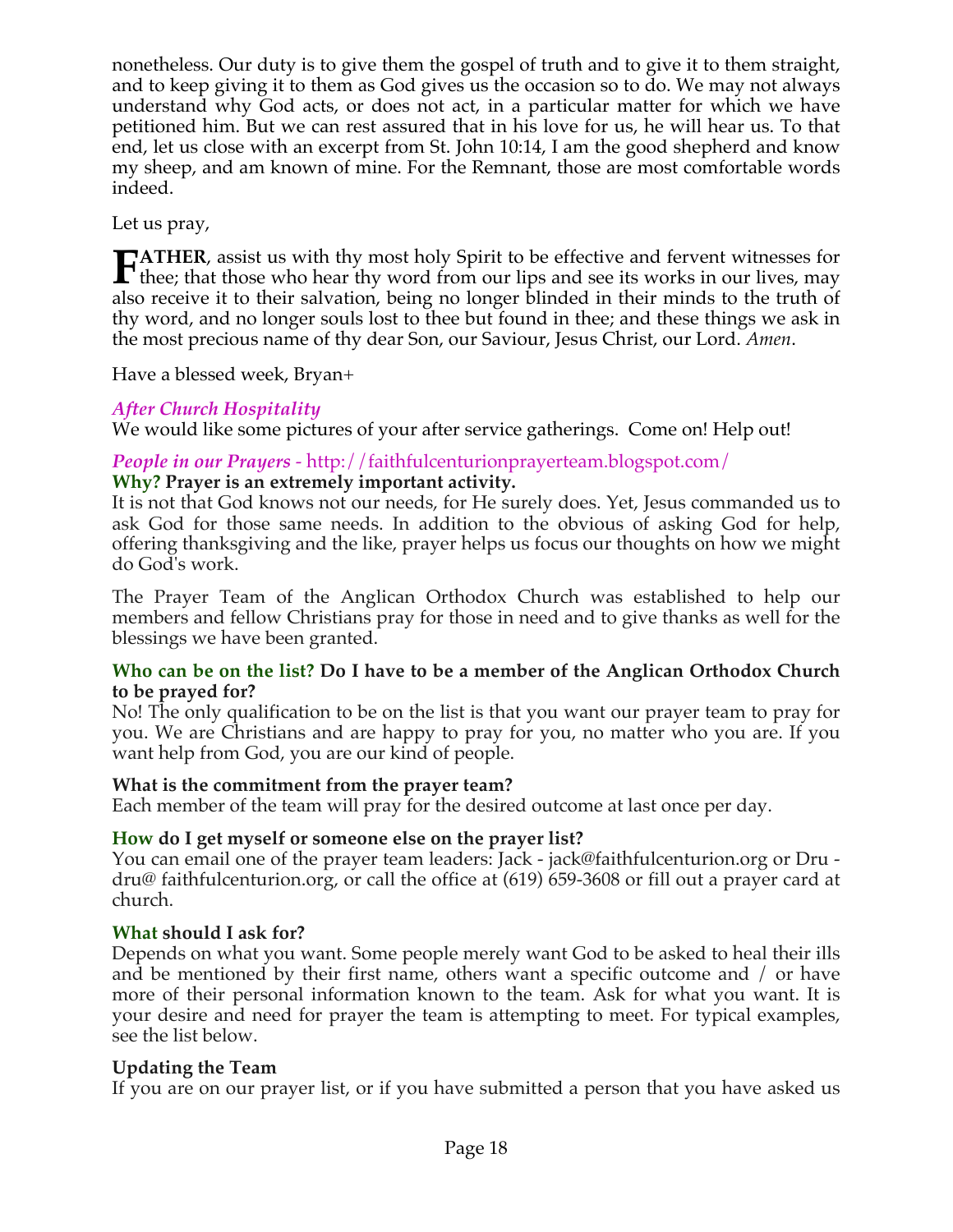to pray for, please update one of the team members or Hap in person, by telephone or email. It helps to be able to pray specifically for these individuals including their specific needs; plus if they get better, it is nice to give thanks!

Please note that on the yellow (maybe green or orange if you get an old one) cards at church, you can ask that those to be prayed for have their names disseminated to the prayer team. Those names will be said in church and appear here. Or, you can ask that their names and purpose be kept confidential, then only Hap will know to pray for them.

*Prayer List Notice – If you have someone on the prayer list and their needs have changed, please let us know. We'd like to update our prayers to reflect the need and most important to give thanks!*

#### *Travel*

No known travel this week.

## *Birth to Come*

*Maggie* is a very young lady who is expecting a baby. There are many problems and she has been urged to have abortion as a means to simplify her "problem." She has come to understand that killing her baby will not solve any problems, but result in far more. Her family is with her, but others press her. Please pray she will let the Lord deep into her heart.

## *Birthday*

*Hap Arnold* celebrated his 65<sup>th</sup> birthday 27 December 2014.

*Lucius Dabney* celebrated his 89<sup>th</sup> birthday 23 November 2014. Lucius, father of Rev Bryan Dabney is an attorney who still practices, opening his office every weekday as he has since 1949. A veteran of both World War II and Korea, a Bible teacher and lay reader, Lucius is our country.

## *Wedding*

*Erma Jacob* and *Ashbil Gill* were married the afternoon of Friday 28 November 2014, Peshawar, Pakistan. A reception followed and the next day the wedding couple and others continued to Lahore, Pakistan where the groom's parents had a Walima dinner and reception. Erma is the daughter of Bishop and Mrs. Ernest Jacob. Please pray for Erma and Ashbil as they work to come together as a single unit and grow closer to our Lord.

## *Move*

*The Thomas Family* is now in Okinawa for a second short tour. Please pray for this new assignment to go well for Kurt and for Mary and the kids to make new friends.

## *Departed*

- *Miney Farrell* passed away about 0700L 20 December 2014, after about 99 years on earth, she joins much of her family gone before.
- *Lew Valkenaar* passed away about 0100L 18 December 2014, in Spokane, Washington after a stroke last month. It was a hard fight for Lew, he hung in as long as he could. Please give thanks for his time here on earth and pray for comfort for his family members who remain behind, in particular his wife Dotty, strengthen their strong faith and comfort them.

*Pakistan – 16 December 2014-* Today at 11.00 a.m. six gunmen entered Army Public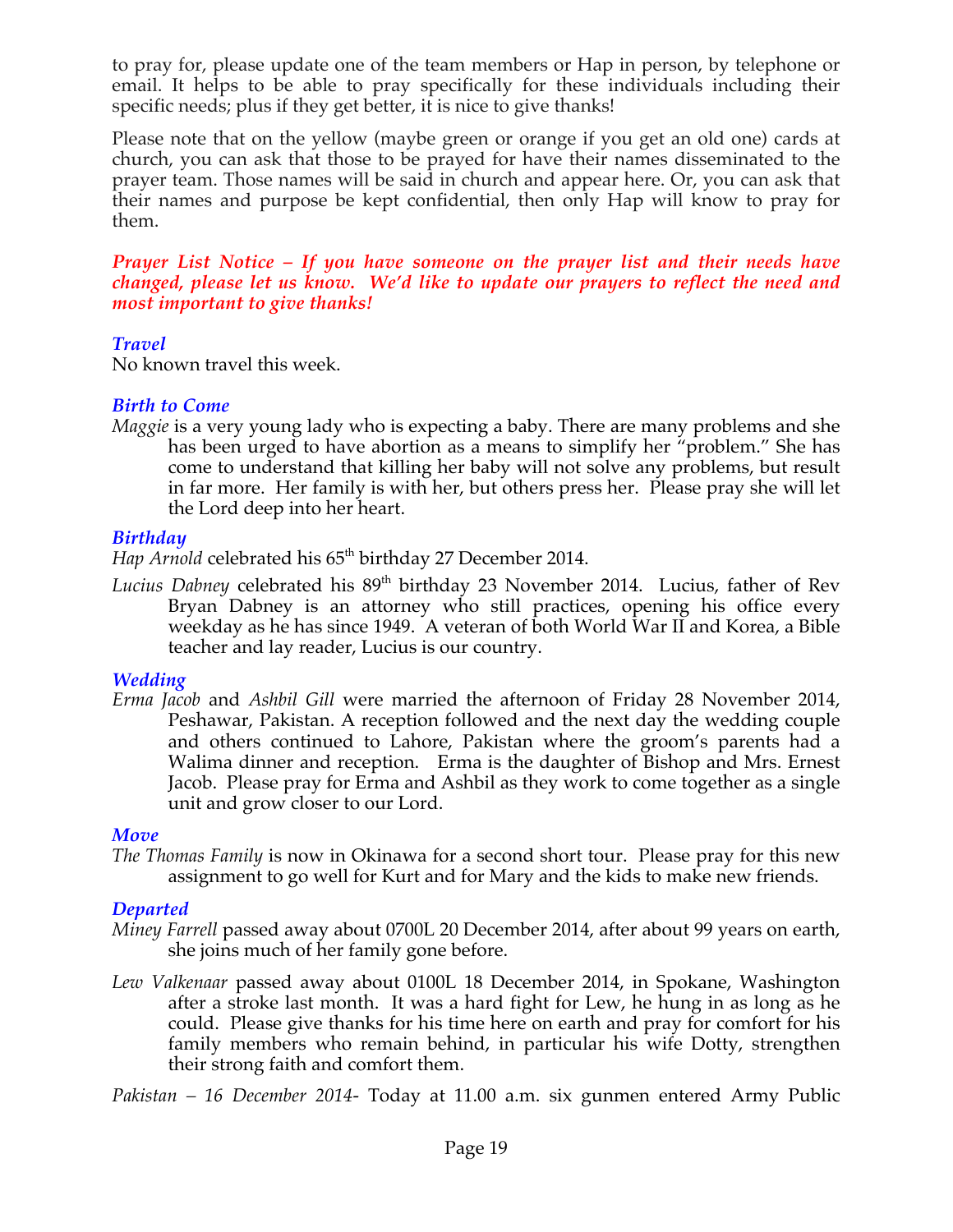School 15 minutes drive from my house and opened the fire on school children ages from 10 to 16 killing 126; so far mostly children and female teachers and injuring 100 students. Army Public school is located on Warsak road few furlong from a Missionary St. Mary's School where my two brothers teach and two nephews studying. Thank God they all are safe. One Christian student who was studying in Army School is safe. One Christian teacher who works in Army school we do not know about her, I hope she is safe. The Army security is doing operation against these terrorists and have killed all of them.

Three days mourning nationwide declared.

Please do remember us in your prayers.

*Bishop Ernest Jacob* AOC Bishop of Pakistan

- *David Raj*, father of Bishop Joshua Raj of Canada, passed away 1 December 2014, at age of 88. Please give thanks for his time here on earth and all that he left behind; pray for his family who remain behind, in particular his loving wife Gracelet Rajaram and son Joshua. David had a long life here, but it seems so short now that he is gone. Pray for comfort and strength for the family until they meet again.
- *Doctor Man Jun Ryu* died suddenly of a heart attack. Please give thanks for his time here on earth and pray for his family members who of necessity remain behind and are not only grieving, but adjusting to the loss of the family leader who left without warning. This is so very hard. While we can never really prepare for the loss of a loved one, it is very hard when there is absolutely no warning whatsoever. Please pray for the Ryu family, remembering it can happen to any of us and they need your prayer.

#### *Nearing the end of their time here on earth*

- *Maggie* is nearing the end of her time here on earth. Please pray for Maggie and her husband Dub as she prepares to go home to be with her family who have gone before her. Pray for the faith of her family to build and the transition to be good.
- *Alan* is a victim of metastasized colon cancer already destroying his liver. His youngest sister has put aside her hard-earned career to care for her brother in these days on earth. Please pray for him as he prepares to go home to be with his family who have gone before him. Please pray for comfort, understanding, strength and guidance for Alan and his family who will of necessity remain behind.
- *Saundra* is in ICU with congestive heart failure after a heart operation. She is aged and frail. Saundra is near the end of her time here on earth. Please pray for comfort, understanding, strength and guidance for Saundra and her family who will of necessity remain behind. Pray for the love of God to stay foremost in their hearts.
- *Polly* is in hospice care with dementia and spinal stenosis. Please pray for her as she prepares to go home to be with her family who have gone before her. Pray for the faith of her family to build and the transition to be good.

#### *Homebound or Infirm*

*Sonnie*, a 77 year old woman, lives alone and is affected by severe pneumonia and could use some help to care for her in her home. Please pray for a complete recovery and for God to send an angel of mercy to tend to her needs.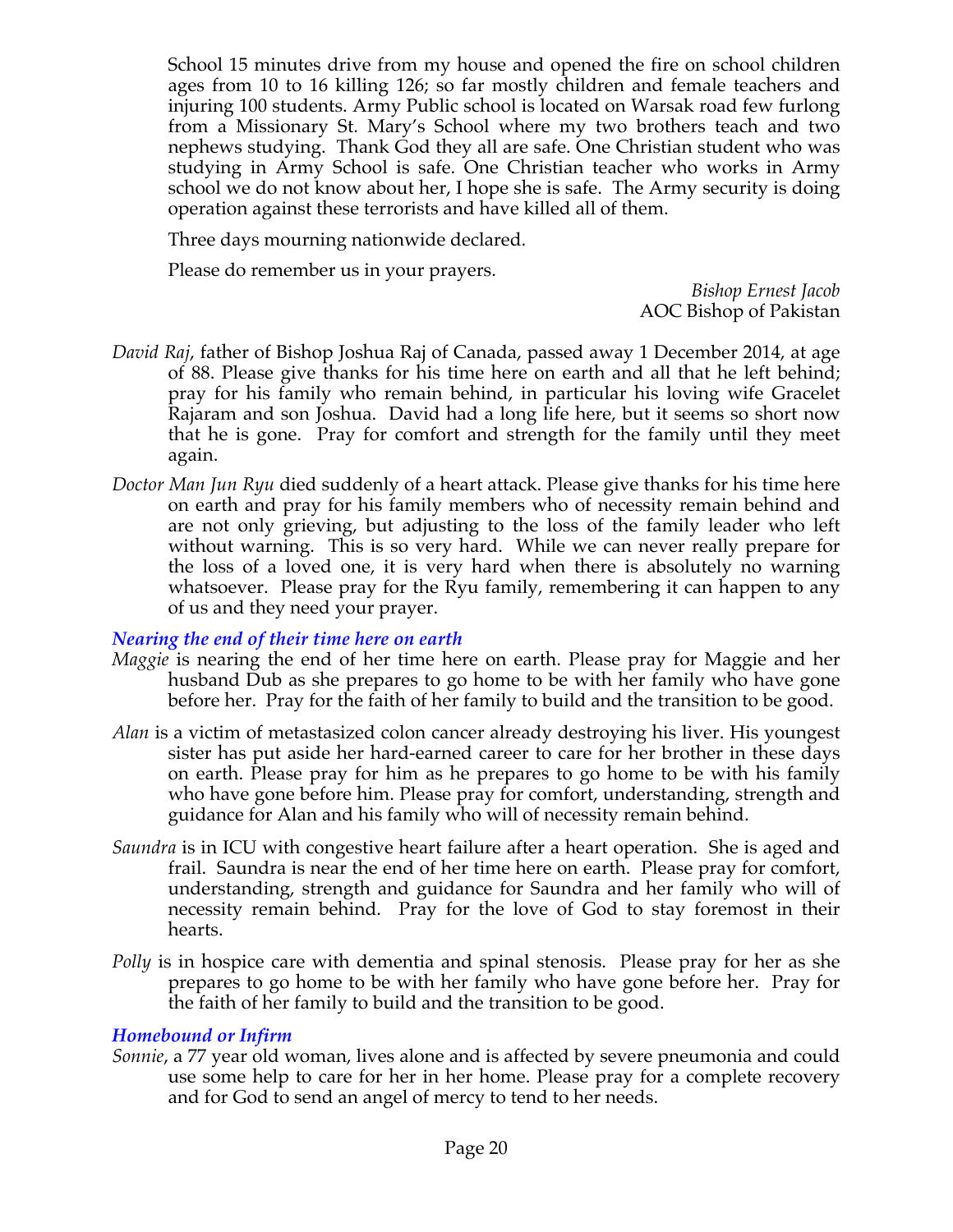- *Mary* is an elderly woman who had a hip replacement. Please pray her as she is home recovering.
- *Joan* has had serious medical problems that have kept her confined. On 26 September 2013, she took a fall. Please pray her health will remain stable.
- *Norma, Sara's mother* is in a state of deteriorating health, both physically and mentally, with both dementia and Alzheimer's. She is slowly drifting away, though she still recognizes Sara and prayer gives her a sense of peace. Please pray for both Sara and her mother to put their cares and worries on God's shoulders so they can deal with the many problems involved.

#### *In need of a miracle or understanding of God's Plan*

- *Sarah,* wife of Rev Geordie (AOC UK), has been treating for ovarian cancer. Alas the cancer is spreading causing fluid on the lungs, which is discomforting to say the least. There is a hope this side effect can be stopped by further chemotherapy; however, the last time this particular drug was tried it sent her into potentially life threatening anaphylactic shock. Please pray for guidance for the medical personnel treating Sarah, for a miraculous remission; and that Sarah might put all her sadness, fear, worry and terror on God's back so that her remaining time here on earth might be good. Help Sarah, Geordie and their family put their trust in the Lord and let Him carry their worry. Give thanks for the great courage and trust in God made manifest in Sarah and Geordie.
- *June* found she has a recurrence of colon cancer, which is now Stage Four, that is it has spread. Please pray for a miraculous remission; that June's remaining time here on earth might be good. Help June and her family put their trust in the Lord and let Him carry their sadness, fear, worry and terror.
- *Cindy* has been diagnosed with an aggressive malignant brain tumor. Please pray for a miraculous remission; that Cindy's remaining time here on earth might be good. Help Cindy and her family put their trust in the Lord and let Him carry their sadness, fear, worry and terror.
- *Leon McKay* suffered a stroke a few weeks back that has left him unable to speak and while undergoing evaluation the doctors also found he has a very aggressive cancer. Please pray for a miraculous remission; that Leon's remaining time here on earth might be good. Help Leon and his family put their trust in the Lord and let Him carry their worry.
- *Rev. Thomas Brooks* is not improving and being kept alive by artificial machines. Please pray for a miraculous recovery and if that not be God's Will, a rapid passing to home. Help Thomas' family put their trust in the Lord and let Him carry their worry
- *Ronnie* has kidney cancer that has spread and the surgeons are very concerned. Please pray the medical team to formulate a successful treatment plan and for a miraculous remission; that Ronnie's remaining time here on earth might be good. Help Ronnie and family put their trust in the Lord and let Him carry their worry.
- *Levi* was cancer free for 4 years and just discovered he has kidney cancer. Levi has a great deal of faith and said whether he is healed or God takes him home he will be fine. Please pray for the medical team to pay attention and to their best and for a good outcome. Pray also that Levi and family will be able to put their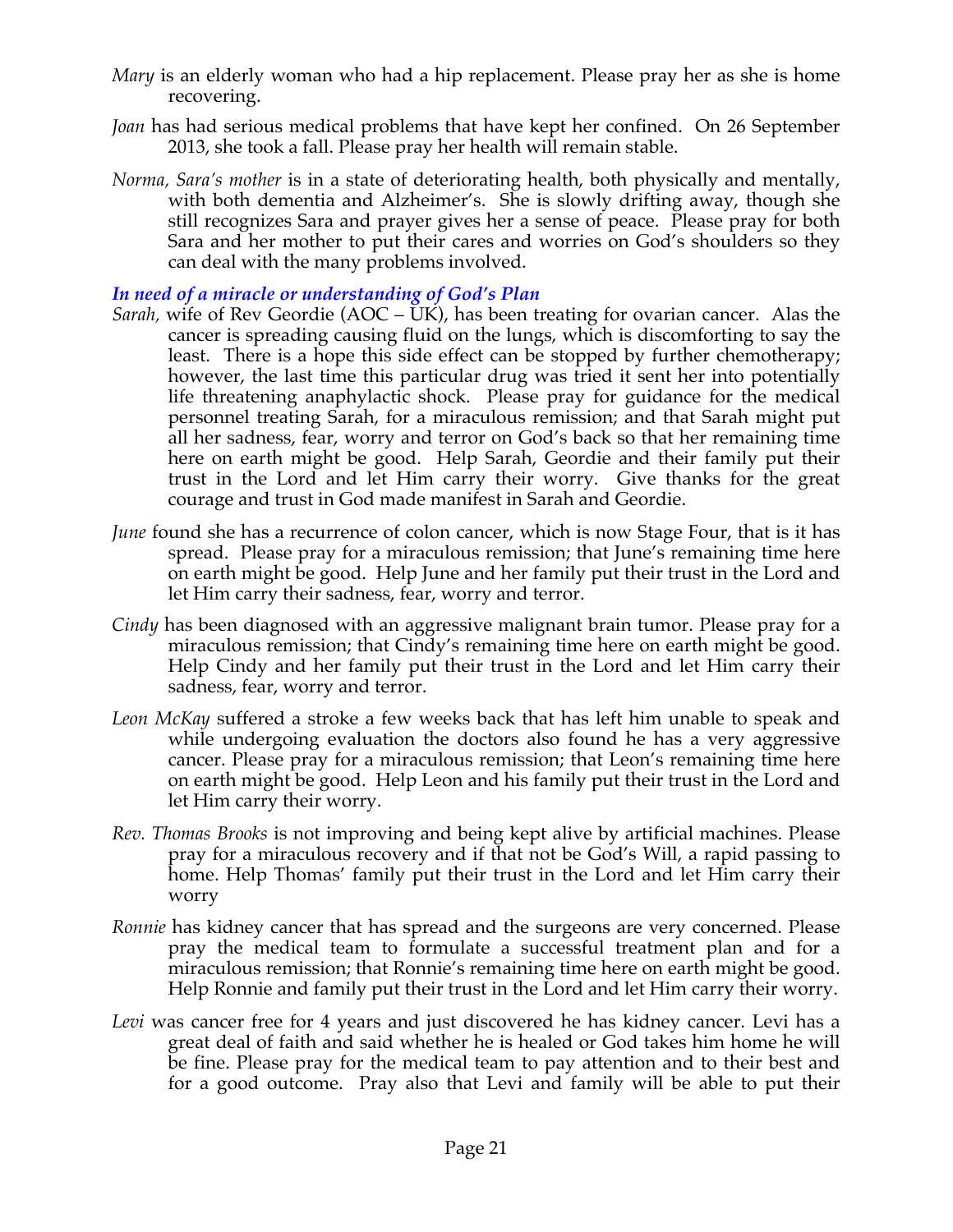worry on God's shoulders. In particular, please pray for pain relief; Levi is 22 years old.

- *Ray Daley* is a member of the Royal Canadian Legion and served his country during the Korean War era. Ray is taking chemotherapy treatments for cancer. Meanwhile his son Trevor is in the hospital in a coma and seems to have lost the will to live.
- *Pat* has been under treatment for colon cancer for sometime. He has had major complications the last few days and your prayers will be appreciated by family and friends.
- *Dorothy* had pneumonia, on checking her lungs they found tumors which permeated the lung area. Further investigation found a primary site in the colon, with the lung being secondary. It would appear there is no viable treatment at this time. Please pray for a miraculous remission; that her remaining time here on earth might be good. Help Dorothy and her family put their trust in the Lord and let Him carry their worry.
- *Becky* has fourth stage metastasized lung cancer and is not doing well with chemotherapy treatments. Please pray for Becky and her husband as they are together during this difficult time in their lives.
- *Jane* has fourth stage cancer and is not doing well. Please pray for Jane and her family as they are together during this difficult time in their lives.
- *Larry Howes* suffered a fairly severe stroke. 4 December 2012, doctors replaced a valve in a shunt that had been put in about two weeks before, and Larry responded very well. He was able to go home.

Pray also for confidence in our Lord for Larry and his family. Larry needs a miracle, pray for one. Please.

- *Colleen* has been battling pancreatic cancer over the last year and it has now spread to one of her lungs. Please keep her and her family in your prayers.
- *Christine* has cancer of the colon, which spread to her liver; she is receiving chemotherapy and is having difficulty eating. Please pray for the medical team treating her to pay attention and do their very best; pray also for confidence in our Lord for Christine and her family.
- *Todd* and *Kenny* have both been fighting osteocarcinoma for over five years and have been told their time here on earth is nearing its end, absent a miracle from God. Both are ready to go home and leave the pain, but would like to stay. Please pray for them and their families.

#### *Surgery*

- *Jeff* has been undergoing surgery, chemo and radiation since October for pancreatitis and Pancreatic cancer. Please pray for the medical team to pay attention and to their best and for a good outcome. Pray also that Jeff, his wife and family will be able to put their worry on God's shoulders.
- *Albert* had a pacemaker installed recently. He will require surgery soon for a leaking heart valve and has just been told he has esophageal cancer. Pray he will turn to God and come to know Him on a more personal basis as the days go by.
- *Jane* underwent heart valve repair surgery on 3 July 2014. Please pray for full recovery. Pray also Jane and her family to put their worry on God's shoulders.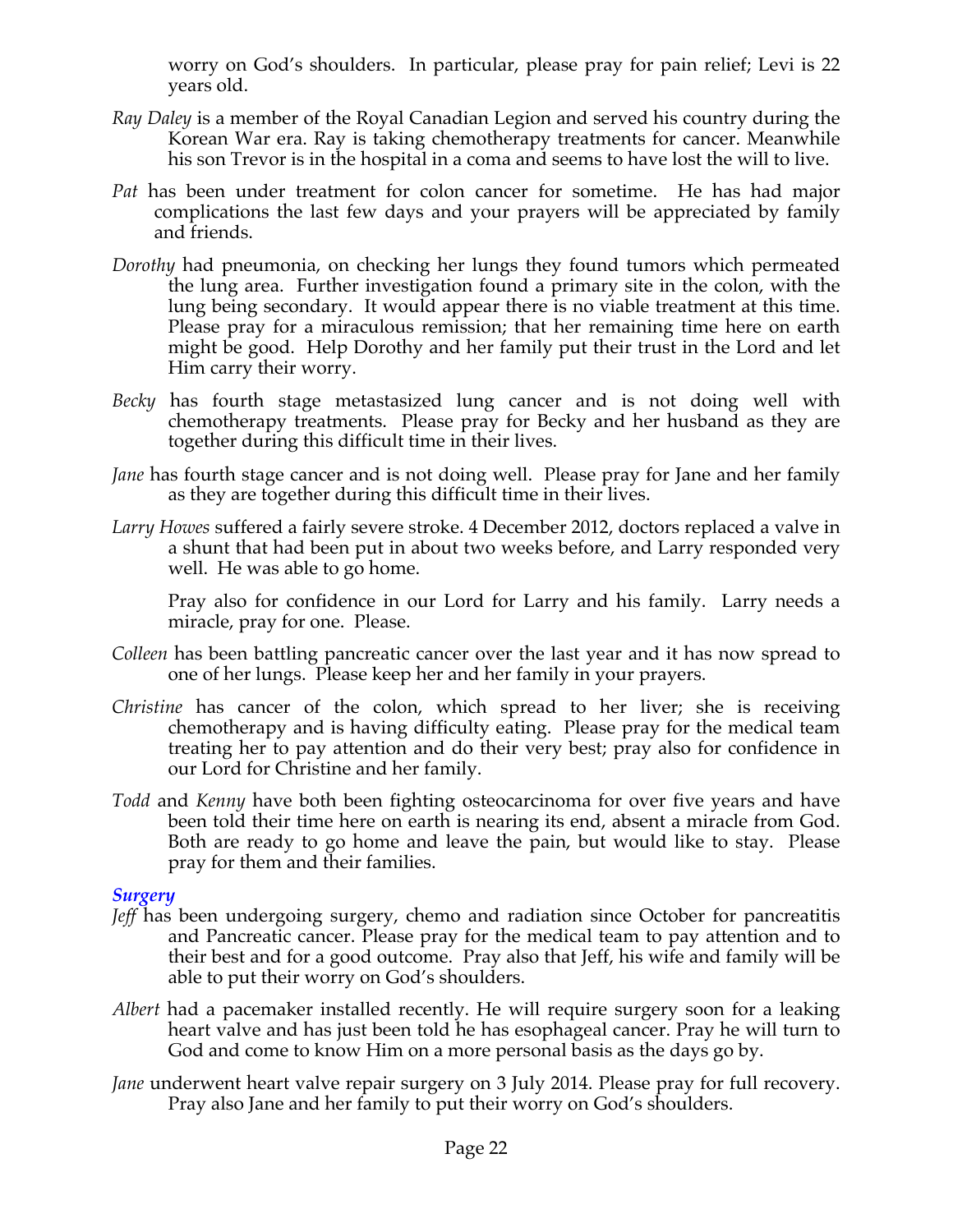- *Mario* has early-diagnosed prostate cancer and had surgery. Pray for complete remission and that Mario and his family will be able to put their worry on God's shoulders.
- *Eddie* has upcoming bladder surgery. Please pray for the surgical team to pay attention and to their best and for a good outcome. Pray also that Eddie and family will be able to put their worry on God's shoulders.

#### *Testing and Treatment*

- *Nancy* has been diagnosed with Schizophrenia and has quit taking her medications causing instability and difficulty in her family. Please pray the Lord will help the doctors find the right medications and she will take them and return her to mental and emotional stability.
- *Roman* has been ill with acute sinusitis for over a week. It has affected several areas and he is on strong antibiotics. The doctor feels he can heal without a surgical procedure. Please pray the Almighty will heal him without the need of hospitalization.
- *Paul* has been hospitalized recently several time because of persistent high fevers. He is being tested and checked by physicians and seems to have a slight scoliosis, a node and Schuermann's disease. Please pray it will be discovered how to treat these problems and healing will begin so he will be inspired to continue his education.
- *Maverick*, a newborn little boy, has congenital adrenal hyperplasia. This is an inherited genetic defect that limits production of one of the many enzymes the adrenal glands use to make cortisol.

Most of the problems caused by classic congenital adrenal hyperplasia are related to a lack of cortisol, which plays an important role in regulating your blood pressure, maintaining blood sugar and energy levels, and protecting your body against stress.

This condition has no cure, but can be managed. Prayers are requested for Maverick, and his parents Kellie and Robert, as they adjust their lives to deal with Maverick's condition.

- *Carol Anne* needs God's comfort and healthy test results as she is anxiously undergoing tests related to previous hysterectomy and experiencing symptoms in the surrounding area.
- *Garth* Neel is undergoing chemotherapy for lymphoma cancer. Garth is feeling a bit better, but the treatment is tiring. Pray for medical team contemplating and evaluating the treatment that they might be guided to the correct choice and do their very best. Pray also for peace of mind and trust in God for Garth and his family, as well as physical strength.

Garth is the AOC Bishop of Canada with oversight of South America and a really both good and nice fellow.

*Jennifer* has some lumps on the right side of her neck; they have grown and multiplied. In the last few months she has been having problems swallowing. Jennifer has an appointment with specialist in several weeks to try and discover what it is. She is having a great deal of anxiety as she waits for her Doctors appointment and will appreciate your prayer for anxiety and health.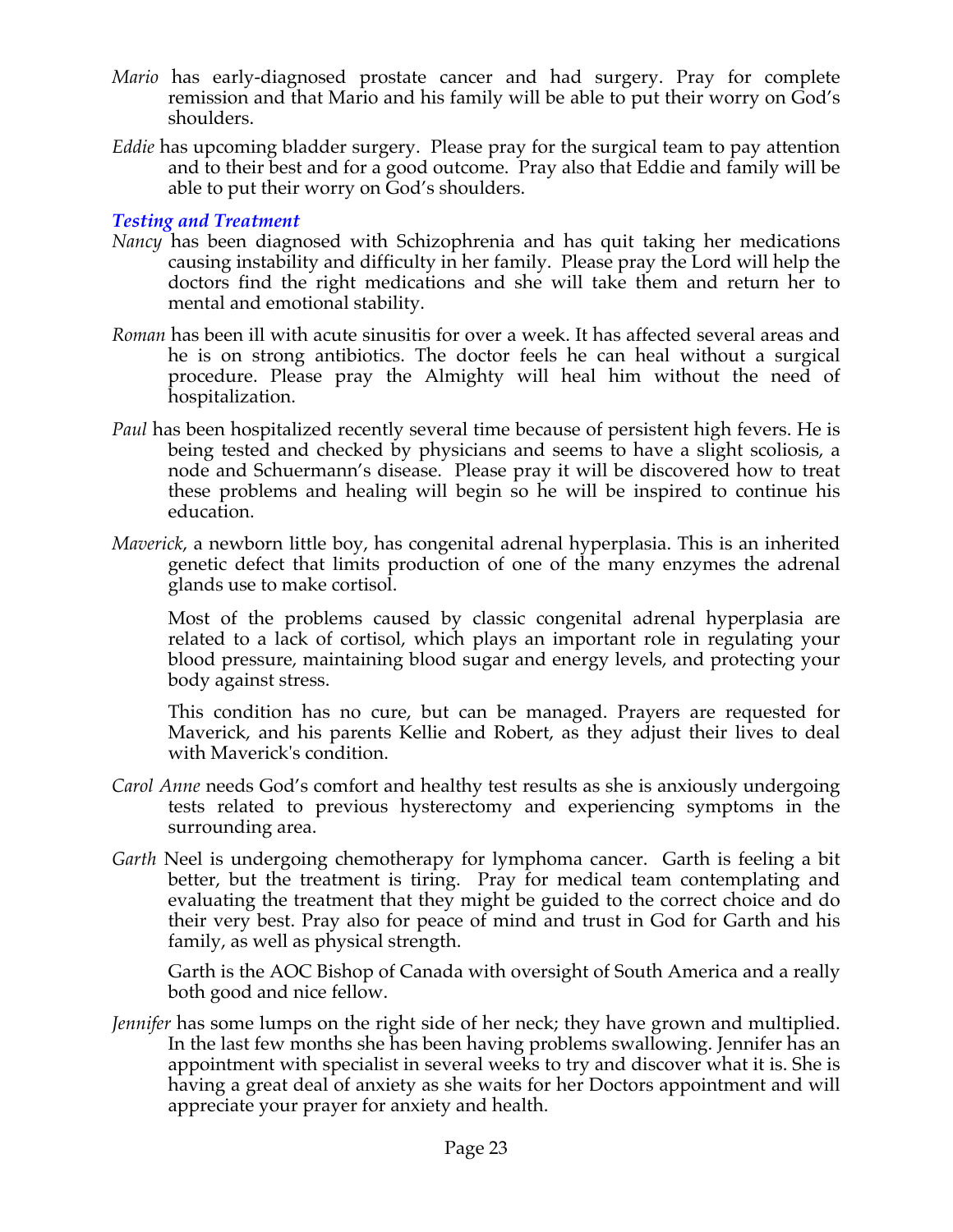- *Rick* has heart problems. Please pray for guidance for the medical people treating him that they might pay attention, do their very best and make the right recommendations regarding treatment. Pray for help for Rick and his wife Wanda to keep their trust in the Lord and let Him carry their worry.
- *Clay* has melanoma. Please pray for guidance for the medical people treating him that they might pay attention, do their very best and make the right recommendations regarding treatment. Pray for help for Rick and his wife Pam to keep their trust in the Lord and let Him carry their worry.
- *Tom* is battling cancer. Please pray for guidance for the medical people treating him that they might pay attention, do their very best and make the right recommendations regarding treatment. Pray for help for Tom to keep his trust in the Lord and let Him carry his worry.
- *Atina* has been diagnosed with skin cancer. Pray for guidance for the medical people treating her that they might pay attention, do their very best and make the right recommendations regarding treatment. Pray for help for Atina to keep her trust in the Lord and let Him carry her worry.
- *Evelyn* has been diagnosed with bone cancer. Pray for guidance for the medical people treating her that they might pay attention, do their very best and make the right recommendations regarding treatment. Pray for help for Evelyn to keep her trust in the Lord and let Him carry her worry.
- *Stacy* has Multiple Sclerosis and was hospitalized for what turned out to be food poisoning. Pray for trust in God for Stacy and Chris as they deal with Stacy's illness.
- *Dick Gray* had developed a Merkle Cell carcinoma just under his sternum carcinoma which is considered a stage four carcinoma since it has 'metastasized'. He traveled to Seattle, Washington where he was examined and considered for a new type of treatment. That treatment will not begin for at least three months, so they referred him to the Rutgers University Cancer Institute, New Brunswick, New Jersey. They have accepted him into the evaluation process, which will begin on Monday 11 August 2014. Rutgers started with monkeys and had good results, so now they are working with humans, Dick is hopeful as he has oft been referred to as an "Old Monkey." Please pray for peace of mind and safe travel for Dick and his lovely wife Jennifer as they travel to New Jersey this weekend. Pray for those contemplating the treatment that they might be guided to the correct choice and do their very best. Pray also for peace of mind and trust in God for Dick and his wife Jennifer. Dick is the Treasurer and a Vestryman at Saint Paul's AOC in Missouri.
- *Janet Jessup* had a stroke on 3 July 2014. She has made some progress and is now out of the stroke unit and in the General Surgery and Care Unit. Please pray for those treating her to find the appropriate treatment and for trust in God and peace of mind for Name and her family, in particular her husband of 43 years, Rev Roger Jessup, minister of Saint Joseph of Arimathea Anglican Orthodox Church.
- *Liz Strauch* had a pineal cyst, which in the end responded well to a surgical draining last year. Since November 2013, similar symptoms have returned. A CT Scan turned up what is thought to be either a new cyst or an enlarged pineal gland. More testing, including an EEG is in the works. She can no longer work. Pray for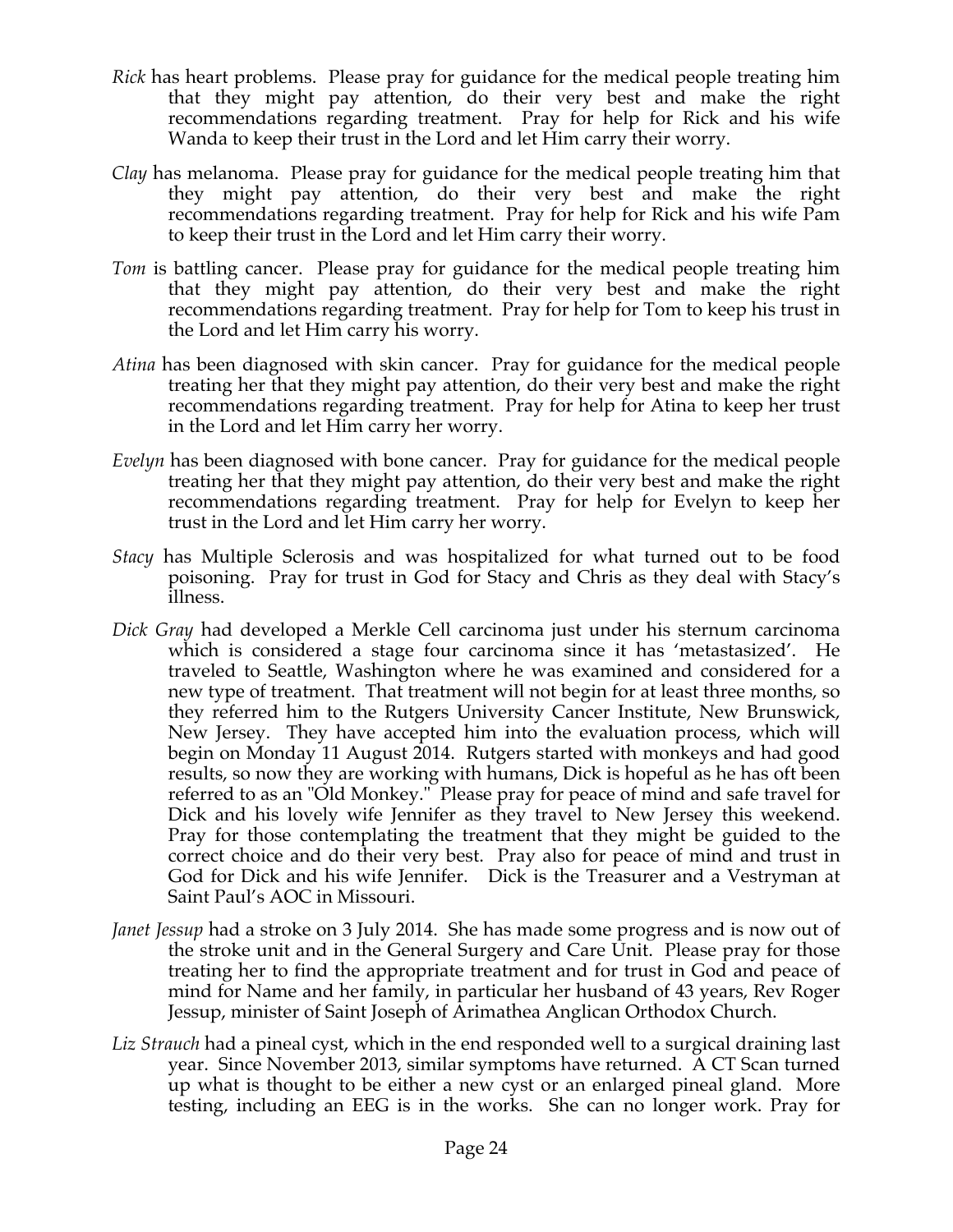strength, courage and understanding for Liz and her family, in particular her husband Ken and sons Caleb and Nathan; as well as for God's guidance for the medical people treating her that they might find the best course of treatment and allow Liz to heal completely.

- *Faye* is in the hospital because she is weak has been receiving blood transfusions. Pray for strength, courage and understanding for Faye and her family; as well as for God's guidance for the medical people treating her that they might find the best course of treatment and allow Faye to heal completely.
- *Tom* has heart and kidney problems. Pray for strength, courage and understanding for Tom and his family; as well as for God's guidance for the medical people treating him that they might find the best course of treatment and allow Tom to heal completely.
- *Harold* has had a severe stroke. He is now home, but his family is looking for a rehabilitation facility to help him recuperate. Pray for strength, courage and understanding for Harold and his family; as well as for God's guidance for the medical people caring for him that they might find the best treatment facility to allow Harold to heal completely.
- *Joe* has had a preliminary ALS diagnosis. Pray the final diagnosis will something that will allow him to continue taking care of his devoted young family. Pray for strength, courage and understanding for Joe and his family; as well as for God's guidance for the medical people treating him that they might find the best course of treatment.
- *Mark* had swelling and fluid buildup in his lungs. It appears things may be getting under control. He needs to use a Bi-Pap mask to breathe until his lungs clear and he hates it. Pray that he will be able to adapt so his lungs can clear. Please pray for peace of mind and trust in the Lord for Mark, as well as for his family, and for God's guidance for the medical people treating him that they might find the best course of treatment.
- *Preston* is reacting poorly to recent neck surgery and now has problems with his liver count; Physicians feel that dialysis will help. There may be a blockage in the bowel and an operation might be necessary. Please pray for the medical team to pay attention and to their best to determine how to help Preston and for a good outcome. Pray also that Preston and family will be able to put their worry on God's shoulders while Preston does his best to facilitate a return to good health.
- *Erica* has a non-malignant Brain Tumor which cannot be surgically removed due to the size and location. They are going to attempt chemotherapy. Please pray for peace of mind and trust in the Lord for Erica, as well as for her family, and for God's guidance for the medical people treating her that they might find the best course of treatment.
- *Brenda* is in the hospital because of bleeding on her brain. Please pray for peace of mind and trust in the Lord for Brenda, as well as for her family, and for God's guidance for the medical people treating her that they might find the best course of treatment.
- *Mackenzie* is a young girl with leukemia. Please pray for peace of mind and trust in the Lord for Mackenzie, as well as for her family, and for God's guidance for the medical people treating her that they might find the best course of treatment.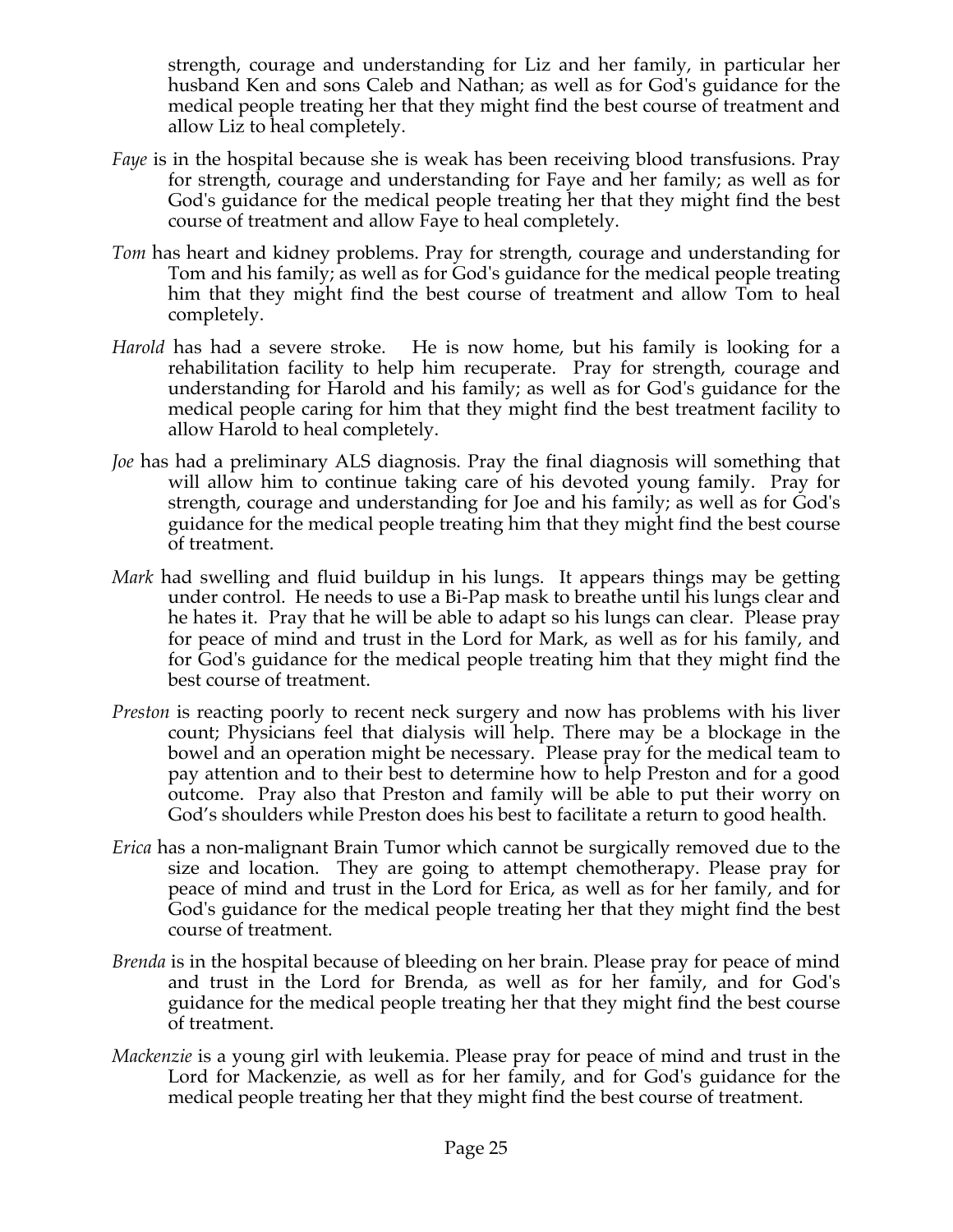- *Mack* has had diabetes most of his adult life. Circulation in his legs is very bad and doctors are considering amputation. Please pray his medication will help and he will not face amputation. Please pray for peace of mind and trust in the Lord for Mack and for God's guidance for the medical people treating him that they might find the best course of treatment.
- *Michael* has been diagnosed with lung cancer recently after making it through gastro intestinal cancer last year. Please pray for peace of mind and trust in the Lord for Michael and his wife Gayle; as well as for God's guidance for the medical people treating him that they might find the best course of treatment.
- *Ken Strauch* has been tired and is anemic, he had a colonoscopy which found a pair of polyps which were removed and are being tested. Just for good measure they found he has a hiatal hernia with ulcers, basically part of his stomach is pushed up into his esophagus and is bleeding from there. Sounds like there may be surgery involved. Please pray for peace of mind and trust in the Lord for Ken and for God's guidance for the medical people treating him that they might find the best course of treatment.
- *Adriano* is in the hospital due to high sugar and high blood pressure. He is very weak and will appreciate your prayers.
- *Heather* recently found out she has cancer. Please pray for peace of mind for her and for the medical team treating her will be guided to the right solution.
- *Jim* has had an aneurism and blood clots. Pray that healing will come.
- *Georgia* has liver and pancreatic cancer. The doctors are evaluating whether to do surgery and how to tackle the disease. Georgia is a faithful Christian and appreciates your prayers. Pray for God's guidance for the medical people treating her that they might find out the source of the problem and best course of treatment. Pray also for peace of mind and trust in God for Georgia and her family.
- *Lana's* doctor found something on her lymph nodes and ovaries. Pray for God's guidance for the medical people treating her that they might find out the source of the problem and best course of treatment. Pray also for peace of mind and trust in God for Lana and her family.

#### *Healing*

- *Amy* has melanoma in her lungs, liver and kidneys; they have found a treatment for her that has a high success rate however the side effects are debilitating. Please pray that she will be able to tolerate the side effects and the treatment is successful. Amy has full trust in the Lord, but would still appreciate your prayers.
- *Debbie* is just beginning chemotherapy for cancer of the lymph nodes. Prayer she will be able to tolerate the therapy acceptably and remain strong as she remembers the Lord is with her at all times.
- Liz had a massive stroke at age thirty-seven. The prognosis is good but she has a long road ahead. . Please pray for guidance for those treating her, for trust in our Lord for Liz and her family, for healing.
- *Ebick* is suffering from a severe ulcer but the Doctors cannot give her the proper dosage of the medicine due to her six month pregnancy. Please pray doctors will find an alternative avenue for treatment or that God will provide.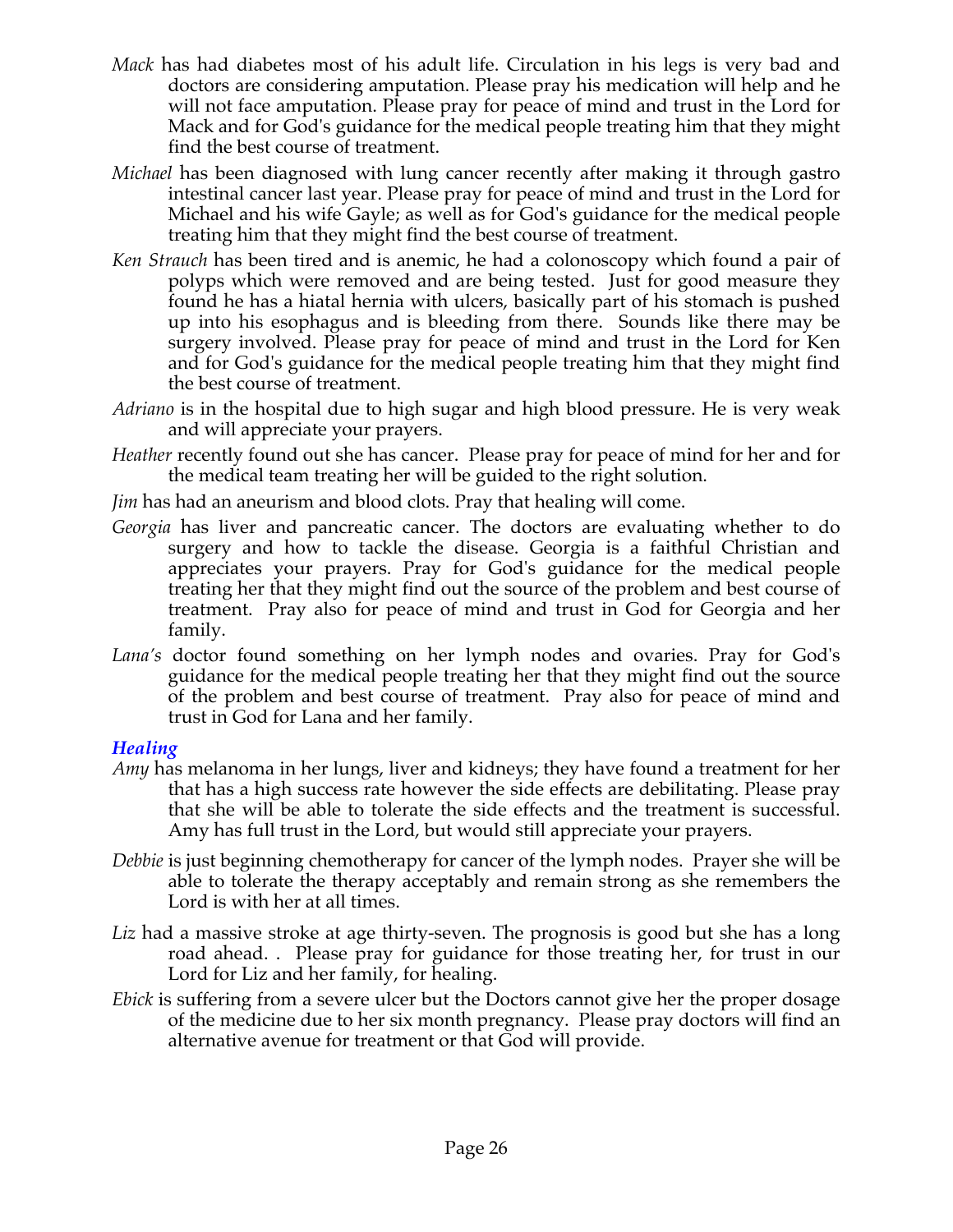- *Stan* is going through chemotherapy and radiation treatments for cancer. He is elderly and the treatments are tiring him. Please pray for his wife *Marvelene* as they do this together.
- *Meg* recently found out she had heart problems causing low blood oxygen levels, loss of focus resulting in an emergency room crisis. As a result of the symptoms she made errors on the job that caused her to lose her job. She is grateful for the excellent medical care she has received and optimistic, feeling with God's intervention in her life her health may be reversed and a new job will become available.
- *Donald* is in the hospital and had his leg amputated on 14 April 2014. Pray he will adjust and healing will begin.
- *Lucius Dabney* (father of Rev Bryan Dabney) is now at home recovering from an infection. Please pray for a complete healing of the infection and return to health.
- *David* has many concussions and unable to go to school, read books, watch TV and has headaches and migraines. He has trouble sleeping and his family will appreciate your prayers for this 10 year old young man.
- *Barbara Apple* fell the week of 11 January 2014, in her home, breaking her right humerus (the large upper arm bone) in a spiral fracture, which cannot be set. Movement is very painful and due to a total lack of energy, she is more or less bedridden. Healing does not seem to be going well at this point. Pray for inspiration for those caring for her that they might find the appropriate treatment. Please pray for Barbara to put her trust in the Lord, look to Him for strength and for her to gain energy so she does not lose the mobility she has; pray for a full and rapid recovery. Please pray also for her husband Bob who is taking care of her that he might be comforted and strengthened in this time of stress.
- *Gladys* has breast cancer and has had a lumpectomy. She needs to take a year off of her work to have chemo treatments.
- *Alwin Jack* has had a stroke and recently has had a relapse. Please pray for those who treat Alwin that they might chose the best possible treatment and pray for peace of mind for Alwin during the recovery phase.
- *Carolyn* has Multiple Sclerosis with complications. Pray Carolyn and her children will be close to our Lord Jesus Christ as they and family members help to ease the problems.
- *Jeong* was in an auto accident and sustained a serious back injury. Please pray for a full and rapid recovery.
- *Dale* was hospitalized Sunday 25 August 2013, after a heart attack. Please pray for guidance for the medical team treating him and for peace of mind for Dale and his family.
- *Gil Garcia* is home and doing pretty well. Pray for strength for Gil and his wife Mary as they deal with the stresses of Gil's paraplegia and the general aging process.
- *Mary Garcia* had surgery, she is home, but not healing as well as she hoped. Please pray for her continued healing.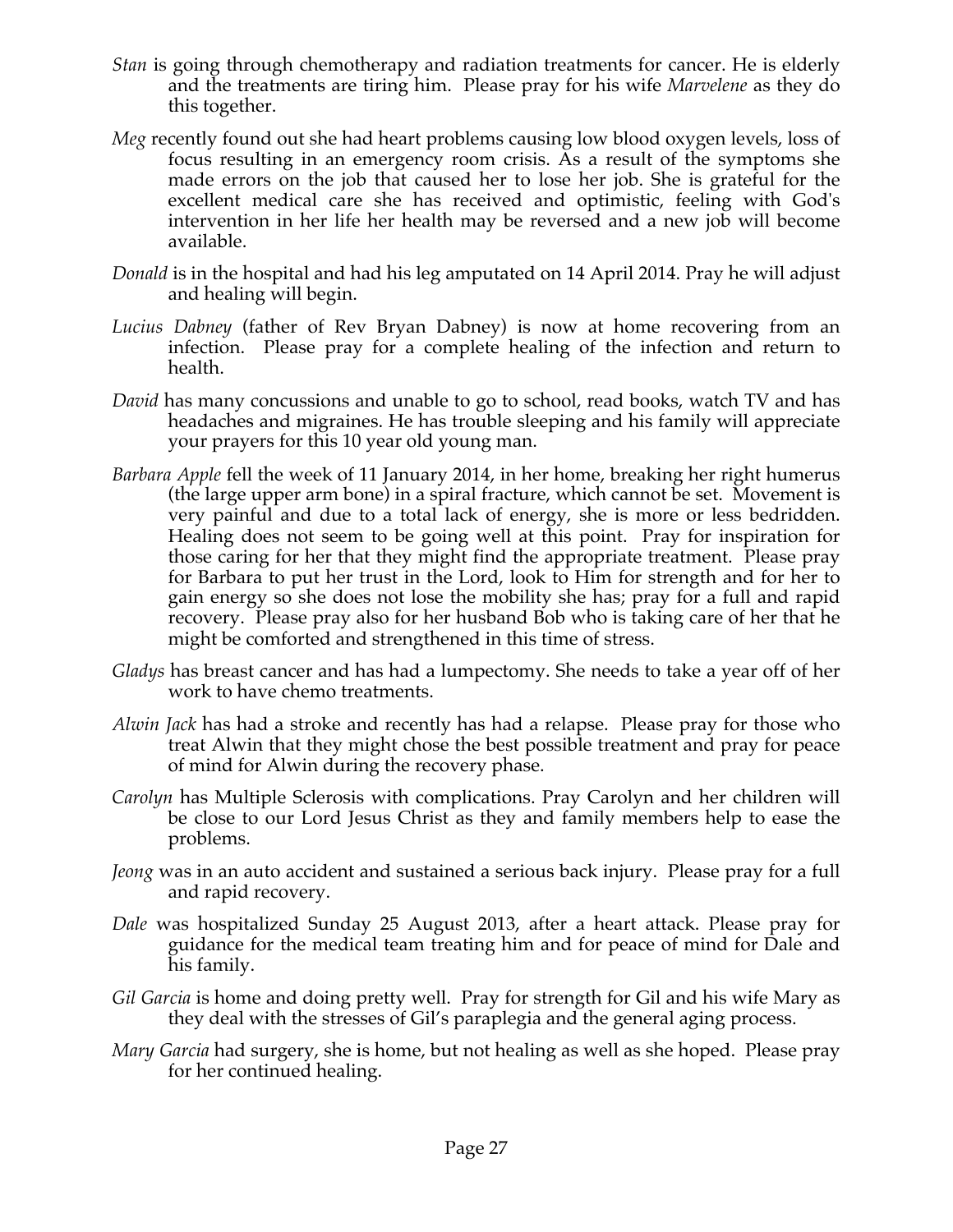- *Bill* had malignant growth removed from a lip last month and seems to be experiencing a re-growth of the cancer. He asks your prayer for the medical team treating him and for peace of mind for himself.
- *Hank* has osteoporosis, which has caused him a great deal of pain and inconvenience in the past few years. Pray for his healing and that his medical bills will be met.
- *Evelyn is* an elderly woman who has had problems with her eyes and is now blind. It appears some sight will return shortly, pray for that to happen!
- *Joanne* has begun kidney dialysis as a result of kidney failure due to extensive chemotherapy. Additionally she cares for an adopted drug addicted baby who is now nine years old. Please pray for her to keep her faith, to let the Lord carry her worry and concern and to give her strength. Pray also for those treating her that they might pay attention and do their best.
- *Mr. N. Anand* is in the hospital and is seriously ill. He is being encouraged to pray for repentance of his sins and to depend upon our dependable God for a cure and recovery of his health. Pray that he will be a strong witness for Christ.
- *Jacob* has been going through some dental procedures and has some pain and aggravation with the numbness. Please pray for comfort and strength for him, as well as for guidance for the medical team treating him that they might pay attention and do their best.
- *Jean* fell and broke her ankle in three places. She will be in the hospital for rehabilitation for the next 6 weeks. Please pray for comfort and strength for her, as well as for guidance for the medical team treating her that they might pay attention and do their best.
- *Bud and his wife* for their continued welfare and enthusiasm. Bud has been advised of an aneurism in his heart of a size not mandating immediate surgery. This comes at a time when he has sole care of his wife who recently broke two vertebrae and thereafter sustained pneumonia.
- *Virginia* has Sinus and Allergy problems giving her severe problems. Pray that the Doctor will discover why it continues and find a cure.
- *Steve Thornell* had a brain aneurysm, which was found before it burst. He is home from the hospital and working hard on recovery. He lacks energy from seven days in the hospital. His doctor told him he has to make serious life changes. One of the two main arteries in the back of the head is now completely closed. He must take blood thinners, he has thick blood and recent chemotherapy made it worse. Steve has always operated at 110 percent, he needs help to slow down. Please pray for trust in the Lord and a full and rapid recovery. Pray for peace of mind for Steve and his family.
- *Arlen* is receiving treatment for lung cancer and recently experienced a ruptured colon during treatment. She is alone in Oregon but does have a friend who has traveled a great distance to be at her side. Please pray for guidance for the medical team treating her and for strength and trust for Arlen.
- *Oscar* discovered some time ago he had blood clots in his leg and lung. He has been treated for them and has not been cured. He now will be facing surgery. Please keep him in your prayers.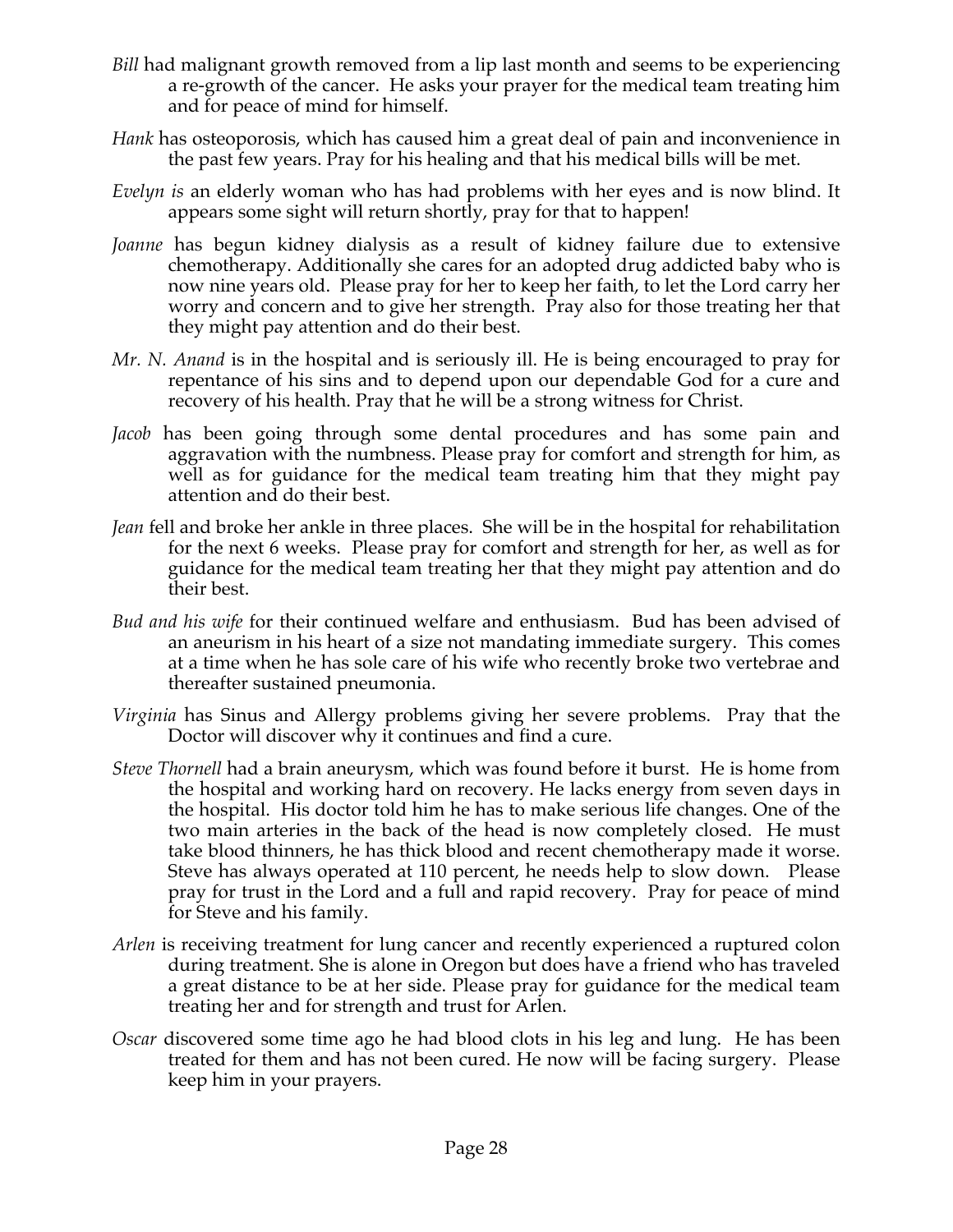- *Angela* had an ischemic stroke (clot). Please pray for guidance for the medical team treating her and for strength and trust for Angela. Please pray also that she and her family might put their worries on our Lord's back so she can work hard towards recovery.
- *Nora* had a stroke mid February 2013. Please pray for guidance for the medical team treating her and for strength and trust for Nora. Please pray also that she and her family might put their worries on our Lord's back so she can work hard towards recovery.
- *Linda* has been hospitalized for several days with a gastrointestinal problem. Please pray for guidance for the medical team treating her and for strength and trust for Linda.
- *Dester* is suffering from unknown skin and diseases. Please guide the medical team treating him to find out what the problem is and cure it. Pray also for Dester to trust in the Lord.
- *Lee* has Arterial Fibrillation; the medical people are not sure how to help her. Please pray for guidance for the team treating her and for Lee and her family to make the right decisions regarding treatment..
- *Nell* recently adopted two children and has just been diagnosed with multiple myeloma.
- *Mary Lou* has been suffering with seizures. She was in the hospital with a 24 hour monitor and is being sent home from the hospital with two medications and orders to return in 2 months for another MRI to review whatever is going on in her brain. Please pray for guidance for the medical people treating her, as well as peace of mind and trust in God for her and her family.
- *Kathleen* has spent the last two weeks in the hospital. She has been diagnosed with colitis, shingles and possibly colon cancer. Pray she will be comfortable and begin to heal.
- *Rachel* has Mitochondrial Myopathy. This is a hereditary disease of the muscles and they do not have a cure for it. Part of her pain is her family does not believe she is indeed ill, as she appears to be just fine. Please pray her family will learn the truth and be supportive of her; pray also the medical people treating her will find the right measures to minimize the disease. Most particularly pray for Rachel's trust in God.
- *Nicolas* is in the hospital with serious symptoms of a heart disorder. Please pray for peace of mind for him and guidance for the medical team looking for the cause and cure.
- *Juanita* is a young girl who was in a coma because of a blood disease. She has not come out and is gaining strength. They are awaiting results from blood samples. Her family thanks you for your prayers and asks that you continue.
- *George* had foot surgery. Please give thanks for the surgery and pray for a full and rapid recovery.
- *Nellie* is in the emergency room of a hospital in a great deal of pain. Please pray for peace of mind for her and guidance for the medical team looking for the cause and cure.
- *Lauralee Meade* underwent a lumpectomy on Friday after Thanksgiving. A further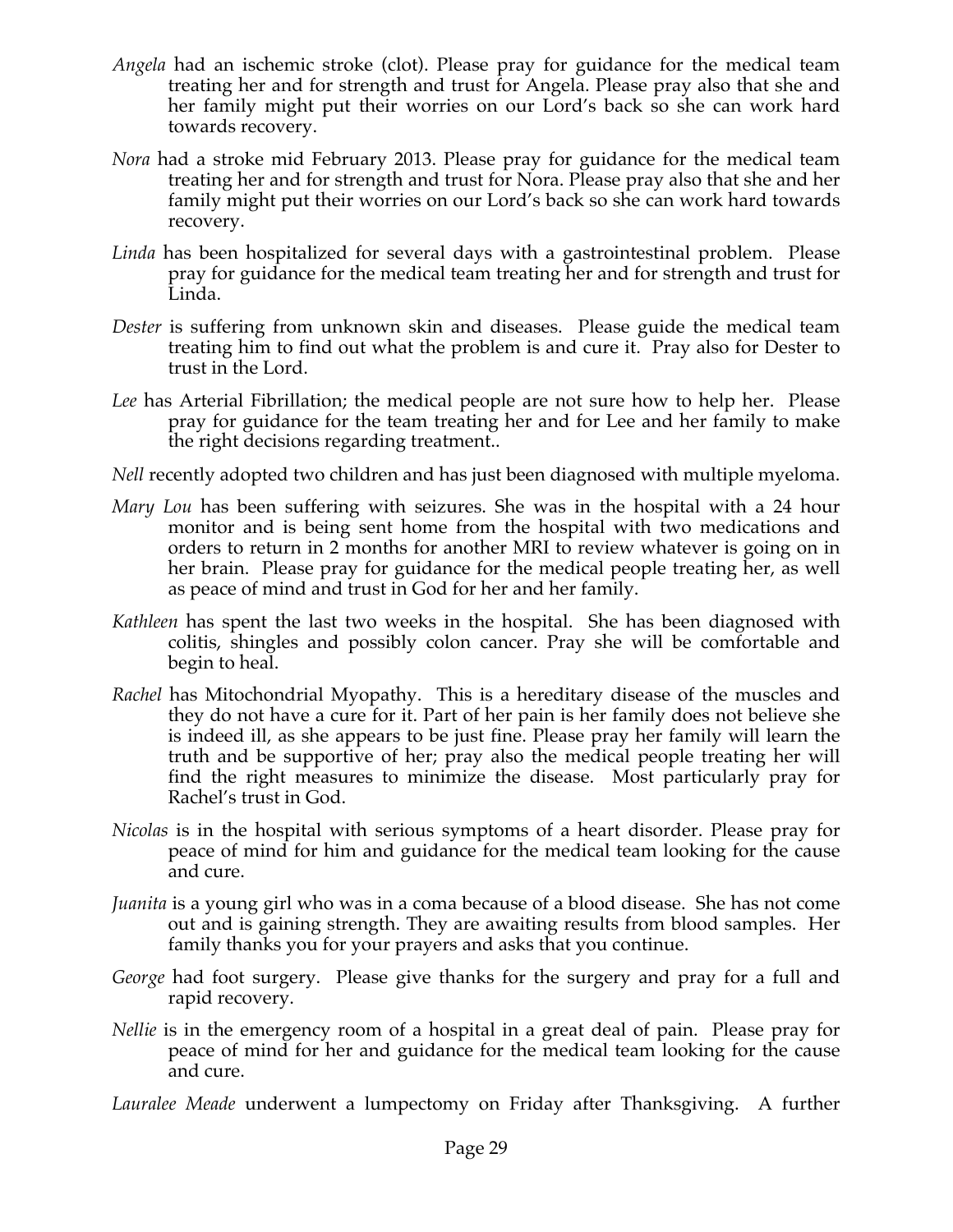anomaly has been discovered and she had additional preventative radiation treatment. Please pray for a complete remission of the cancer. Pray also Lauralee will maintain her great attitude and trust in God.

- *Bill, Sara's husband,* had a third abdominal surgery on 22 November 2011, to remove a tumor. Bill is doing better keeping the doctor's instructions, for which we are all grateful, including taking chemotherapy once a day for one more year. He has decreased the consumption of alcohol and eating at least mostly properly. Please pray for help for him to continue do all this. Please pray also that Bill might turn his heart outward to help those around him, as well as live a long and healthy life to the honor and glory of God. Pray also for peace of mind for Bill and his wife Sara.
- *Kay Denton* (Mrs. Kay) has had a chest infection, perhaps viral, but seems to be getting better. Please pray for continued peace of mind for Mrs. Kay and her family. Give thanks for her trust in the Lord and her positive attitude.
- *Matt Alcantara*, age 16, came back with ZERO SCANS again in August 2014! Matt has Osteosarcoma (bone cancer), a very rare and often lethal form of cancer with limited treatment options. This is a disease that is about 90 percent fatal in a couple of years. He has no hip joint on one side, but he walks and swims! Courage? Guts? You bet! Please also give thanks for the great faith of Matt and his entire family. Their faith and trust is a wonderful example for each and every one of us. But, now is not the time to stop praying. Actually, it never is the time to stop praying!
- *Judith Clingwall*, is afflicted with Multiple Sclerosis (MS). She is currently in Laurel Place, an extended care facility in Surrey, British Columbia. Judith's condition has worsened recently. Please pray for her to take an active part in her own life, for her strength, peace of mind, trust in God and remission of the disease so she might return home to her family. Pray also for strength for her husband Martin as he deals with all the problems and stress of Judith's situation.
- *Vince (age 15),* reoccurrence of Osteosarcoma, recent testing found a nickel sized tumor in his lungs. The doctors are consulting with a specialist in Houston. Please pray for guidance for the medical team and for peace of mind for Vince and his family.

#### *Healing and Patience*

*Christopher* has had problems with his leg for some time. Now he has to have it casted and it will stay that way for what to him seems an interminable time. Pray for patience and peace of mind for this young man who has much he wants to do.

## *Thanksgiving and Continued Healing*

- *Marv Rogge* had successful heart valve replacement surgery on or about 20 December 2014. Other than a desire to chew his food way too much, Marv is doing great, up and about. Please join Marv, his lovely wife Marian and the rest of the family in giving thanks to God for the great result. Pray for a full and complete recovery.
- *Ian* had surgery to remove excess skin rendered a nuisance by controlled lost of 200 pounds. Please give thanks for the successful result and for those treating him to have paid attention and done their very best on the lengthy surgery, taking the best possible care of him. Please pray for his continued recovery and strength for his Mother who will be in charge of his after care.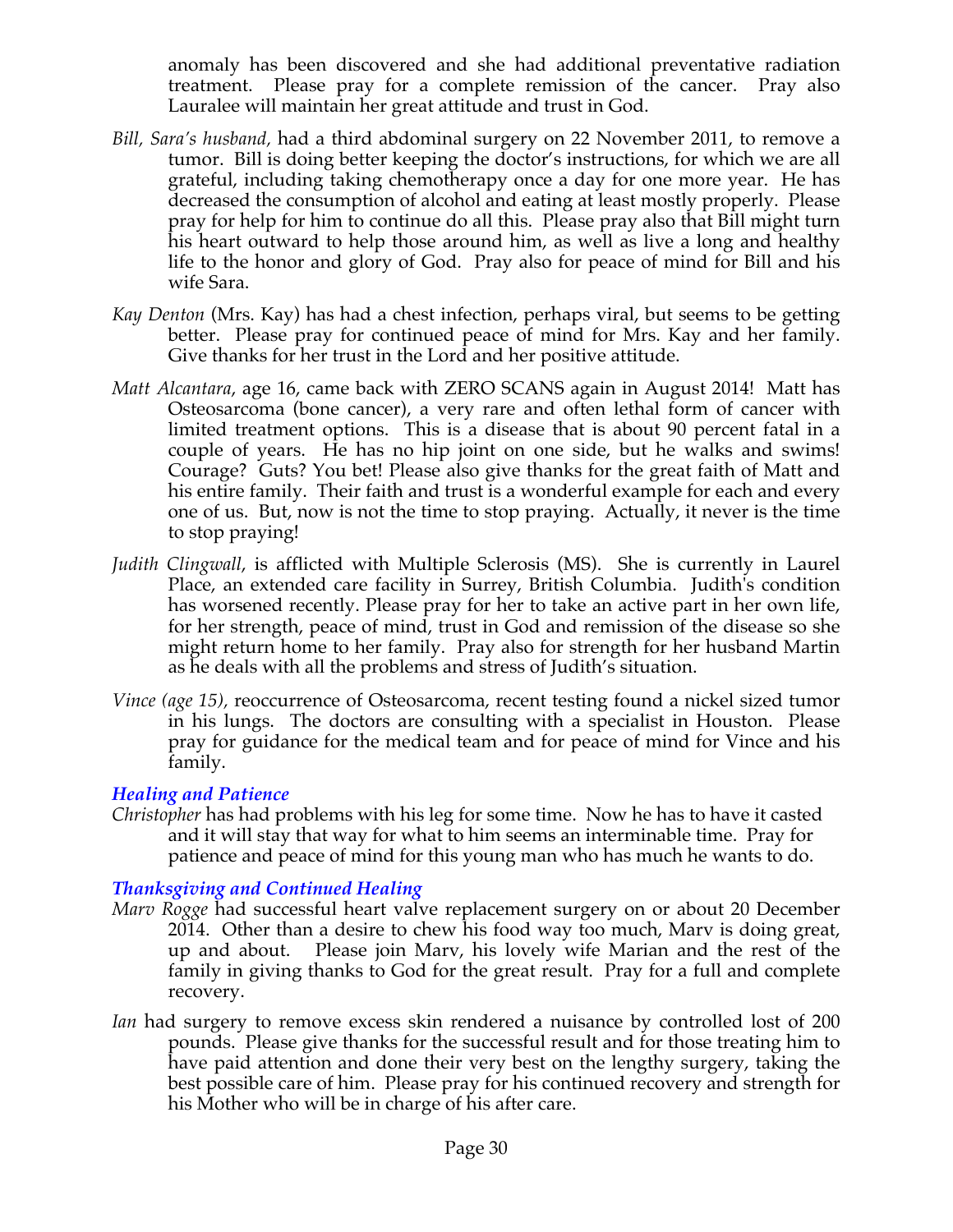- *Jenniffer* had surgery for breast cancer on 15 October 2014, which seemingly went well; please give thanks for that. She is in considerable pain and has an apparently minor infection. Please pray for the pain and infection to both subside. Pray for guidance for the medical people treating her that they might pay attention, do their very best and for a good outcome. Pray for help for Jenniffer to keep her trust in the Lord and let Him carry her worry and concern as she recovers. Please pray also for strength and courage for her family as they try their best to help her.
- *Earl* had successful surgery to remove a cancer on his nose. They had to go deeper than they originally thought, so he will need plastic surgery to rebuild the nose, but all the cancer was removed! Please join Earl and his family in giving thanks for the great result!
- *Jim* had infection complications from diabetes in his foot. The infection appears to be under control and he has been released from the hospital. Please join in giving thanks for the quick and good result and pray for complete healing.
- *DiAnne Thornton* had back surgery 23 September 2014, with apparently good result. Please give thanks for the good result and pray the L5 decompression will allow her walking abilities and balance to be restored.
- *Alice* had a mastectomy on 17 September 2014, that apparently went very well with a good result. Please give thanks for the good outcome and pray for full healing and complete remission.
- *Mary* had successful hip replacement on 10 September 2014. Please give thanks for the successful surgery and ask for God's help in her recovery.
- *Kathy* had what seems to be very successful surgery on Wednesday, 3 September 2014, for cancer that returned somewhat unexpectedly. Please give thanks for the good results of the surgery and pray that the cancer will be held at bay by this action. Pray also for Kathy and her family to let God carry their worry, concern and terror so that Kathy can recover fully and quickly, so as to gain the best result. Help their entire family to keep their full trust in God.
- *Peggy* had very successful knee replacement surgery 26 August 2104. She is going home on 29 August 2014 with no pain! Please give thanks for a great result.
- *John Evetts* had successful extensive heart surgery; he is still in the hospital and recovering. He is in good spirits. John and his family thank God for the answer to many prayers on his behalf. John is a minister in the Anglican Episcopal Church which as a relationship with the AOC. We look forward to his return to his ministerial duties at St. George's Anglican Church in Ventura in the near future.

John Evetts entered the ministry after a lifetime of work in industry and business as well as service in the Armed Forces in Vietnam. Like the Apostles, he came to the ministry from the secular world of work. Rev. Evetts is married and has two daughters and two grandchildren.

We thank the Rev. Evetts for his service to our country and his continuing service to God and His people.

*Mary Thornell* had surgery on 30 October 2013, at the Riverside Community Hospital to remove a huge mass along with about ½ her colon and part of her lower bowel.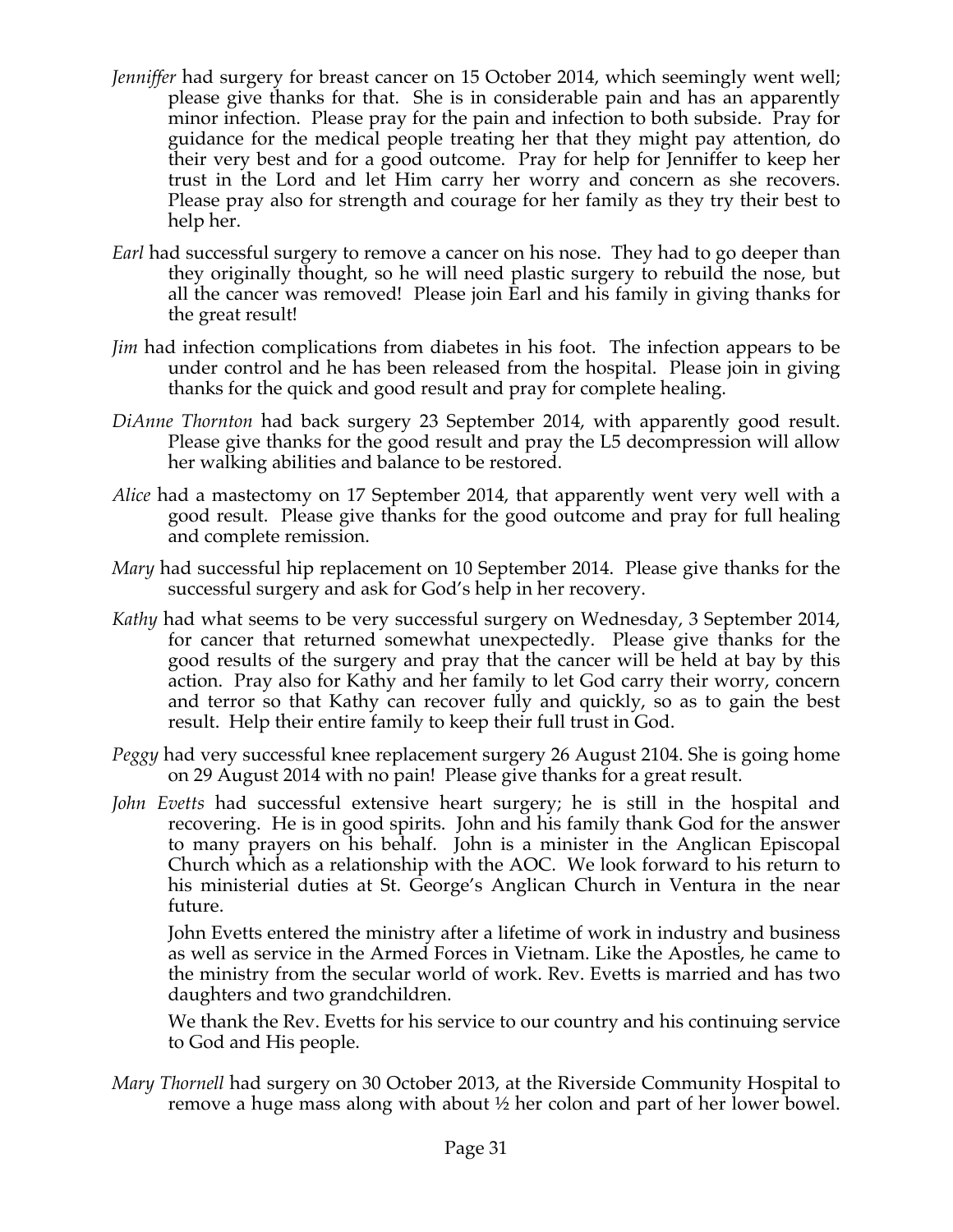Mary finished chemotherapy 17 June 2014. Tests the week of 2 June 2014 showed totally clear scans. For now, treatment is done after the last chemotherapy session. Please give thanks for the great result and also for the strength, guidance and peace of mind our Lord gave Mary and her husband Jim, as well as daughter Janice and son Jimmy, she underwent treatment. Please pray she will stay free of the cancer in the future.

- *Eli* a two month baby is back home after going to the ER the night of 28 May 2014, not able to breathe. Please give thanks for her recovery and pray for strength, courage and understanding for Eli's family; as well as for God's guidance for the neurologists and other medical people treating Eli they might find the best course of treatment and allow Eli to heal completely, as well as for strength and understanding for the parents.
- *Jim* has been hospitalized and had several operations for cancer the last few years. The physicians discovered a number of spots; but his exam was better than expectedprayer changes things and he thanks you for your prayers. Please continue him in prayer for he will have another scan in April.
- *Al* had an abscess found on his liver for which he was hospitalized, it turned out to be benign and will not require surgery, he has been released from the hospital. Please give thanks for this good result and pray for continued healing.
- *Elma* is suffering from cancer. She was taken home from the hospital on the advice of her Doctor. We were asked to pray that Elma's remaining time here on earth might be good and that Elma and family might put their trust in the Lord and let Him carry their worry. Since then, Elma's Bishop told us a great Miracle of the Lord is working over Elma. Doctors sent her home to die, but now she seems to be doing all right. On behalf of her, thank you for all of your prayers. Please continue praying for her complete healing.
- *Dennis* has heart problems; now the medical people treating him discovered a large mass on his liver which turned out to be a cyst! Please give thanks for this great development and pray for peace of mind and trust in the Lord for Dennis and for God's guidance for the medical people treating him that the contemplated surgery might go well.
- *Dwight* had major oral surgery, for which he gives thanks. He is recovering slowly and asks your prayers to speed the process.
- *Mike* is a veteran who has served his country when she called. Please pray he will open his heart to God so He can make Mike's crooked road straight and pull him towards the summit rather than to the pit.
- *Dick*'s left arm was amputated after treating for Merkel Cell carcinoma over a year ago. He has met with the oncologist's and reviewed the CAT scan. Good News! The tumor has been reduced in size—it was down to one half the size that it was in September and there was no indication of a new tumor in the chest area. Dick wanted the Prayer Partners to know and join him in thankfulness to our Lord. Please join Dick and his family in giving thanks to Our Lord Jesus Christ for his recovery as well as for their trust in God.
- *Bob Smouse* had shoulder surgery on 28 November 2012. While the surgery went well, he is still in pain and would also appreciate prayers for continued healing and the pain to subside. He promises to work very hard on recovery therapy.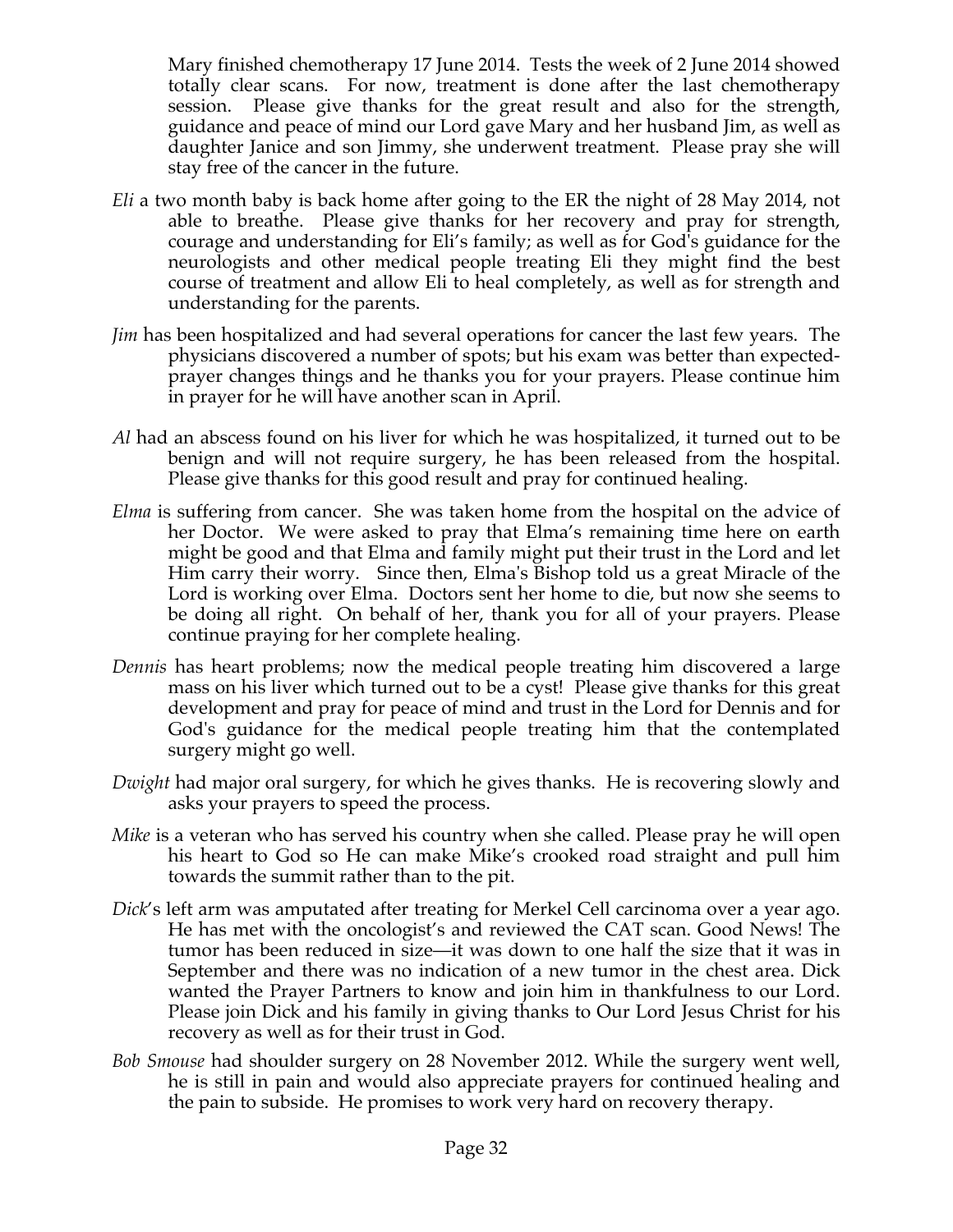*Carol Stone*, the sweet wife of Mike Stone, recovered far better than expected from a severe brain bleed, but fell recently and broke her hip. She still requires 24 hour care, which Mike provides with little help.

#### *Business*

*Mark's* business is in difficulty. He works in a shrinking field, of which he is one of the country's true masters, but there is little work available. He asks that you pray that he can find a way to survive in his industry, which he loves and needs his talents. Pray he can find new sources of business and new ways of doing things, perhaps someone to partner with to better use his talents. Pray also for those who work for and with him that they might do their best to help.

## *Financial Guidance and Employment*

- *Doug* recently became unemployed from his job of 18 years. He has been applying for jobs, but unable to get one at this time. His wife is working; this is not enough for the family. Please pray he will find employment with a firm that will be able to use his considerable skill and hard work to benefit both the firm and the family.
- *Catherine and Lewis* are at a low ebb due to a struggle for employment. Your fervent prayers will be appreciated.
- Lori is considering a potential change in her employment. Please pray for God's guidance in considering all aspect of her potential work.
- *Sara* is concerned about the future with her company. She would appreciate prayers for her continued employment and that her firm might find more and better ways to use her considerable skills.

## *Financial Guidance and Healing*

- *Clark* is in need of salvation; for God's Will to be done in his life. Pray his family will be blessed with the financial miracles that come from doing His Will.
- *Timothy and Sharon* had their home foreclosed the morning of 15 April 2014. They are experiencing spiritual, emotional and financial crisis at the current time. Please pray for God's guidance as to how they might handle the financial difficulties in which they have found themselves and more importantly have them draw closer to God and each other.
- *Linda, Rick, Christian and Sawyer* are a family experiencing spiritual, emotional and financial crisis at the current time. Please pray for God's guidance as to how they might handle the financial difficulties in which they have found themselves and more importantly have them draw closer to God and each other.
- *David and Lorna* are having financial problems. They are trying to find a smaller home which may be more affordable. *Lorna* has had an ongoing battle with brain cancer, her trips back and forth to the hospital have drained their finances to the point they sometimes struggle to have enough food in the house. Pleaser pray for Lorna's healing and guidance on how they might handle the financial difficulties in which they have found themselves.

## *God's Strength and Peace of Soul*

*Tommy Dunning* is facing his first Christmas following the death of his only son to cancer. Please pray he can concentrate his heart on what he had and will have in his son through God.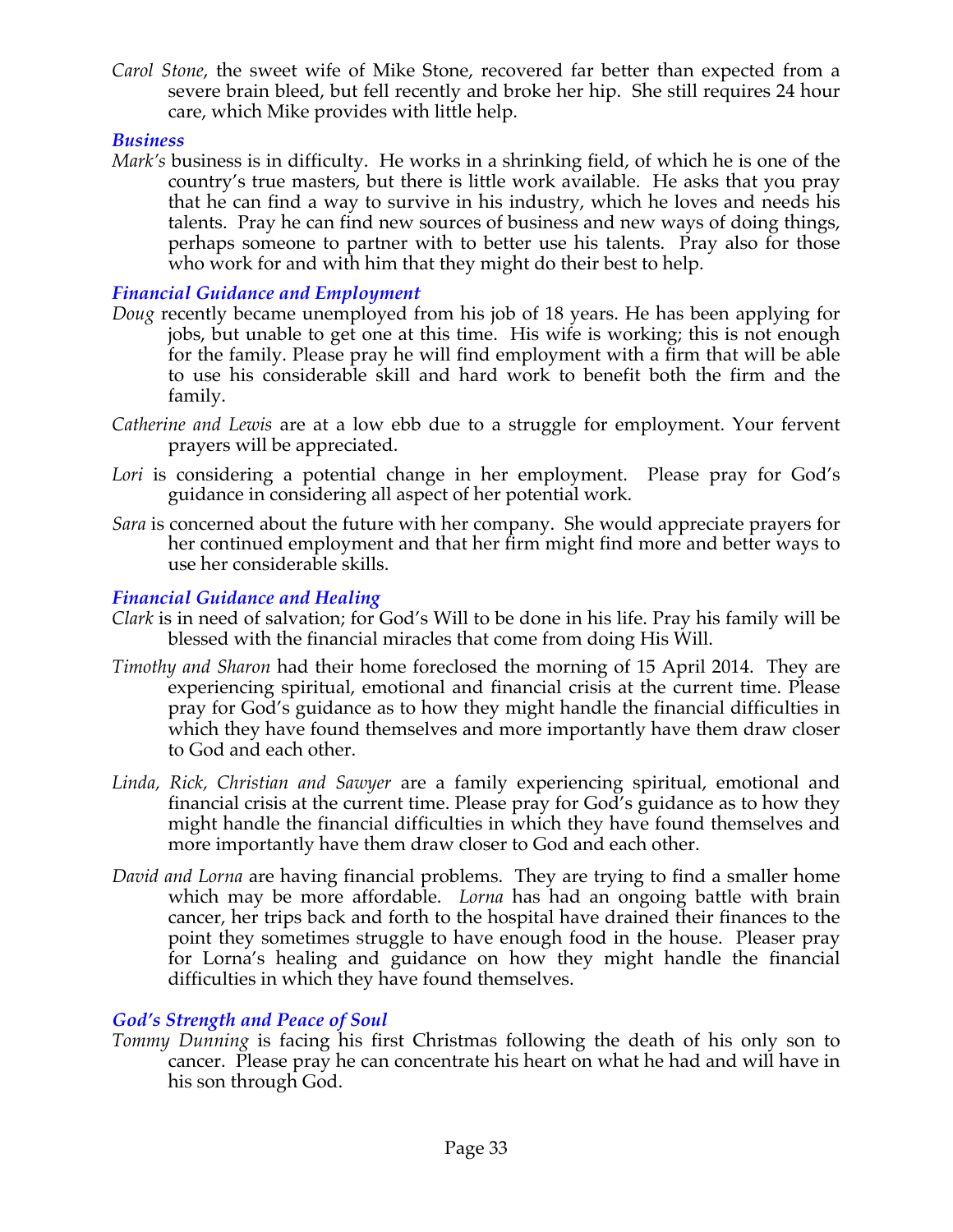## *Guidance*

- *Edward (45)* had the opportunity to meet with a Christian during the conversation she discovered Edward had some background about God but thought He was not relevant to this day. Edward asked many questions about the Bible and was surprised at the answers and continued to ask questions. They both went their separate ways and the Christian told Edward that she would pray for him. Will you join in prayer for Edward, please?
- *Kathy* is experiencing severe anxiety and panic attacks. Please pray she can let the Lord calm and direct her in the best path to take to help alleviate these problems.
- *Michael and his Family* ask your prayers for wisdom as they are under trial and affliction to follow the law of the land and yet honor God in so doing.
- *Flora* is in remission with cancer, but has high blood pressure and fatigue. Flora's Mother recently died and this has caused added stress. Please pray that she will be able to let God carry her worry and sorrow so she can do the things she needs to do.
- *Elizabeth and Gunner* need your prayers for their general well being. Pray that they might see the Light of the Lord and let Him guide their lives. Pray they might open their hearts not only to the Lord, but to each other to become one in Him and happiness.
- *Eric and Betty* need your prayers for their general well being. Pray that they might see the Light of the Lord and let Him guide their lives. Pray they might open their hearts not only to the Lord, but to each other to become one in Him and happiness.
- *Eli* has lost his way both spiritually and mentally, please pray for him and his parents Ed and Barb, who are having great struggles seeing their son, go through these afflictions having brought up in a Christian home. Please pray his parents can find a way to help Eli.
- *Marie* has suffered the loss of her husband, her job and her pet all in a short period of time. Please pray for peace of mind for Marie, as well as for trust in the Lord for her and those around her that she might adjust to the changes in her life and move forward to the honor and glory of our Lord with His Help. (140607)
- *Mitten* has a Christian talking to him about Christ. Mitten does not believe and does not seem to care. Please pray Mitten will see the light.
- *Kristen, Rickey and their two children* ask you to pray for grace, wisdom and understanding as they attempt to cope with infidelity, separation and possibly divorce as a result of backsliding from the Lord into the World.
- *Aaron* has a problem seeing is where his life should be leading him. Please pray that he can listen to his father Paul and those around him who want him to work hard and obtain a real education now rather than just coast towards oblivion.
- *Danielle* has accepted Christ as her Saviour. Pray she will read the Bible and meditate on His Word so she can grow in him.
- *Helene and her family* ask your prayers for them as they deal with the loss of Alan, husband and father.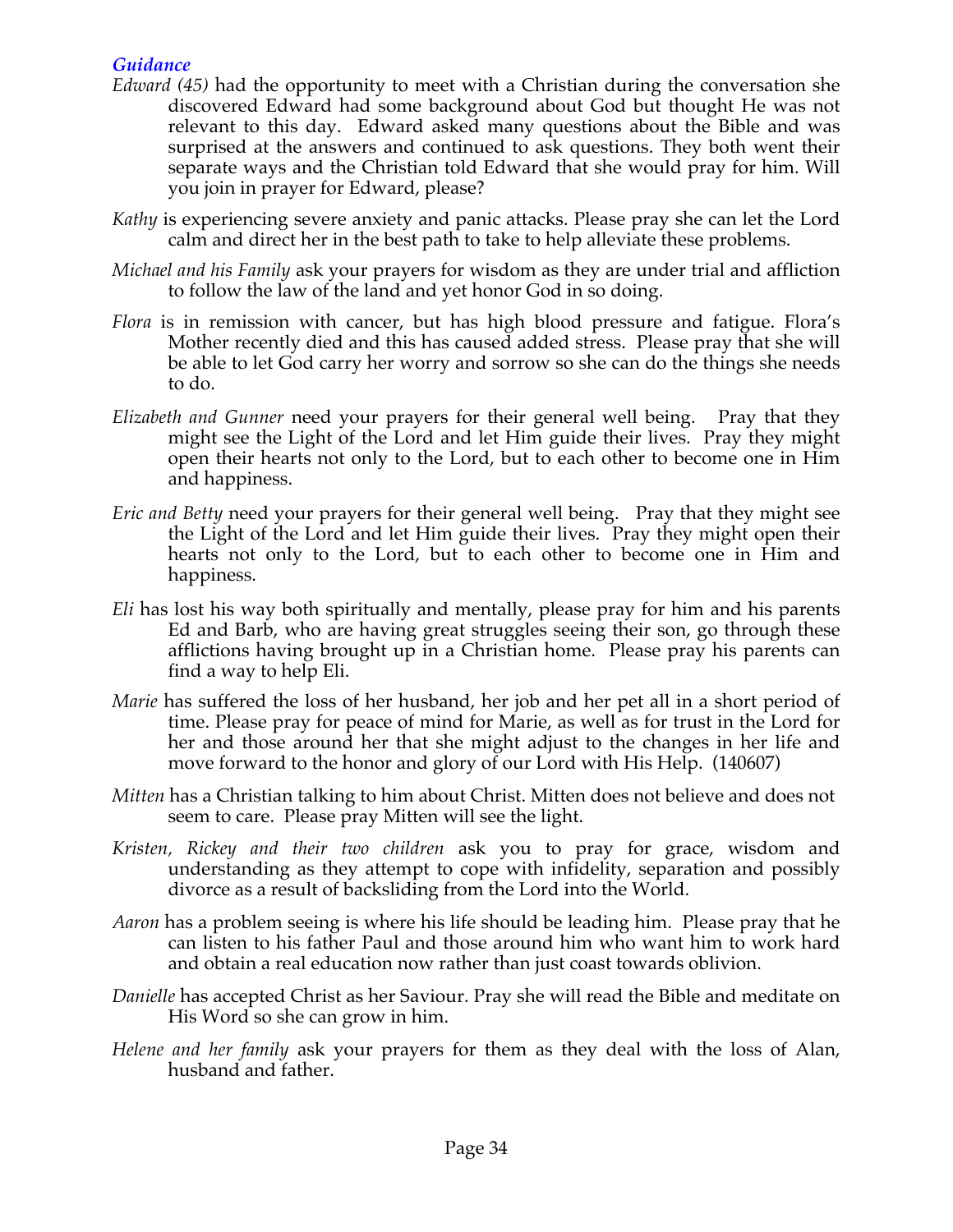- *Stephanie* seems to be very deeply into post partum depression after her baby was born prematurely. Please pray for her Mother in Law who is going a great distance to help Stephanie and her new Grandson. Pray that Stephanie will be able to direct her attention outward, rather than inward.
- *William* is an elderly man living with his Son and Daughter in-law. William is causing trouble in the family because of his demanding ways and continually using bad language. The family is at wit's end to know how to handle him and will appreciate your guidance and prayers.
- *Caitlin* is in the grip of the Prince of Darkness; she thinks there is escape from reality in drugs. The saddest part is that reality is not as she sees it. Her family is despairing as they can do nothing to help her and ask that you pray for the Holy Ghost to enter into heart and show her the need for change before it is too late.
- *Nathaniel* is in spiritual turmoil. His family and friends will appreciate it if you will keep him in your prayers for him to find the root of his trouble and accept God's help to heal his heart.
- *Sam* and her *two children* that have been living in a shelter and are to lose their place there. Please pray a place will be found they can stay in and recover.
- Please pray *Darlene* will surrender her life to Christ.
- *Norrie* is facing daily exams in the weeks ahead. Pray for calmness and concentration and to do the best possible.
- *Jonathan* is addicted to drugs. He is now in jail awaiting trial. His parents and friends will appreciate it if you will keep him in your prayers for him to find the root of his trouble and accept God's help to heal addiction.
- *Beth* is suffering from ungodly treatment in her marriage. Please pray God will guide her in her behavior, actions and thoughts that she might be able to lead her husband to God so her marriage might prosper to the benefit of them.
- *Brandon* a young man from a Christian family who married a year ago and almost immediately became estranged from him family. As a result he has had a serious problem with keeping the civil law. Please pray for Brandon that he will return to the Lord and the many problems will be eventually settled. Pray the hurt he has caused so many will be helped with our Lord's care and love.

*Dennis* has some decisions to make and will appreciate our Lord's guidance.

- *Earl* to read and understand Scriptures he has been given.
- *Jeanette* has had many members of her family die from diabetes and several are near death now. Jeanette does not know the Lord and is despondent and perplexed about her family and herself. Please pray she can open her heart to allow the Holy Ghost in to bring her knowledge and understanding.
- *Dr. Elizabeth Raj* is teaching a biblical approach to the psychological problems facing many in our society today. She is battling against the growing influence of worldly psychology adopted by the churches themselves. Elizabeth constantly stresses answers are found between the covers of that precious Book, the Holy Bible. Please pray for encouragement, strength, fortitude and courage for her.
- *Abigail* is a teenager who has behavior problems. She feels she is in an area of mental darkness. Please pray that she might look to God for help and not within herself.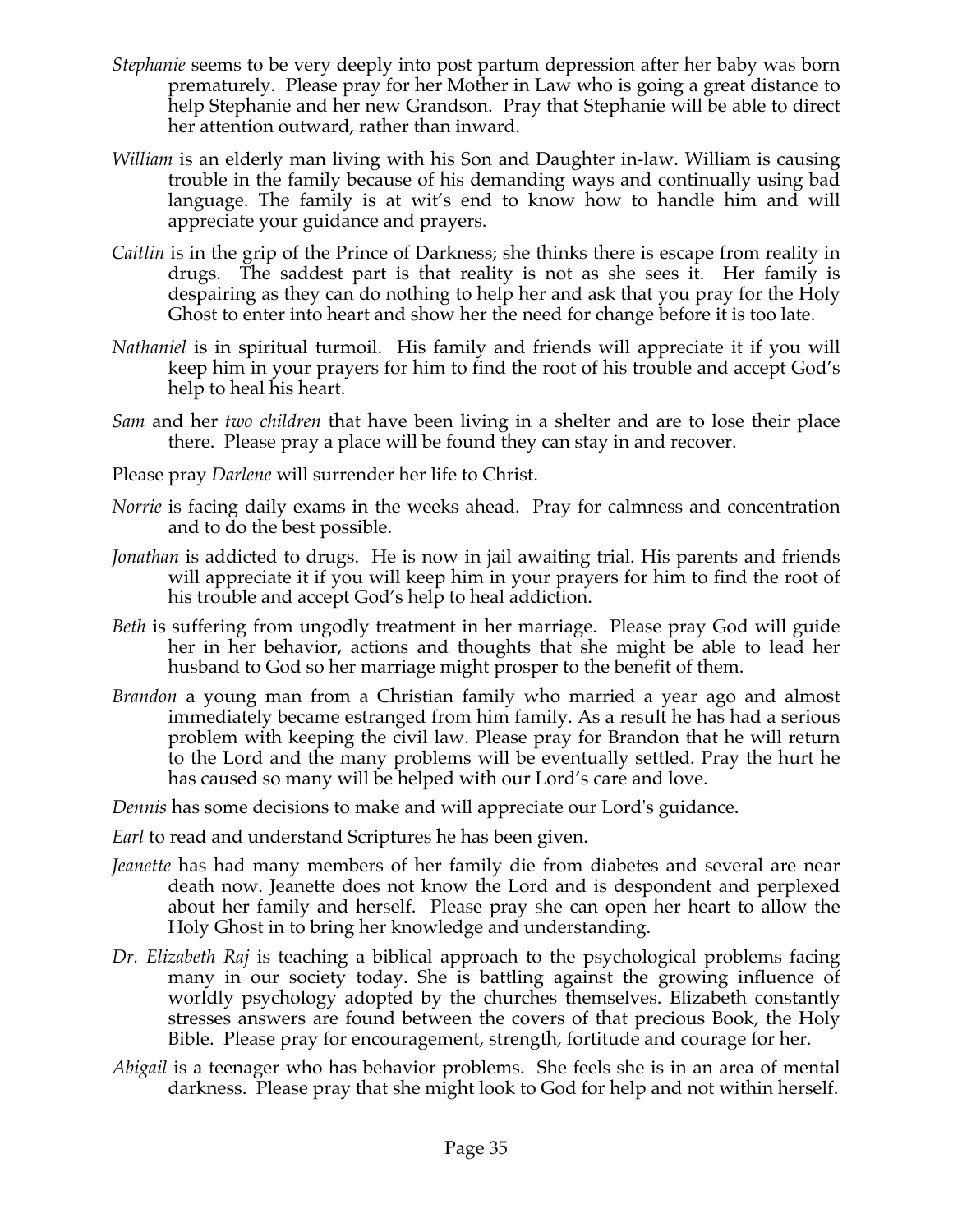*Sara* asks that you pray for guidance for her as she deals with the stresses of her family and life. Pray that she can separate those things which she can affect from those things which she cannot and give her grace to accept that she cannot do everything and can only change those things within her control. She asks for God's help for her business so that she might remain gainfully employed while keeping up with the needs of her mother and husband and healing her own problems.

*Jacquie* to open her heart to God and accept His Love and Grace.

*Hap* asks you to pray he might be able to trust God will help him make the right decisions at the right time and not to worry uselessly, to change those things he can change, accept those things he cannot change, sleep well to be able to do the correct things with a clear head and that he will open his heart to the Holy Ghost.

## *School Challenges*

Destiny, Blake and Janet

#### *Anglican Orthodox Church*

#### *Indonesia*

Please pray for the Lord's will regarding the establishment of an AOC church in Indonesia.

**LMIGHTY** God and Father of all who trust and believe in thy dear Son, Jesus **ALMIGHTY** God and Father of all who trust and believe in thy dear Son, Jesus Christ: We seek thy divine will in the establishment of an Anglican Orthodox Church of Indonesia. In this present day of waning faith and compromising ministers, we hope to discover your will in this important matter. Keep us always strong in faith, worship, and practice; purify continually your visible church on earth, and lead us into green pastures of evangelism and love of truth. The people of Indonesia are a precious people in your sight, and we would seek the honor of preaching your Gospel in those great islands. Grant us wisdom to know and do your will always, for we ask it in the Name of thy dear Son, and our Lord and Savior, Jesus Christ. AMEN

#### *Kenya*

Christmas Greetings from the People of Kenya

Hallo AOC Communion,

Please accept this Christmas Greeting from all of us here in Kenya. We must say that we are indeed proud of being a part of the AOC family in a season like this. The Prince of Peace is with us and we are celebrating as well as praying for our country in this time when there is insecurity all over. Please take time in this season to pray for peace among the 42 tribes of Kenya. Also let us continue to pray for the AOC in Kenya. We are trying to be where God wants us. On Sunday the  $28<sup>th</sup>$  we shall be having our first end of the year thanksgiving service and ground breaking of a plot we intend to construct a church. This is on a one year lease, but with faith we will possess it.

We love you all and may God bless you,

#### *Bishop Elias*

Saint Peter's Church (AOC) held it first service on 30 November 2014! There were 104 Christians who attended and 48 registered as members. This was preceded by evangelism and crusades. Pray for the church in Kenya that they may see the need to go back to their roots.

*Rev Macharia Wanjohi*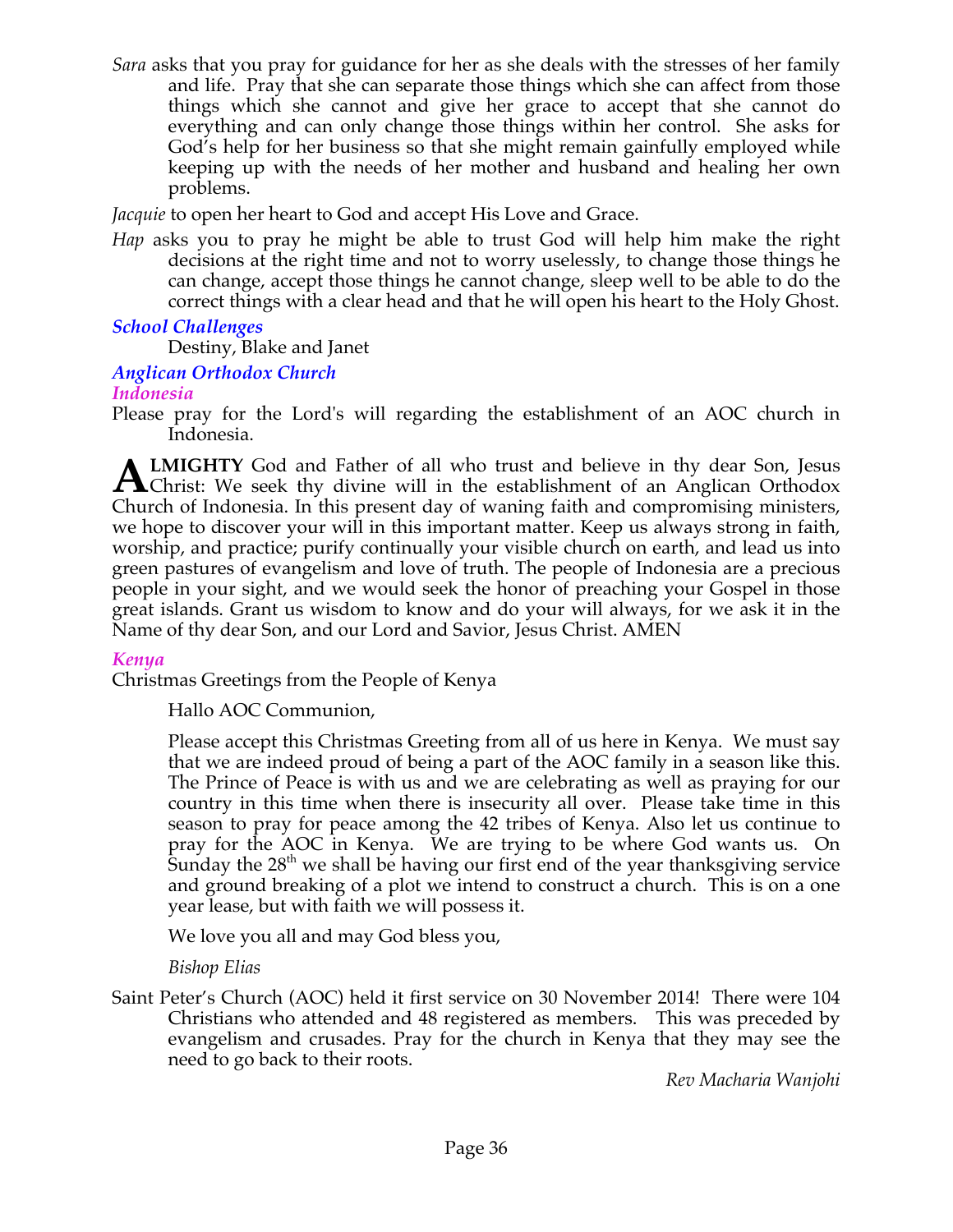#### *Philippines*

Good news from Bishop Anthony of the Philippine Islands: Dear Bishop+ Ogles:

> Hello! I just arrived from Tabuk after consecrating the Chapel made out of cogon in Nambaran. Its exciting to see plenty of kids attending the service. On the opposite village, the whole community invited us to schedule a service in the place. Their sincerity was confirmed by the willingness of one couple, Mr. and Mrs. Nestor Binnuloc, to donate a portion of land for the purpose. I instructed The Rev. Sherwin to arrange a schedule of service in that place. Thank you again for your continuous prayer over our ministry here.

In Christ Jesus,

Anthony Pangsiw

Bishop of the Philippine Islands

#### *Pakistan*

*Tazeem Gill*, AOC Pastor of the church in Narrowal, returned home to be with our Lord after a heart attack on 7 November 2014. The congregation has been placed in the care of Rev Irshad Masih. Pray for inspiration, guidance, strength, perseverance and courage for Rev Masih as he moves forward.

#### *India*

*This Letter from a Pastor in India - Please Pray*

This is to inform you that yesterday our dear believers (from Muslim background) at Nutangram village celebrated Milad –un – AL Masih (Christmas) for the first time in their own village. A good number of women & their sons & daughters from MUSLIM FAMILY attended at Christmas program openly and they were very happy to attend for such kind of fellowship. There were more than 100 people attended at Christmas (Milad-un- Masih) fellowship.

Today a group of Militant Muslims asked those Muslims who have attended at Christmas program yesterday and they are trying to create pressure on them and asking them why they have attended at Christmas fellowship? Even they are trying to boycott them socially and threatened them.

However, I humbly request you please pray for God's protection for these new Muslim families who are interested to know about Jesus. Also pray for God's wisdom, knowledge and His guidance in the lives of our dear believer family.

Regards,

Bashir

#### *Central African Republic*

*Christians in the Central African Republic* are experiencing the ravages of a war between the Muslim and Christians. We have both ministers and members of the Anglican Orthodox Church in Central African Republic. Please pray for God's guidance and protection for all persecuted Christians and those around them.

#### *Diocese of the Epiphany*

*Saint Paul's, Moberly, Missouri* would like your prayers that the Holy Ghost might enter more fully into their hearts so that they might be more effective in spreading the Word of God.

*Diocese of Virginia*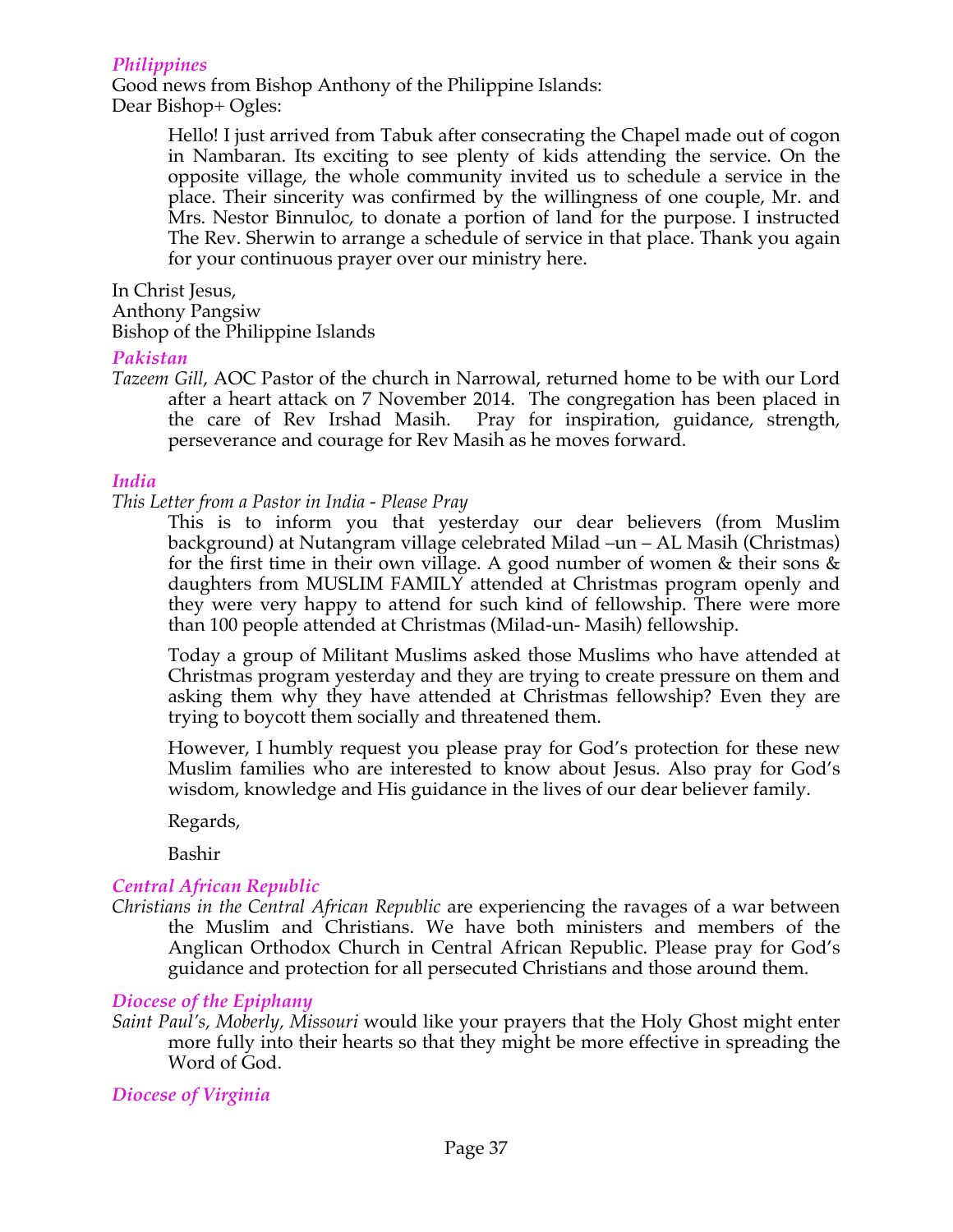*Saint Joseph of Arimathea Anglican Orthodox Church* is under a lot of stress. We all are, but they need even more prayer. Rev Roger Jessup, their wonderful minister, is pressed by the duties of a primary care giver, in addition to all the worries of this world. They have one of their family's primary breadwinners who will be soon unemployed, absent His intervention. As Rev Roger said so eloquently, "We must pray for those who mean us harm and deprive us of our property are our enemies: Our LORD has so commanded us." We must pray they will see light and cleave to it while turning their backs on the Prince of this World. Equally important, we must pray that the Lord will raise up a political leader from among us as He has done in the past. Pray also for trust in God for each member of the parish and for them to find economic relief.

#### *Armed Forces & Contractors*

Kristyna Thomas (Fort Bragg, SC – Boot Camp), Airman Donny Patton (Hulbert Field, Florida), Jordan Brown (USMC – Fleet Marine Force - Pacific), Trevor Jennings (USAF - KC-10 Boom Operator – New Jersey), Trevor Di Marco (USN – Whidbey Island, EF-18 Pilot), Kurt Thomas (USN – Camp Foster, Okinawa)

#### *For Our Country*

Our country has lost its way. Over half the people that vote, voted for a government that promises them things it cannot deliver in return for their souls which it can, will and does take. Our foreign policy backs the rise of Islam, we turn our backs on those who would follow God and arm those who murder them. Pray God will raise up a leader from among the people who can turn the country's course 180° and attempt to come back to God. Pray the people will recognize that they are headed down a smooth wide road into the pit, a road that will get smoother and smoother, steeper and steeper until the only possible way is down. Down, into the depths of the pit. Pray people will recognize there is:

- One True and Triune God who is goodness in and of Himself
- All religions are not equal
- All ways of life are not equal;
- The Bible holds the Key to Life;
- All rights come from God, not the State;
- Good;
- Bad;
- Evil;
- Right;
- Wrong;
- Allah is the Devil;
- Abortion is no more than sacrifice of children to Baal.

Pray this recognition will not come too late. Pray we will, each of us, do our duty to God, Country and Family, putting His Honor above all.

## *Persecuted*

Around the world, Christians are under attack, not only in the Muslim world, but from Hindus and others in India. Also, they are under continual attack in the name of "Separation of Church and State" in the western world, as it becomes actively atheist or pro-devil buddy. Please pray for God's guidance and protection for all persecuted Christians and those around them.

## *Thanksgiving*

*Jerry and Debbie Ogles* give thanks for safe travel last week to Atlanta.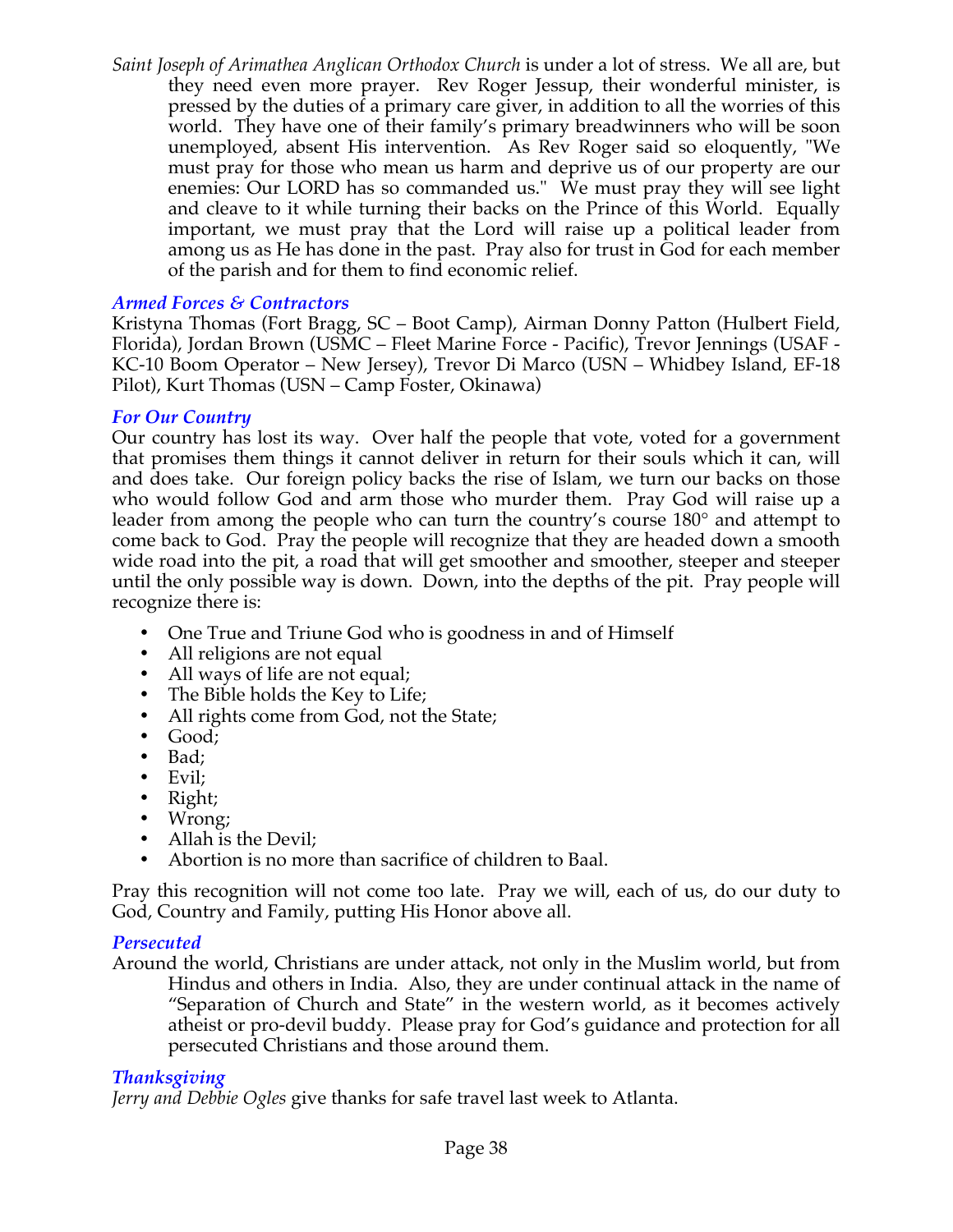*Nathan* had successful surgery on 4 August 2014, to remove a tumor near his heart; then underwent chemotherapy. During a visit on 2 December 2014, the PET Scan found no evidence of cancer. Nathan and his family thank God for the great result, the medical team for paying attention and doing their best and you for your prayers.

## *Various Special Requests*

- The *Anglican Orthodox Church in Peshawar, Pakistan* sustained damage to their building as the result of heavy rains. At present the roof is being rebuilt and they have not been able to hold services. Pray it will be fixed very soon and a new place might be found until the church is restored.
- *Nathalie* is teaching English in a small western Ukrainian town where they are having so many problems. Pray for Nathalie and others around the world who are standing up for Christian principles in their countries.
- This is a horrible time for the *people of India, Christians in particular*; they are having problems with Hunger, Bank Closings, Transportation and Schools not functioning. Pray for the Leaders and Members of our Church in Eluru Andhra Pradesh. Pray their basic needs will be met and God will be close to them in this time of need.
- Please pray for *all the people of Egypt*; Bishop Mouneer Anis of Egypt is asking your prayer as the supporters of the deposed Mursi government, with the support of the United States government, have been attacking Christian churches--Anglican, Catholic and Orthodox. They destroyed the car of Anglican priest Rev. Ehab Ayoub. The people of Egypt, the people of the United States need our prayers, even more so the people of the Muslim Brotherhood that they might repent of their evil and know God so the rest of the people may live in peace.
- We ask that you pray, please ask God that the Holy Ghost might give you insight into how you might make the lives of your friends and family better. Remember helping others is not just those who you don't know!

## *From around the AOC*

#### **AOC – UK**

I would like to wish the AOC and all their friends a Happy New Year. One of my heroes of faith is Peter Marshall I share one of his prayers below.

#### *Prayer For The New Year*

On the eve of a new year it is natural for us to reflect upon the days just past and anticipate with expectation the year ahead. One of the most eloquent preachers in the decade of the 1940s was Peter Marshall, pastor of the New York Avenue Presbyterian Church, Washington, DC. Peter Marshall served as Chaplain of the US Senate for nearly three years, and one of his duties was to open each session with a prayer. In order that the prayers might be entered into the minutes, it was required that they be written. His wife, Catherine, collected many of his Senate prayers into a book entitled "*The Prayers of Peter Marshall*." Perhaps this one will help you express some of the feelings within your own heart.

"Our Father, grant that in the days of this new year we may feel Thy love, the love that surrounds us, the love that will not let us go but will ever bring us back—back to Thy side, back to Thy will, back to Thy way.

"In that way we would walk, O Lord. For though all we like sheep have gone astray,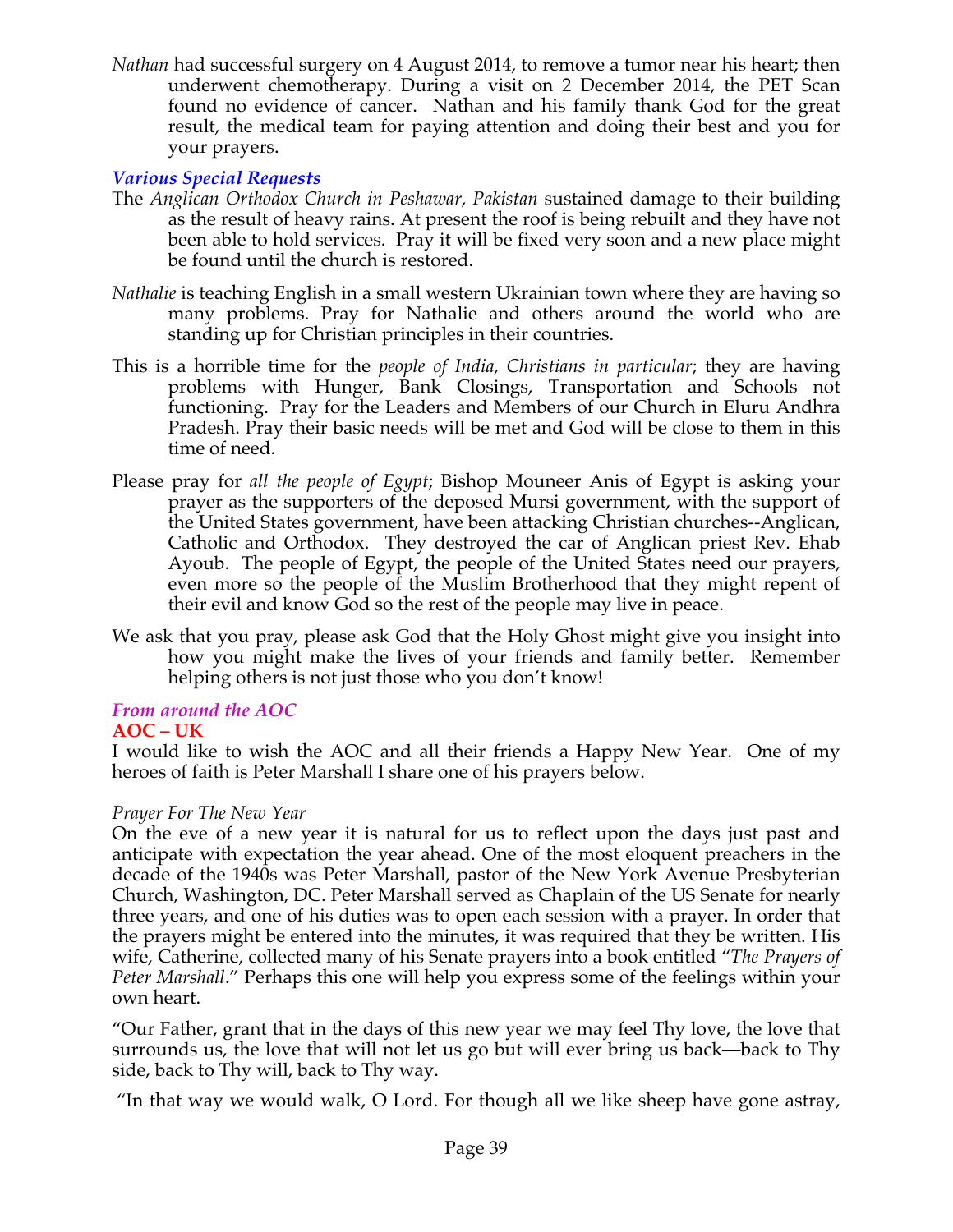like sheep, we are tired – tired of missing Thy path and stumbling along paths of our own choosing. Like sheep, we would return to the fold.

 "We would come back to Thee, confessing that we are not proud of the mistakes we have made, not too proud of our record as we look back over the last year. We are conscious not of our triumphs and successes but of our failures. We are in no boastful mood, O Lord, as we look into a new year. We seek now Thy forgiveness for our stupidity and our obstinacy, for the blindness of our hearts, for the wrong choices that grieved Thee and subtracted from our own happiness.

"Wilt Thou forgive us, Father?

 "Humbly and gratefully we open our hearts to receive that great miracle of grace. We thank Thee for the fresh, strong wind of Thy Spirit which comes to bring us refreshment, cleansing, and perfect peace. *Amen*."

- Rev Geordie Menzies Grierson

## **AOC – Serbia (Anglikanska Ortodoksna Crkva)**

Happy New Year, all the best. Faithfully Rev Igor Djurcik

#### *The near future, as well as Next Sunday*

6 January 2015 - Tuesday – The Epiphany – Evening Prayer - Service start time 1800 (6:00 pm); welcome or gathering songs before the service at 1745 (5:45 pm); **Time 1800 (6:00 pm); Location – 10603 Burrell Way, Descanso, CA**

11 January 2015 – First Sunday after the Epiphany – Morning Prayer - Service start time 1000 (10:00 am); welcome or gathering songs before the service at 0945 (9:45 am); **Time 1000 (10:00 am); Location – 10603 Burrell Way, Descanso, CA**

18 January 2015 – Second Sunday after the Epiphany – Holy Communion - Service start time 1000 (10:00 am); welcome or gathering songs before the service at 0945 (9:45 am); **Time 1000 (10:00 am); Location – 10603 Burrell Way, Descanso, CA**

25 January 2015 – Conversion of Saint Paul superseding the Third Sunday after the Epiphany – Morning Prayer - Service start time 1000 (10:00 am); welcome or gathering songs before the service at 0945 (9:45 am); **Time 1000 (10:00 am); Location – 10603 Burrell Way, Descanso, CA**

1 February 2015 – Septuagesima – Morning Prayer - Service start time 1000 (10:00 am); welcome or gathering songs before the service at 0945 (9:45 am); **Time 1000 (10:00 am); Location – 10603 Burrell Way, Descanso, CA**

8 February 2015 – Sexagesima – Morning Prayer - Service start time 1000 (10:00 am); welcome or gathering songs before the service at 0945 (9:45 am); **Time 1000 (10:00 am); Location – 10603 Burrell Way, Descanso, CA**

15 February 2015 – Quinquagesima – Morning Prayer - Service start time 1000 (10:00 am); welcome or gathering songs before the service at 0945 (9:45 am); **Time 1000 (10:00 am); Location – 10603 Burrell Way, Descanso, CA**